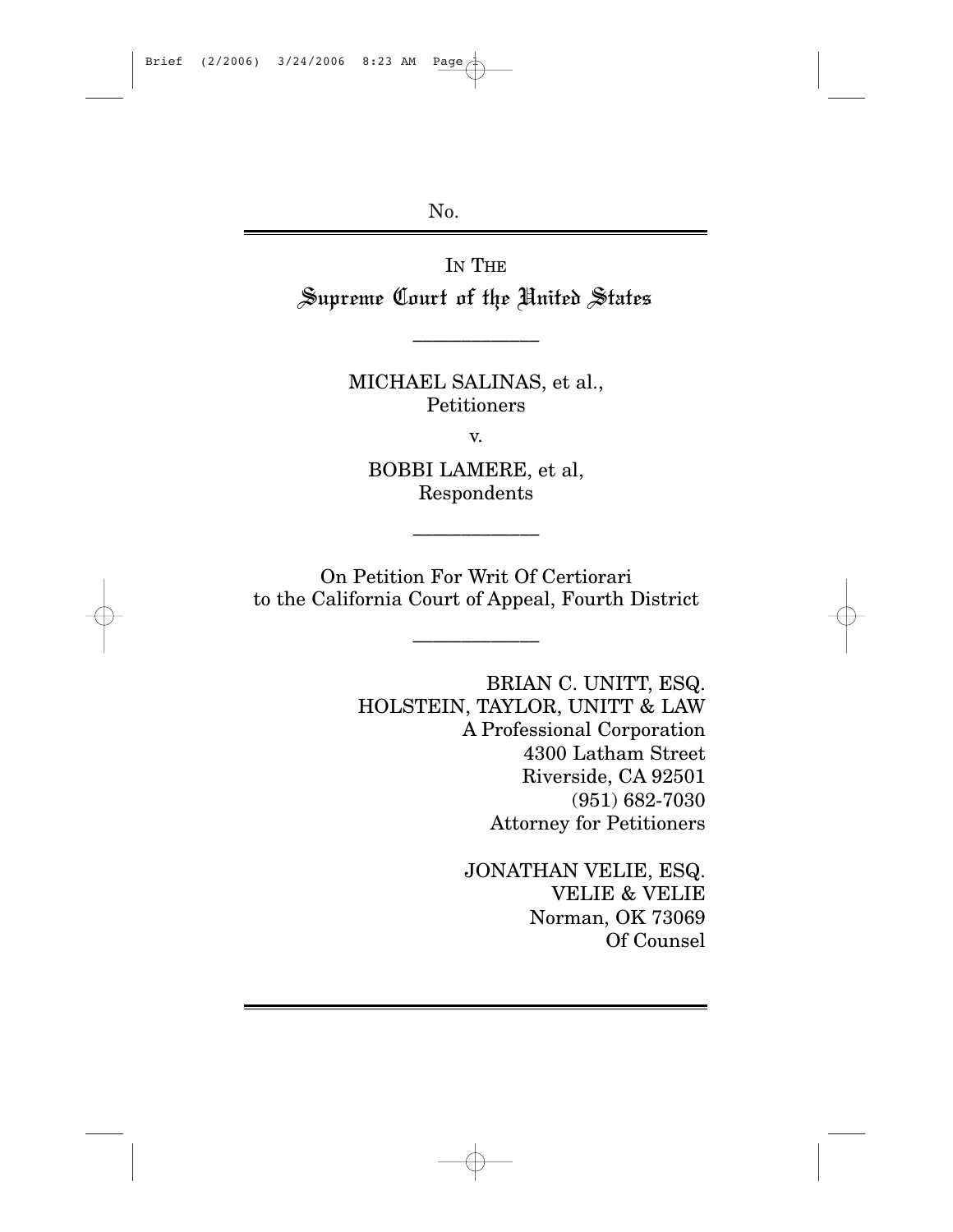#### QUESTIONS PRESENTED

Petitioners, formerly members of the Temecula Band of Luiseno Mission Indians of the Pechanga Reservation (Pechanga Band), sued Respondents in California State Court seeking an injunction to prevent them from unlawfully disenrolling Petitioners from the Tribe, and thereby acting beyond the scope of their authority under the constitution and laws of the Pechanga Band. The Superior Court held that jurisdiction was proper pursuant to 28 U.S.C. §1360 (commonly known as Public Law 280 ["PL 280"]), a congressional grant of civil adjudicatory jurisdiction to the Courts of California to hear and determine civil suits between Indians arising in Indian Country. The California Court of Appeal, Fourth District, Division Two, reversed the Superior Court's ruling, holding that PL 280 did not grant jurisdiction in civil suits that implicated a tribe's sovereignty. The California Supreme Court declined to review the case.

The following questions are presented:

First, whether PL 280, confers subject matter jurisdiction on California Courts in a civil suit by individual Native Americans that seeks injunctive relief under California law against other individual Native Americans to prevent them from violating the constitution and laws of their Tribe. PL 280 grants California "... jurisdiction over civil causes of action between Indians or to which Indians are parties which arise in ... Indian Country ... to the same extent that such State has jurisdiction over other civil causes of action, and those civil laws of such State that are of general application to private persons or private property shall have the same force and effect within such Indian Country as they have elsewhere within the State..."  $(28 \text{ USC } \S 1360(a))$ Tribal ordinances or customs are to be given full

– i –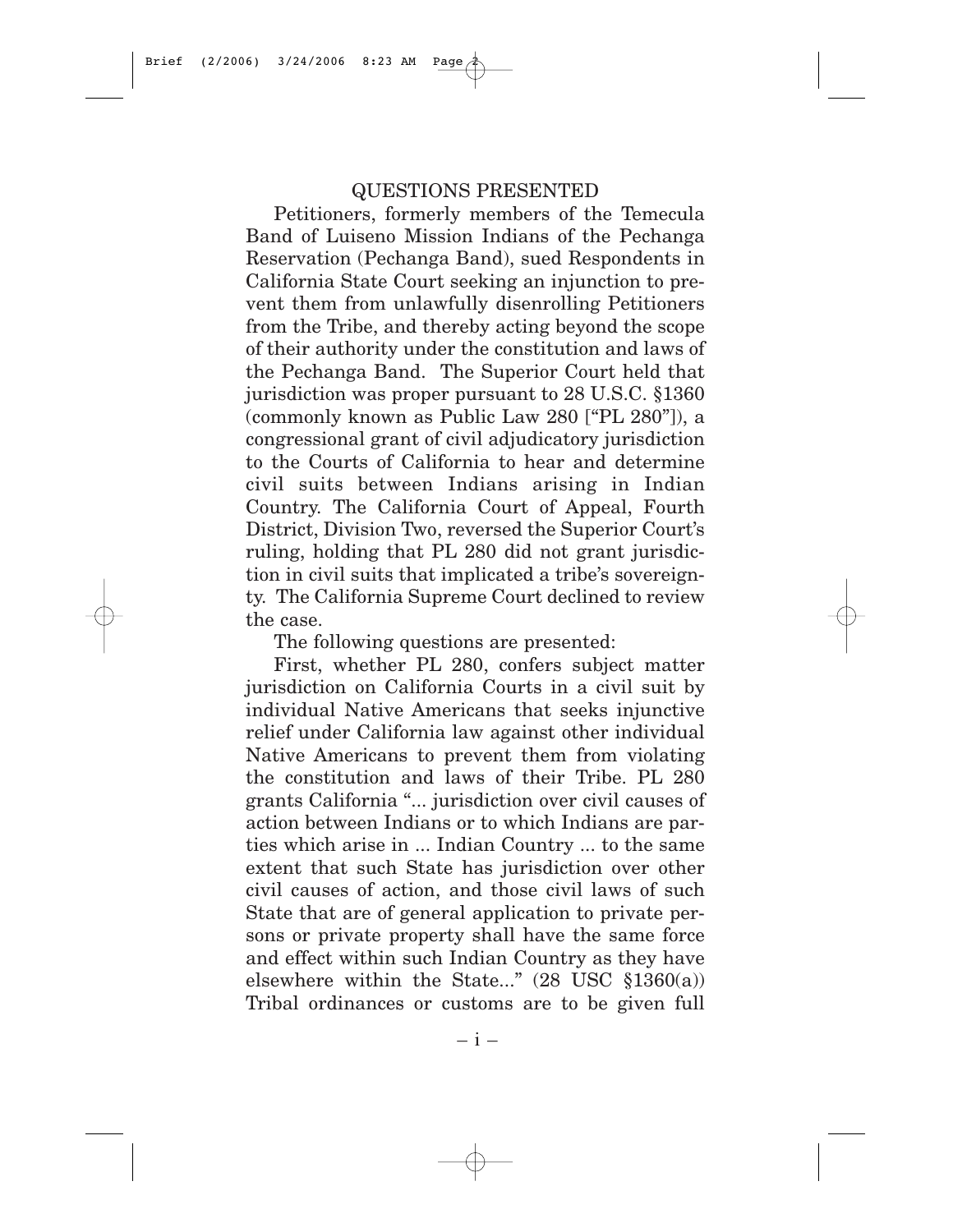force and effect in the determination of such civil causes of action, if not inconsistent with any applicable civil law of the State. (Id. Subd. (c))

This issue raises an important question of federal law that has not been, but should be, settled by this Court. It implicates several questions of the interpretation of PL 280 civil-adjudicatory jurisdiction. These include: 1. Whether, contrary to the approach taken by the Court below, in exercising jurisdiction under 28 USC §1360(a) state courts are required by subd. (c) of that section to interpret and apply Tribal membership laws to determine the nature and scope of the individual Defendants' authority, and thus their entitlement to protection by the Tribe's sovereign immunity; 2. Whether the Court below misconstrued PL 280 to conclude that Tribal membership disputes are impliedly excepted from its jurisdiction; and, 3. Whether the court below misinterpreted Congressional intent, and therefore incorrectly restricted the scope of Congress' delegation of PL 280 civil jurisdiction.

The second question for review calls upon this Court to resolve a conflict between the published decision of the California Court of Appeal in this case, and Federal Court decisions whose holdings are reflected in its prior decision in *Turner* v. *Martire* 82 Cal.App.4th 1042, 99 Cal.Rptr.2d 587 (Cal. App., 2000). The *Turner* decision applied Federal precedents to conclude that the question of whether Tribal officials were entitled to shelter under the Tribe's sovereign immunity was a factual question requiring a showing that they not only acted within the scope of their authority but also performed discretionary or policymaking functions within or on behalf of the Tribe, so that exposing them to liability would undermine the immunity of the tribe itself. (82 Cal.App.4th at pp. 1050-1055) By contrast in the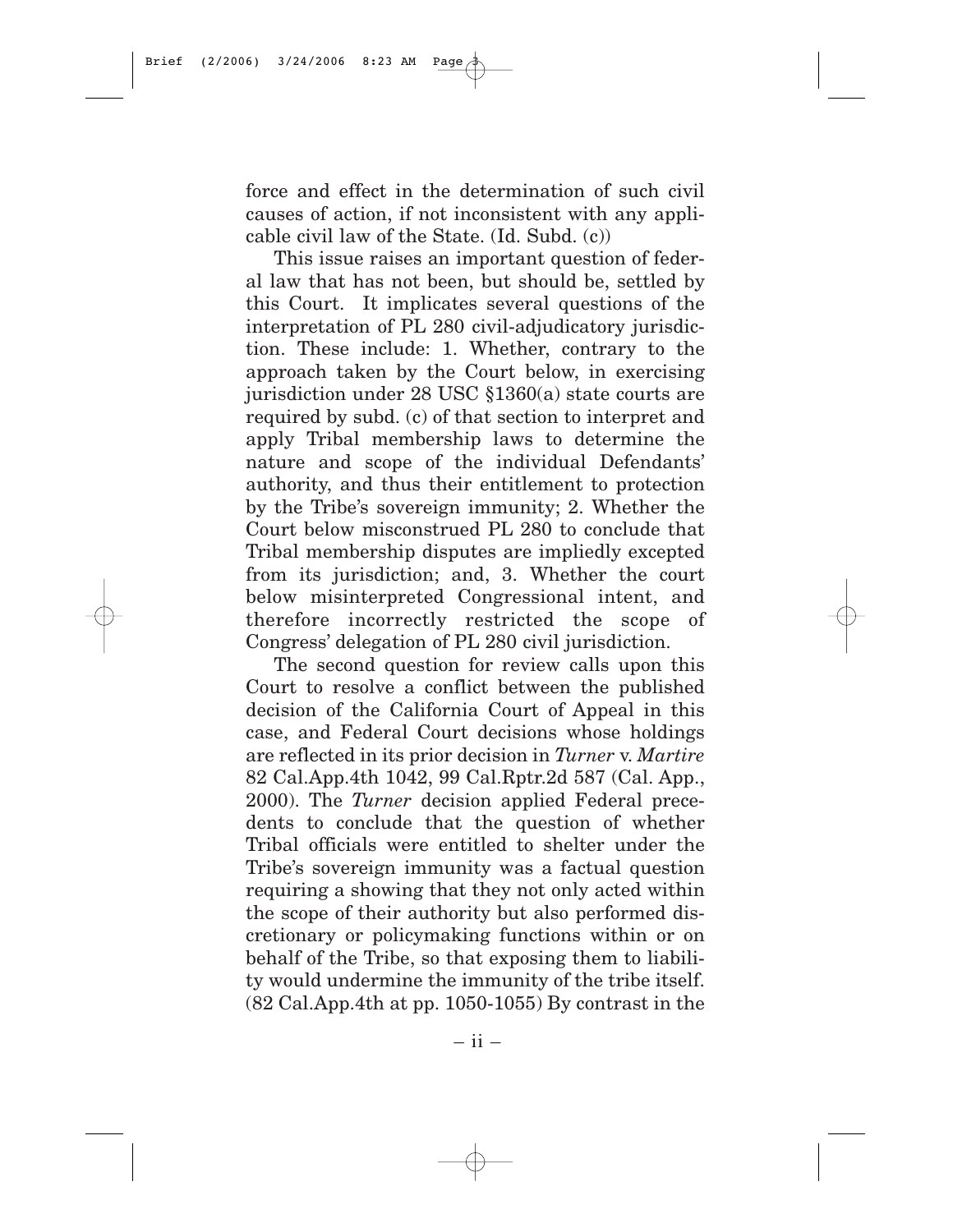Court below, the *Turner* test was discarded because the case involved a question of Tribal membership. "In our view, this is not a 'private legal dispute between reservation Indians,' but rather goes to the heart of tribal sovereignty." (31 Cal.Rptr.3d at p. 883) Thus, this Court, in granting Certiorari, is called upon to establish the proper standard by which individual tribal agents or employees may assert sovereign immunity. Since this Court has never directly extended such immunity to individual Indians, if it chooses to do so now, Petitioners submit that it should only be allowed where the individual proves he or she both possessed discretionary, policymaking authority on behalf of the Tribe or Band, and was acting within the scope of his or her lawful authority.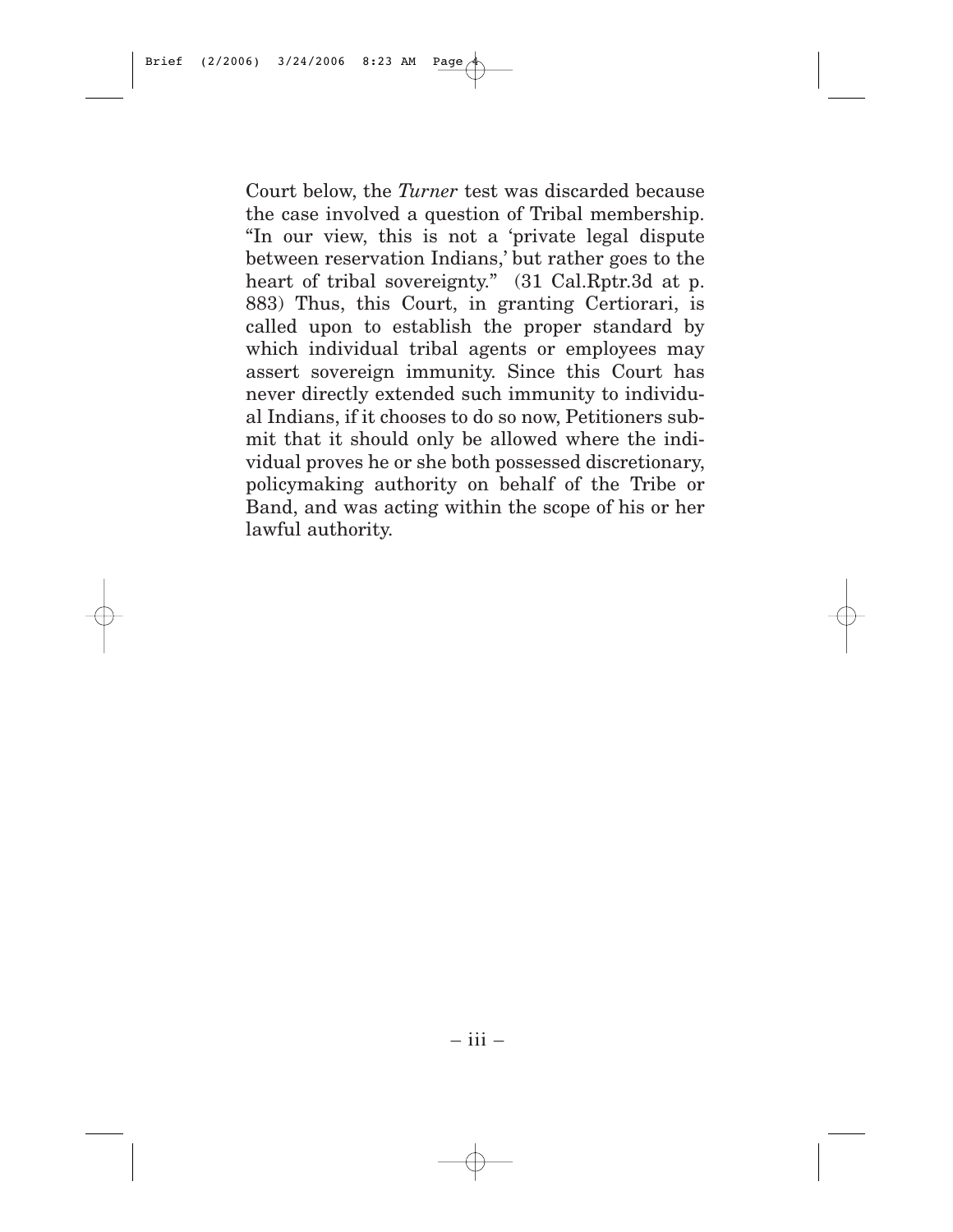### LIST OF PARTIES

MICHAEL SALINAS, JUANITA SANCHEZ, ANDREW CANDELARIA, BOBBI CANDELARIA, JOHN A. GOMEZ, JR, WILLIAM SALINAS, SR., JOHN A. GOMEZ, SR., MARIE BARTOLOMEI, LOUIS ALFRED HERRERA, JR., NELLIE LARA and THERESA SPEARS,

Petitioners

vs.

BOBBI LAMERE, RUTH MASIEL, MARGARET DUNCAN, SANDRA GARBANI, FRANCES MIRANDA, IREHNE SCEARCE and LORI VASQUEZ,

Respondents.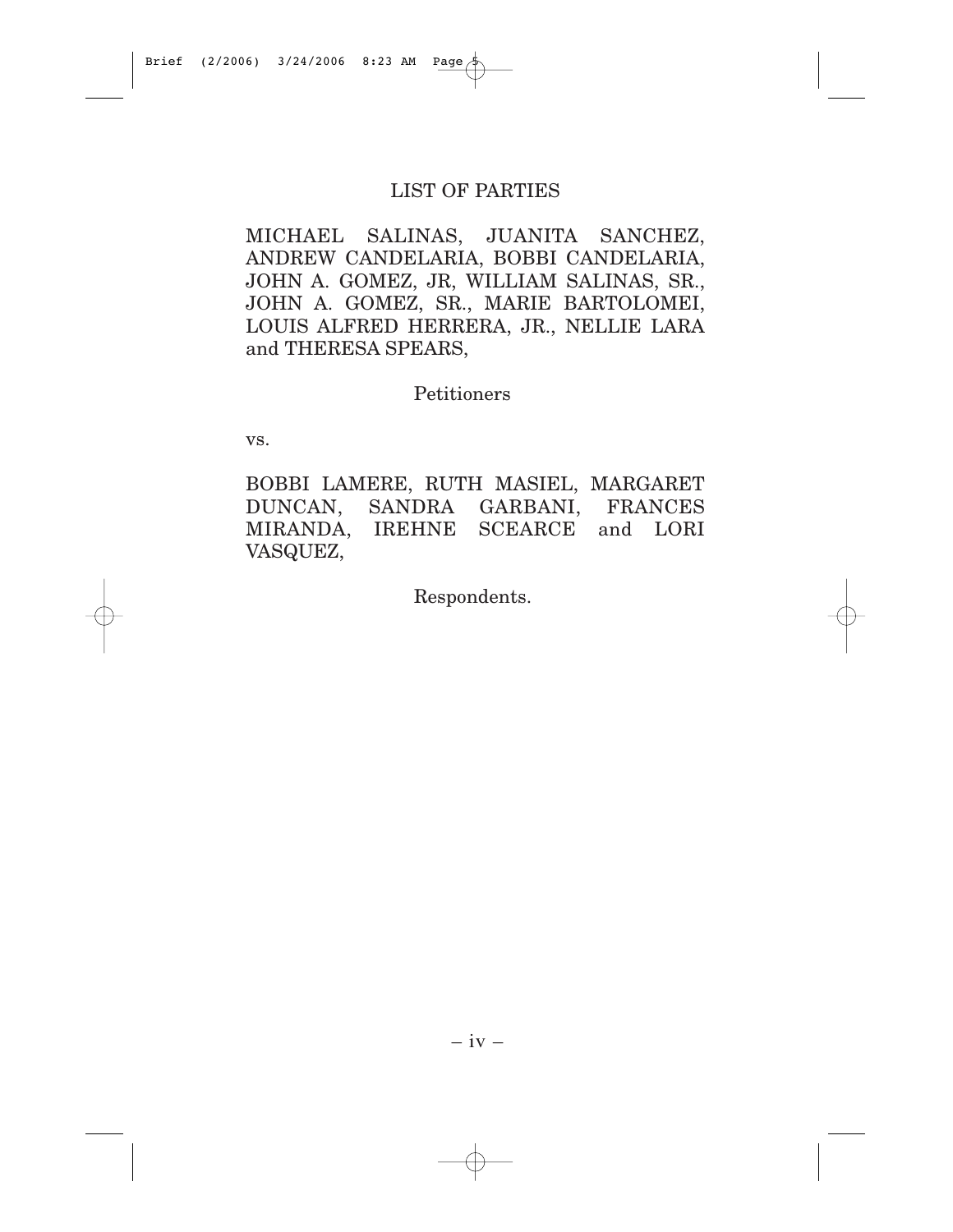# TABLE OF CONTENTS

| QUESTIONS PRESENTED                                                                                                                                                                                                                                                                                  |
|------------------------------------------------------------------------------------------------------------------------------------------------------------------------------------------------------------------------------------------------------------------------------------------------------|
|                                                                                                                                                                                                                                                                                                      |
| TABLE OF CONTENTS                                                                                                                                                                                                                                                                                    |
| TABLE OF AUTHORITIES                                                                                                                                                                                                                                                                                 |
| OPINIONS AND ORDERS 1                                                                                                                                                                                                                                                                                |
| BASIS FOR JURISDICTION 1                                                                                                                                                                                                                                                                             |
| CONSTITUTIONAL AND STATUTORY<br>PROVISIONS INVOLVED 1                                                                                                                                                                                                                                                |
| <b>INTRODUCTION AND STATEMENT</b>                                                                                                                                                                                                                                                                    |
| SUMMARY OF ARGUMENT  10                                                                                                                                                                                                                                                                              |
| PLAINTIFFS PROPERLY INVOKED CIVIL<br>ADJUDICATORY JURISDICTION UNDER<br>PUBLIC LAW 280  12                                                                                                                                                                                                           |
| THE PUBLISHED DECISION OF THE COURT<br>BELOW IS IN CONFLICT WITH FEDERAL<br><b>COURT DECISIONS AND ITS PRIOR</b><br>DECISION IN TURNER V. MARTIRE,<br>CALLING FOR THIS COURT TO RESOLVE<br>THE CONFLICT TO SECURE UNIFORMITY<br>OF DECISION AMONG ALL COURTS<br><b>EXERCISING JURISDICTION UNDER</b> |
|                                                                                                                                                                                                                                                                                                      |

– v –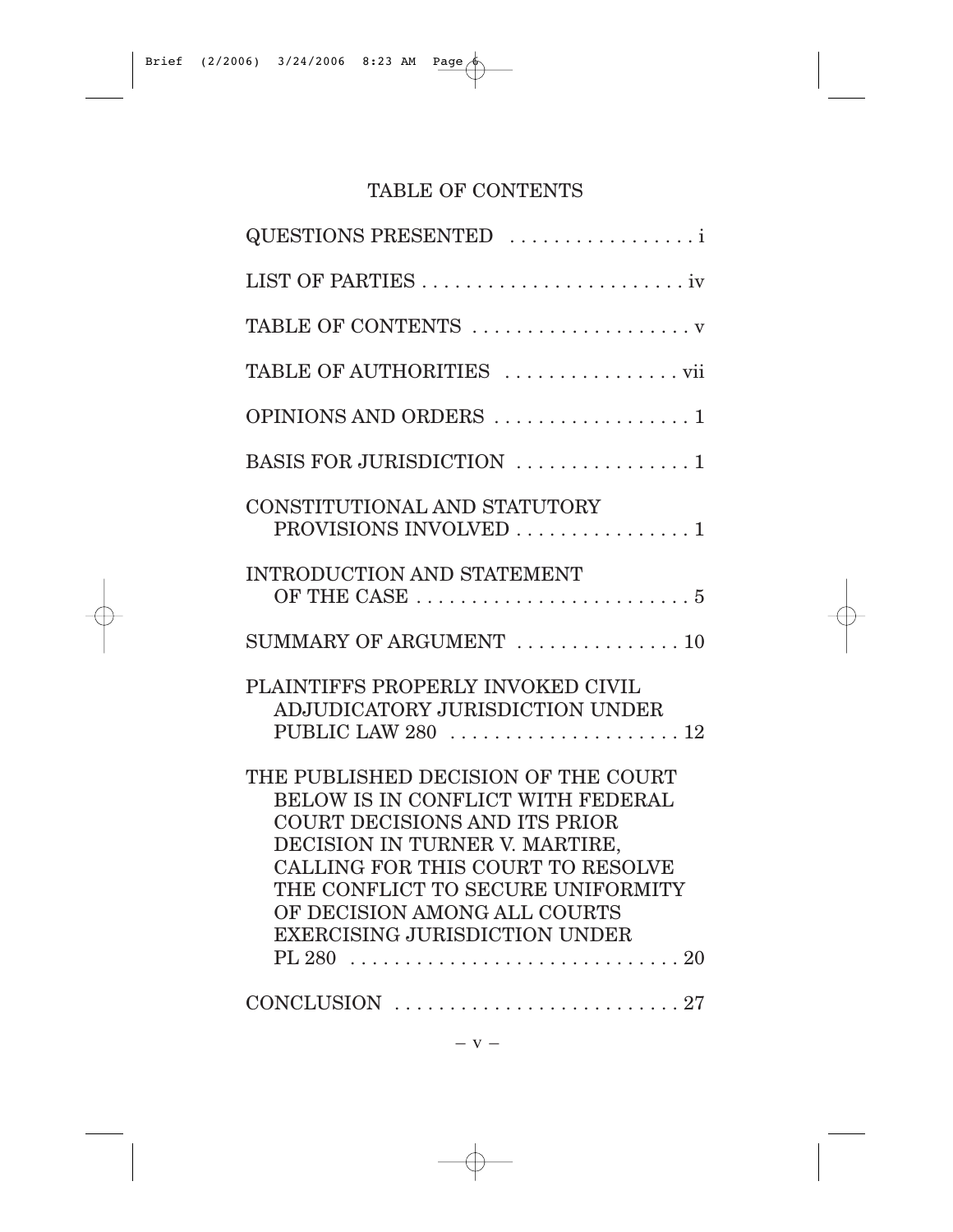| Appendix $A$ Judge Field's Notice of Ruling                                                              |
|----------------------------------------------------------------------------------------------------------|
| Appendix $B \ldots$ Opinion of the Court of Appeal,<br>Fourth District, Division Two  9A                 |
| Appendix $C \ldots$ Denial of Petition for Review by<br>Supreme Court of California 22A                  |
| Appendix $D \ldots$ Letter Granting extension of time<br>from the Supreme Court of the United States 23A |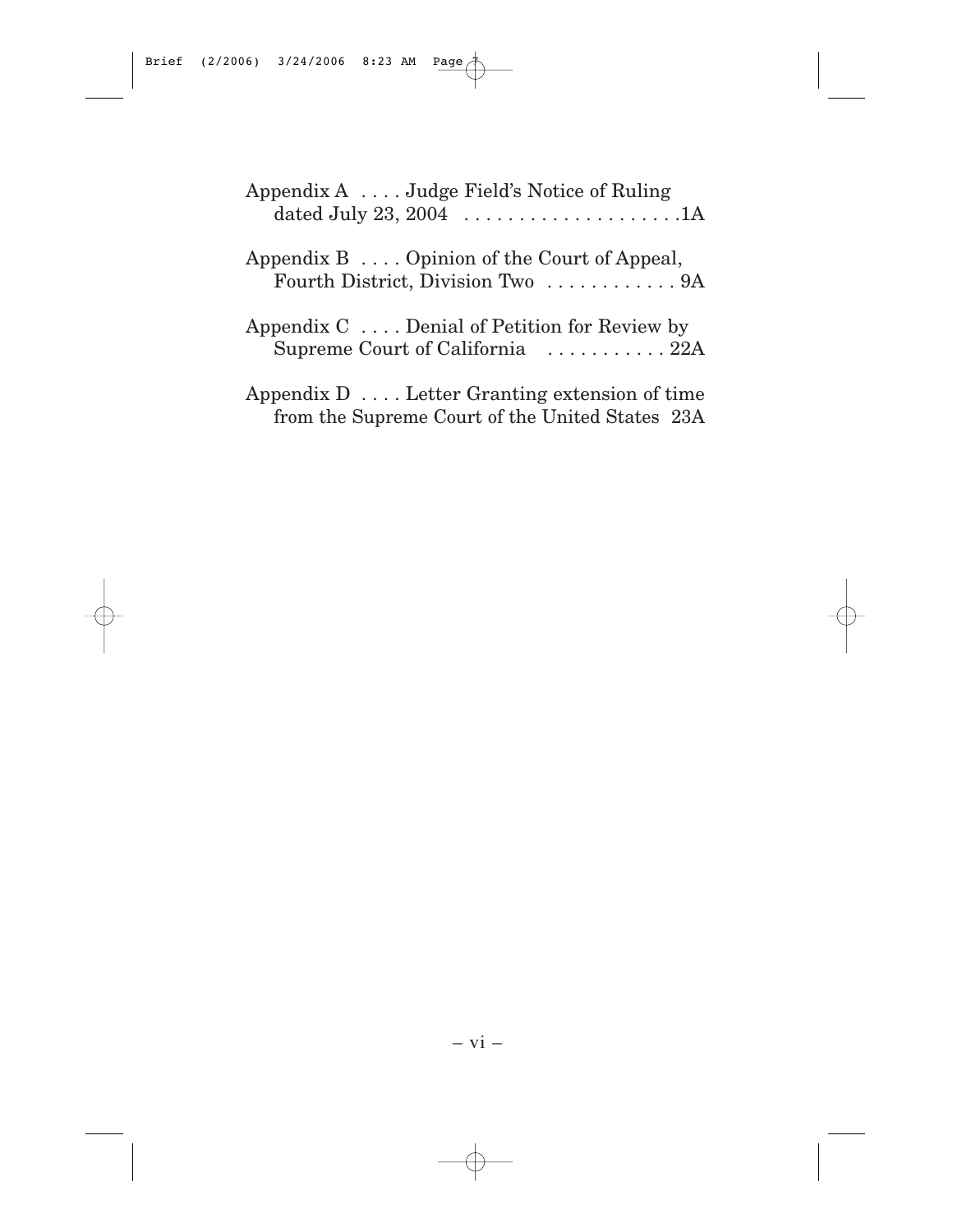# TABLE OF AUTHORITIES

## **Cases**

| Atkinson v. Haldane<br>569 P.2d 151 (Ak 1977) $\ldots \ldots \ldots \ldots \ldots 17$                                                                                     |
|---------------------------------------------------------------------------------------------------------------------------------------------------------------------------|
| Baugus v. Brunson<br>$(E.D.Cal. 1995) 890 F.Supp. 908   21$                                                                                                               |
| Beebe v. Washington Metro. Area Transit<br>129 F.3d 1283, 1289, 327 App.D.C. 171 (D.C. Cir.                                                                               |
| Big Horn County Elec. Coop., Inc. v. Adams<br>219 F.3d 944 (9th Cir 2000)<br>. 27                                                                                         |
| <b>Boisclair v. Superior Court</b><br>51 Cal.3d 1140, 1157, 276 Cal.Rptr.62, 801 P.2d<br>$305 \, (Cal., 1990) \ldots \ldots \ldots \ldots \ldots \ldots \ldots \ldots 27$ |
| Bryan v. Itasca County<br>426 U.S. 373, 384, 96 S.Ct. 2102, 2109, 48<br>L.Ed.2d $710(1976)$ 11, 14, 15                                                                    |
| Burlington Northern v. Blackfeet Tribe<br>924 F.2d 899, 901 (9th Cir. 1991)  27                                                                                           |
| California v. Cabazon Band of Mission Indians<br>480 U.S. 202, 107 S.Ct. 1083, 94 L.Ed.2d 244<br>(1987)                                                                   |
| Davis v. Littell<br>$398$ F.2d 83, 85 (9th Cir. 1968) $\ldots \ldots \ldots 23$                                                                                           |
| DeCoteau v. District County Court<br>420 U.S. 425, 447, 95 S.Ct. 1082, 43 L.Ed.2d 300<br>(1975)                                                                           |

– vii –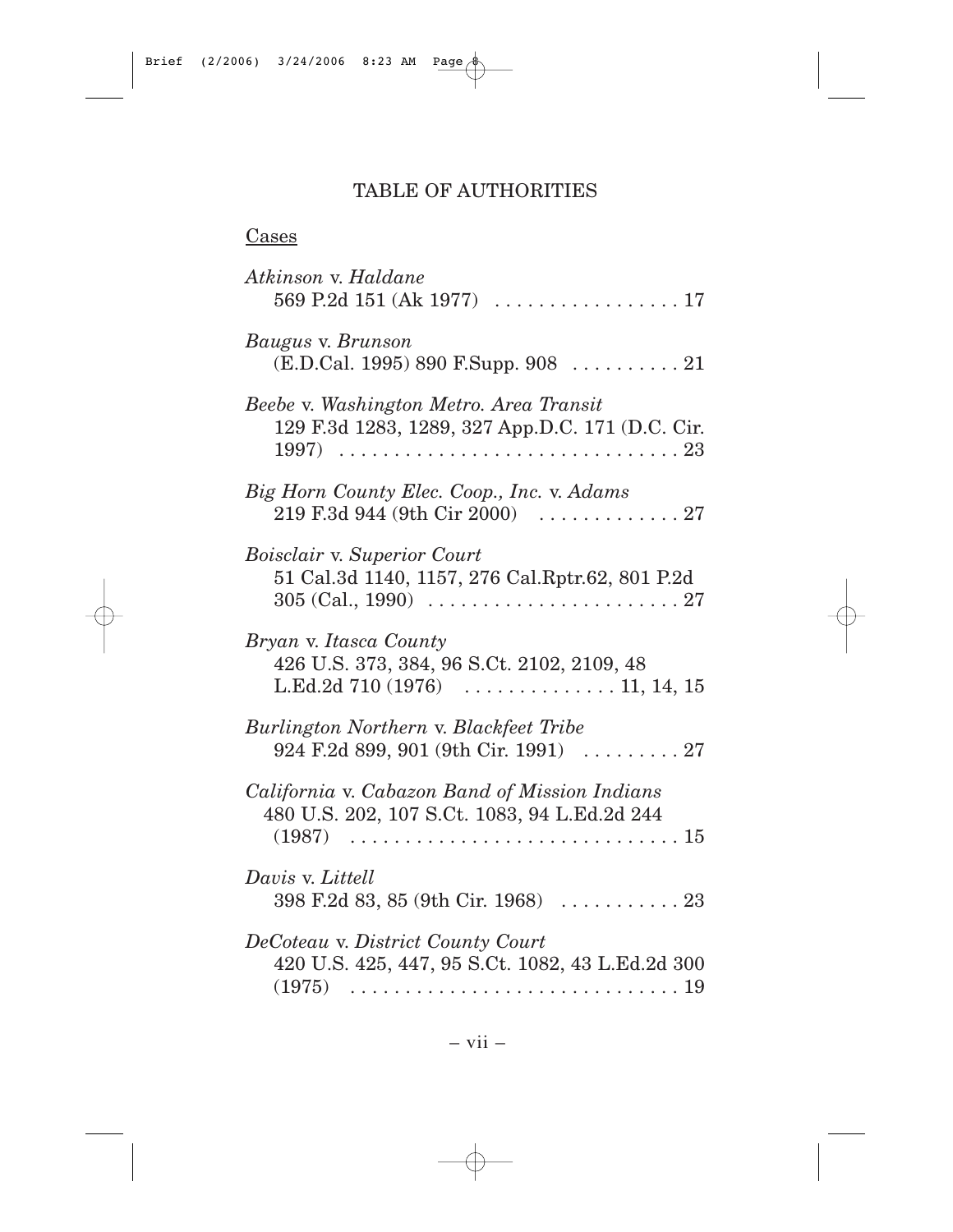| Dickerson v. New Banner Institute, Inc.<br>460 U.S. 103, 111, 103 S.Ct. 986, 74 L.Ed.2d 845                                                                |
|------------------------------------------------------------------------------------------------------------------------------------------------------------|
| Doe v. Mann<br>415 F.3d 1038 (9th Cir., 2005) . 14, 15, 16, 17, 18                                                                                         |
| Ex parte Young<br>209 U.S. 123 28 S.Ct. 441,<br>52 L.Ed.2d 714 (1908) $\ldots \ldots \ldots \ldots \ldots \ldots 26$                                       |
| Great Western Casinos, Inc. v. Morongo Band of<br><i>Mission Indians</i><br>74 Cal.App.4th 1407, 1421, 88 Cal.Rptr.2d 828<br>(Cal App., 1999)              |
| Hardin v. White Mountain Apache Tribe<br>779 F.2d 476, 479 (9th Cir. 1985)  21                                                                             |
| Hegner v. Dietze<br>524 N.W.2d 731, 735 (Minn.Ct.App. 1994)  24                                                                                            |
| Kossick v. United Fruit Co.<br>365 U.S. 731, 733, 81 S.Ct. 886,<br>6 L.Ed.2d 56 (1961) $\ldots \ldots \ldots \ldots \ldots \ldots \ldots 1$                |
| Lamere v. The Superior Court<br>131 Cal.App.4th 1059, 31 Cal.Rptr.3d 880,<br>$(Cal App. 4 Dist. 2005) \ldots \ldots \ldots \ldots$ . App. B                |
| Major v. Miraverde Homeowners Assn.<br>7 Cal.App.4th 618, 9 Cal.Rptr.2d 237<br>$(Cal App., 1992) \dots \dots \dots \dots \dots \dots \dots \dots \dots 12$ |
| Midland Psychiatric Associates, Inc. v. U.S.<br>145 F.3d 1000, 1005 (8th cir. 1998)  23                                                                    |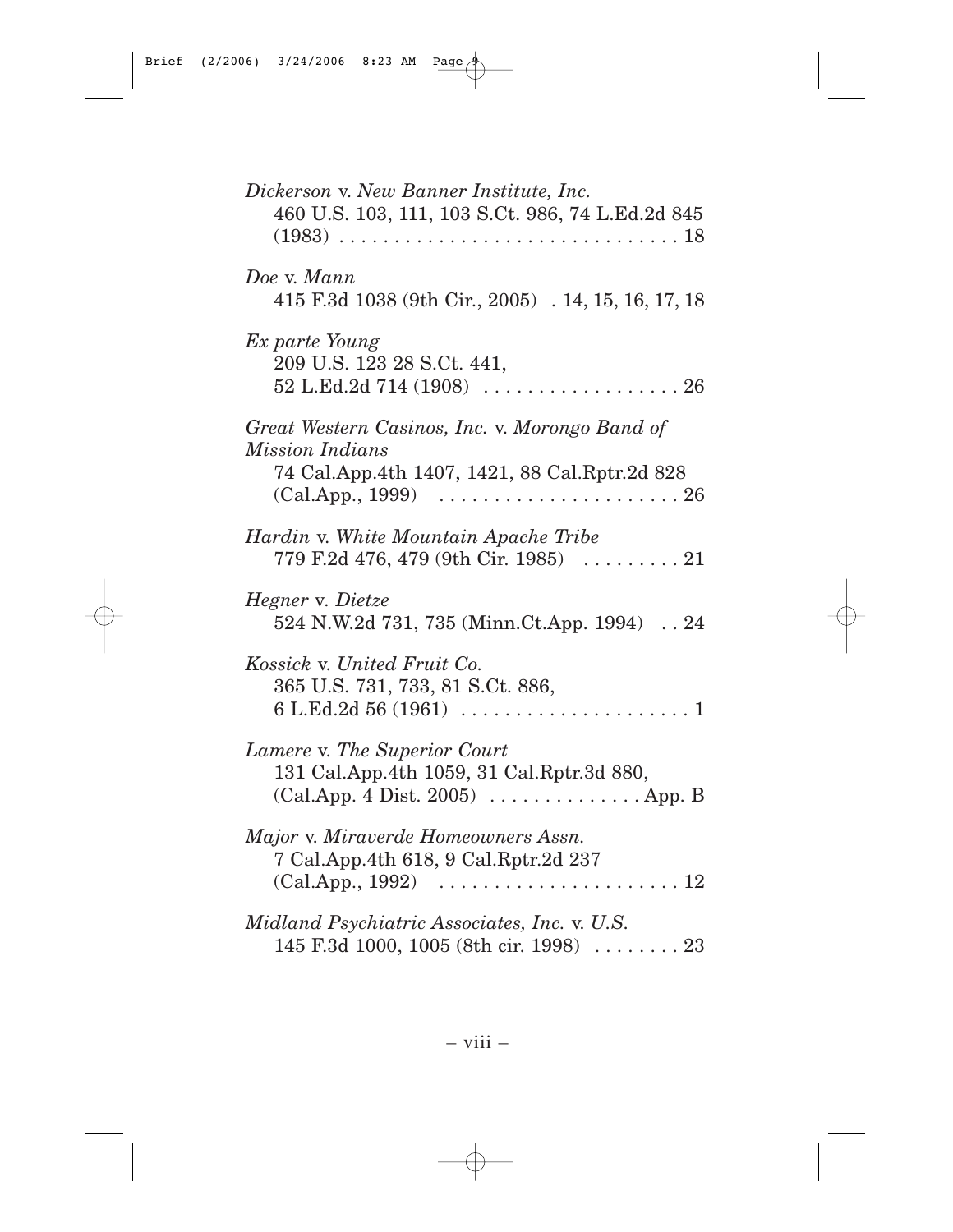| Northern Cheyenne Tribe v. Hollowbreast<br>425 U.S. 649, 655, fn. 7, 96 S.Ct. 1793,                                                                 |  |
|-----------------------------------------------------------------------------------------------------------------------------------------------------|--|
| Oklahoma Tax Comm'n v. Potawatomi Tribe<br>498 U.S. 505, 514 111 S.Ct. 905, 912,<br>112 L.Ed.2d 1112 (1991) $\ldots \ldots \ldots \ldots \ldots 21$ |  |
| Otterson v. House<br>544 N.W.2d 64 (Minn.Ct.App. 1996) $\ldots \ldots$ 24                                                                           |  |
| Pani v. Empire Blue Cross Blue Shield                                                                                                               |  |
| Perrin v. United States<br>444 U.S. 37, 42, 100 S.Ct. 311,                                                                                          |  |
| Pugh v. Lyle<br>10 F. Supp. 245, 248 (D.C.Cal. 1935) $\dots$ . 13                                                                                   |  |
| Puyallup Tribe v. Washington Game Dept.<br>433 U.S. 165, 172 97 S.Ct. 2616, 2621,                                                                   |  |
| Russello v. United States<br>464 U.S. 16, 20, 104 S.Ct. 296 78 L.Ed.2d 17                                                                           |  |
| Santa Clara Pueblo v. Martinez<br>436 U.S. 49, 98 S.Ct. 1670, 56 L.Ed.2d 106                                                                        |  |
| Save the Welwood Murray Memorial Library Com. v.<br>City Council<br>215 Cal. App. 3d 1003, 1017, 263 Cal. Rptr. 878<br>(CalApp., 1989)              |  |
| South Carolina v. Catawba Indian Tribe, Inc.<br>476 U.S. 498, 506, 106 S.Ct. 2039, 90 L.Ed.2d 490                                                   |  |

 $\oplus$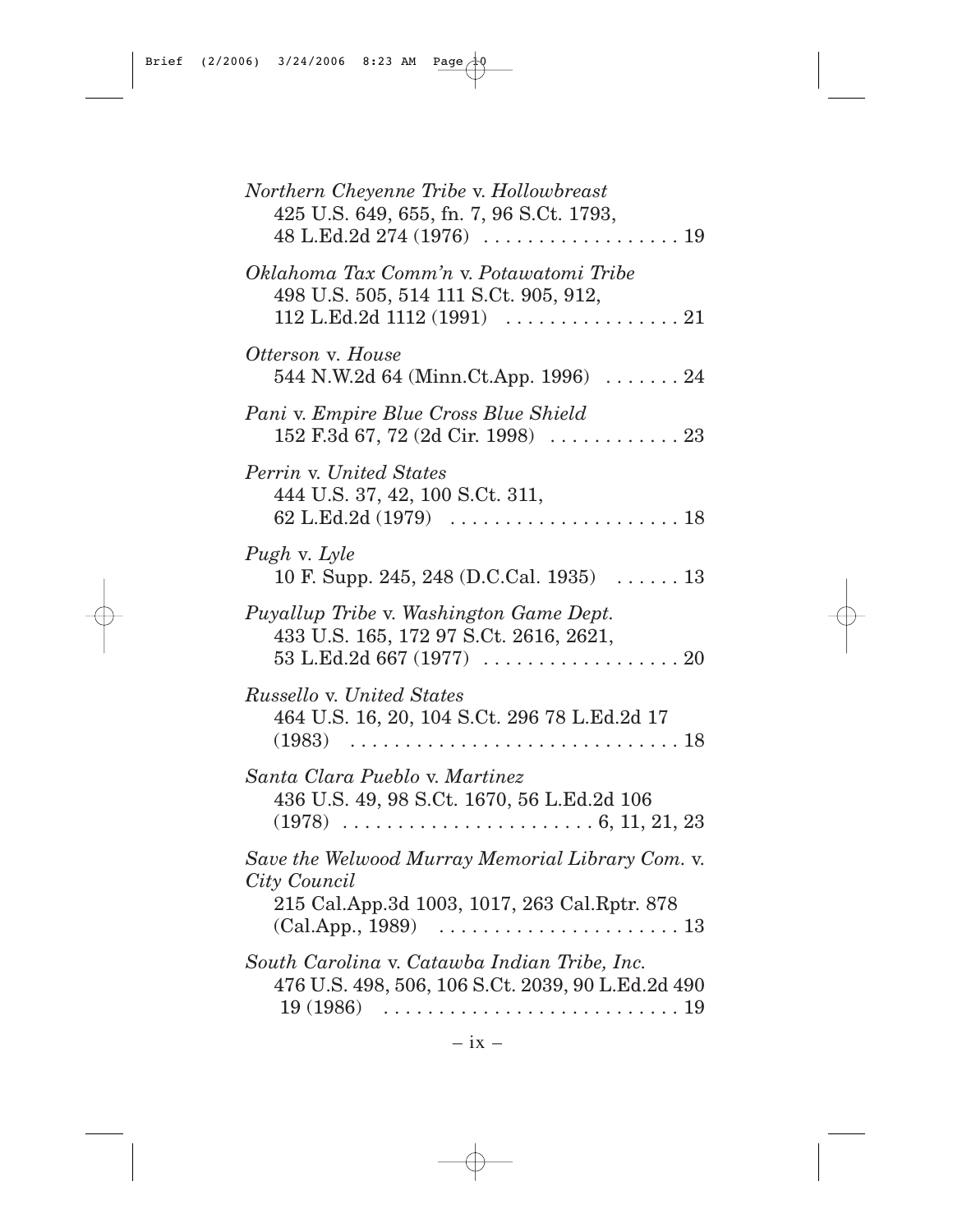| Spitser v. Kentwood Home Guardians<br>24 Cal.App.3d 215, 218, 100 Cal.Rptr. 798<br>$(Cal App., 1972) \dots \dots \dots \dots \dots \dots \dots \dots \dots \dots 12$                                                                                                       |
|----------------------------------------------------------------------------------------------------------------------------------------------------------------------------------------------------------------------------------------------------------------------------|
| Ticor Title Ins. Co. v. Rancho Santa Fe Assn.<br>177 Cal.App.3d 726, 223 Cal.Rptr. 175<br>(Cal.App.1986)                                                                                                                                                                   |
| Turner v. Martire<br>82 Cal.App.4th 1042,<br>99 Cal.Rptr.2d 587 ii, iii, 21, 24, 25                                                                                                                                                                                        |
| United States v. State of Or.<br>657 F.2d 1009, 1012, fn. 8 (9th Cir. 1981)  21                                                                                                                                                                                            |
| United States v. Thompson<br>941 F.2d 1074, 1077-1078 (10th Cir. 1991)  19                                                                                                                                                                                                 |
| Westfall v. Erwin<br>484 U.S. 292, 108 S.Ct. 580, 98 L.Ed. 619                                                                                                                                                                                                             |
| Williams v. Lee<br>358 U.S. 217, 79 S.Ct. 269, 3 L.Ed.2d 251                                                                                                                                                                                                               |
| <b>Statutes and Constitutions</b>                                                                                                                                                                                                                                          |
| Indian Civil Rights Act<br>$25$ U.S.C., Secs. 1301 et seq. $\dots \dots \dots \dots \dots \dots$                                                                                                                                                                           |
| Public Law<br>11 U.S.C., Sec. 1162(a) $\dots \dots \dots \dots \dots \dots \dots \dots 15$<br>subd. (a) $\dots \dots \dots \dots$ i, ii, 2, 8, 10, 12, 28<br>subd. (b) $\ldots \ldots \ldots \ldots \ldots \ldots \ldots 2, 15, 19$<br>subd. (c)  ii, 3, 8, 10, 13, 27, 28 |

 $\oplus$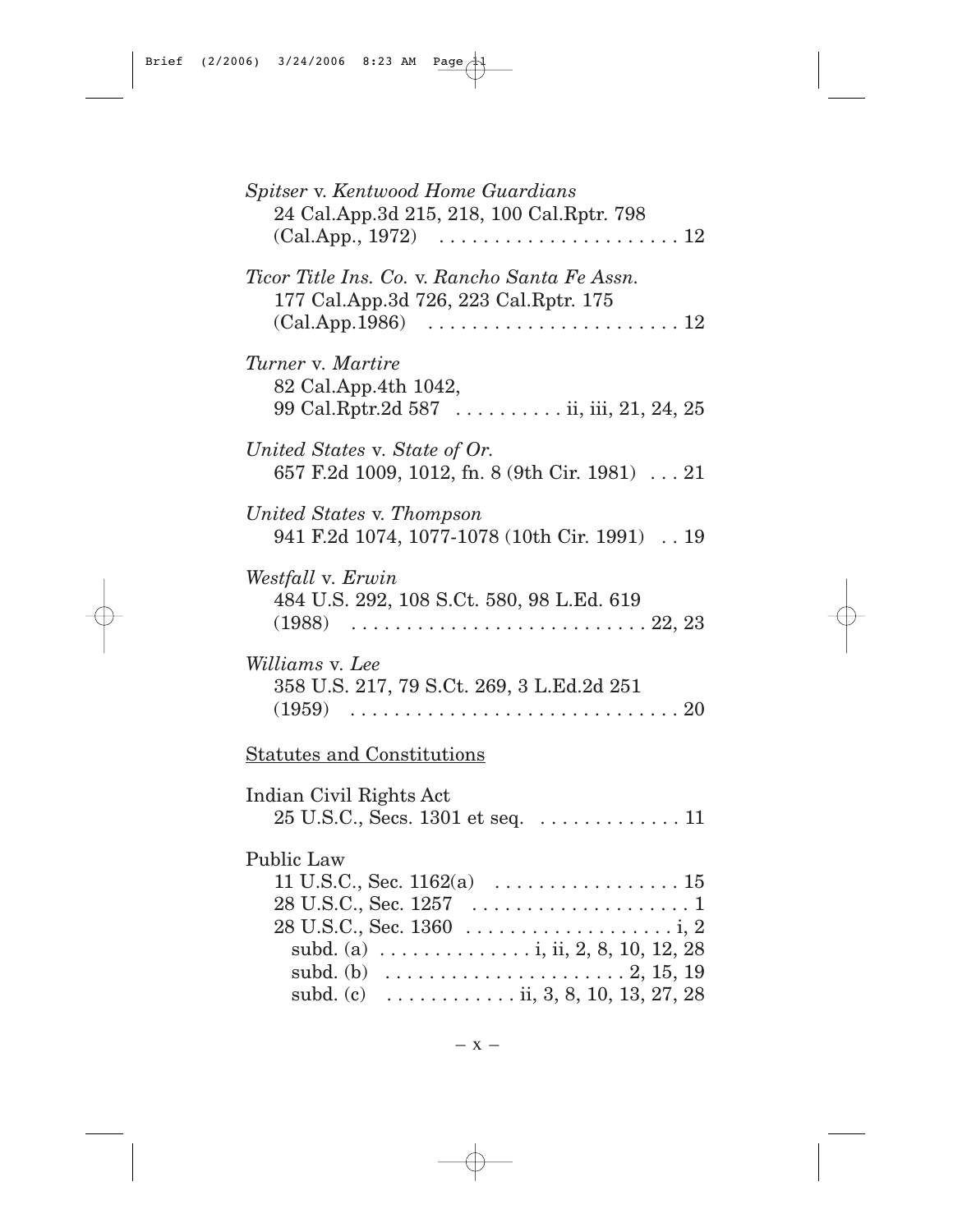| Rules of the United States Supreme Court,                                                                                                                      |  |  |
|----------------------------------------------------------------------------------------------------------------------------------------------------------------|--|--|
| United States Constitution, Article I,<br>Section 8 $\dots \dots \dots \dots \dots \dots \dots \dots \dots \dots \dots \dots$                                  |  |  |
| Miscellaneous                                                                                                                                                  |  |  |
| H.R.Rep. No. 848, pp. 5,6, U.S. Code Cong. & Admin.<br>News 1953, p.2411 $\ldots \ldots \ldots \ldots \ldots \ldots 14$                                        |  |  |
| H.R.Rep. No. 848 p. 7 U.S. Code Cong. & Admin.<br>News 1953, p. 2413  14                                                                                       |  |  |
| H.R.Rep. No 848, 83d Cong., 1st Sess., 1953 U.S.<br>Code Cong. & Adm. News $2409, 2412$ 17                                                                     |  |  |
| Laura Kathryn Ferguson, 'Indian Blood' or<br>Lifeblood? An Analysis Of The Racialization<br>Of Native North American Peoples,<br>Copyright 2005, p. 53-55 5, 6 |  |  |
| William C. Canby, Jr., American Indian Law in a<br>Nutshell (4th Ed. 2004)  16                                                                                 |  |  |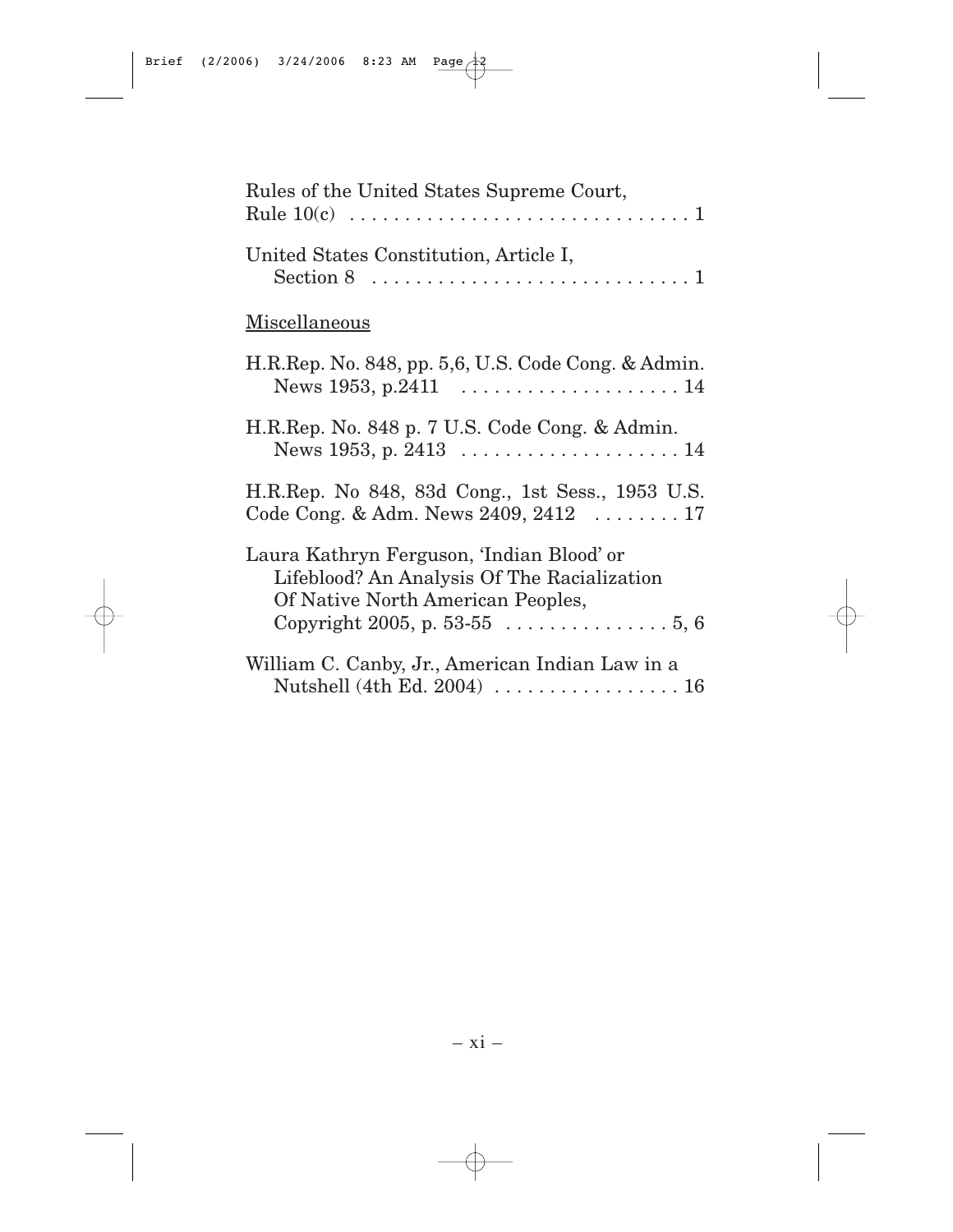#### OPINIONS AND ORDERS

The order of the Superior Court of the State of California for the County of Riverside in Salinas, et al. v. Lamere, et al., Case No. RIC406255, overruling the Respondents' Demurrer and denying their Motion to Strike is unreported. (See Appendix A)

The Opinion of the California Court of Appeal, Fourth District, Division Two, in *Lamere* v. *The Superior Court,* Case No. E036474, is reported at 131 Cal.App.4th 1059, 31 Cal.Rptr.3d 880, (Cal.App. 4 Dist. 2005). (See Appendix B)

The order of the California Supreme Court, No. S137418, denying review of the ruling of the Court of Appeal is not reported. (See Appendix C)

#### BASIS FOR JURISDICTION

The Opinion of the California Court of Appeal was filed August 8, 2005. The California Supreme Court issued its order denying review on November 16, 2005. The jurisdiction of this Court is invoked under 28 U.S.C. §1257, and Rule 10(c) of the Rules of the United States Supreme Court. (See e.g.: *Kossick* v. *United Fruit Co.* 365 U.S. 731, 733, 81 S.Ct. 886, 6 L.Ed.2d 56 (1961) [Certiorari granted because the case "... presented novel questions as to the interplay of state and maritime law."]) Here the case presents novel questions as to the interplay between State, Federal, and Tribal law.

Petitioners were granted an extension of time to file their Petition for writ of Certiorari by the Supreme Court of the United States. (See Appendix D)

## CONSTITUTIONAL AND STATUTORY PROVISIONS INVOLVED

United States Constitution, Article I, Section 8, "Congress shall have power... ¶ Clause 3: To regulate Commerce ... with the Indian Tribes; ... Clause 18: To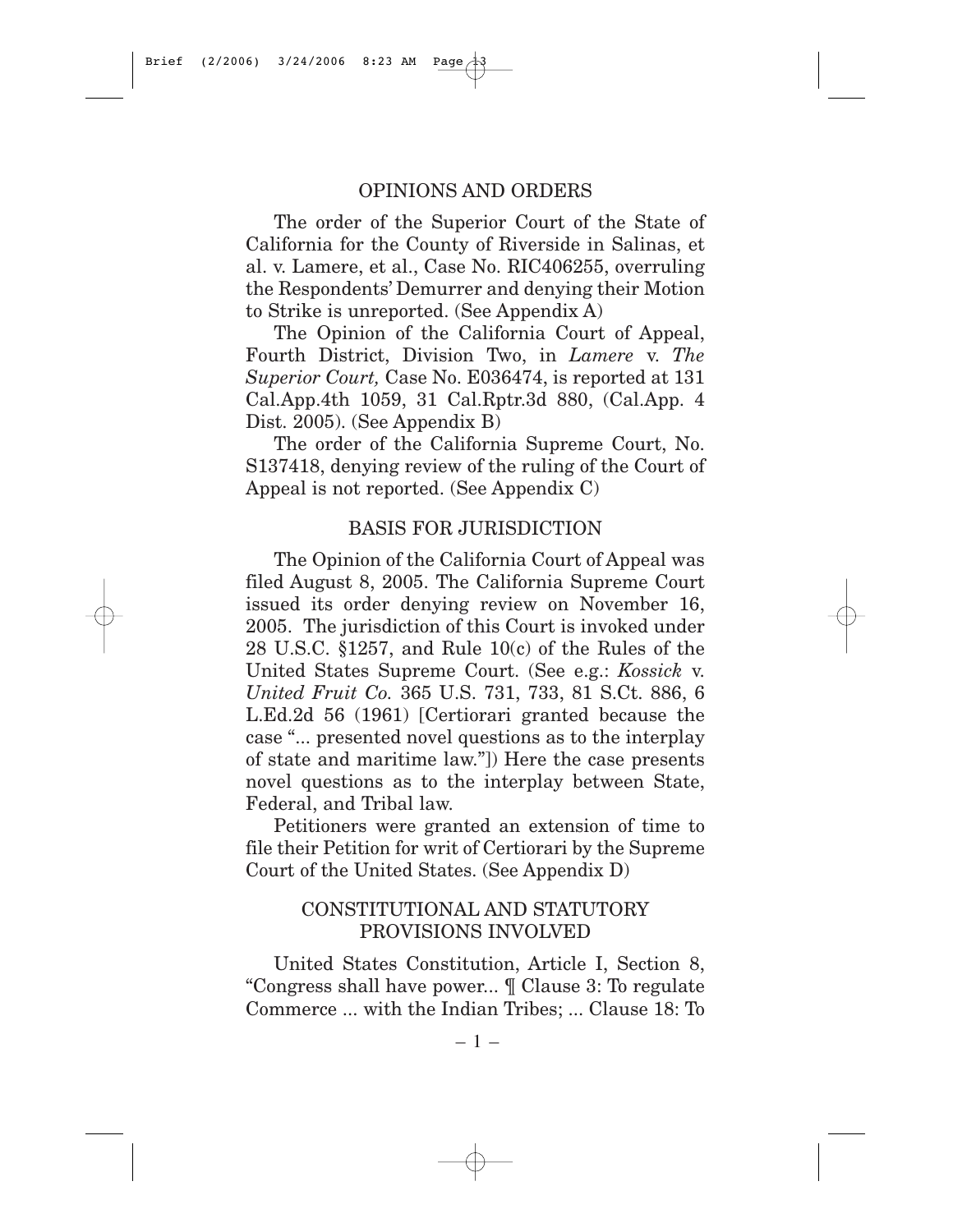make all Laws which shall be necessary and proper for carrying into Execution the foregoing Powers, and all other Powers vested by this Constitution in the Government of the United States, or in any Department or Officer thereof."

28 U.S.C. §1360:

"(a) Each of the States listed in the following table shall have jurisdiction over civil causes of action between Indians or to which Indians are parties which arise in the areas of Indian Country listed opposite the name of the State to the same extent that such State has jurisdiction over other civil causes of action, and those civil laws of such State that are of general application to private persons or private property shall have the same force and effect within such Indian Country as they have elsewhere within the State:

| State of   | Indian Country affected              |
|------------|--------------------------------------|
| Alaska     | All Indian Country within the State. |
| California | All Indian Country within the State. |
| Minnesota  | All Indian Country within the State, |
|            | except the Red Lake Reservation.     |
| Nebraska   | All Indian Country within the State  |
| Oregon     | All Indian Country within the State, |
|            | except the Warm Springs Reservation. |
| Wisconsin  | All Indian Country within the State. |
|            |                                      |

(b) Nothing in this section shall authorize the alienation, encumbrance, or taxation of any real or personal property, including water rights, belonging to any Indian or any Indian tribe, band, or community that is held in trust by the United States or is subject to a restriction against alienation imposed by the United States; or shall authorize regulation of the use of such property in a manner inconsistent with any Federal treaty, agreement, or statute or with any

 $-2-$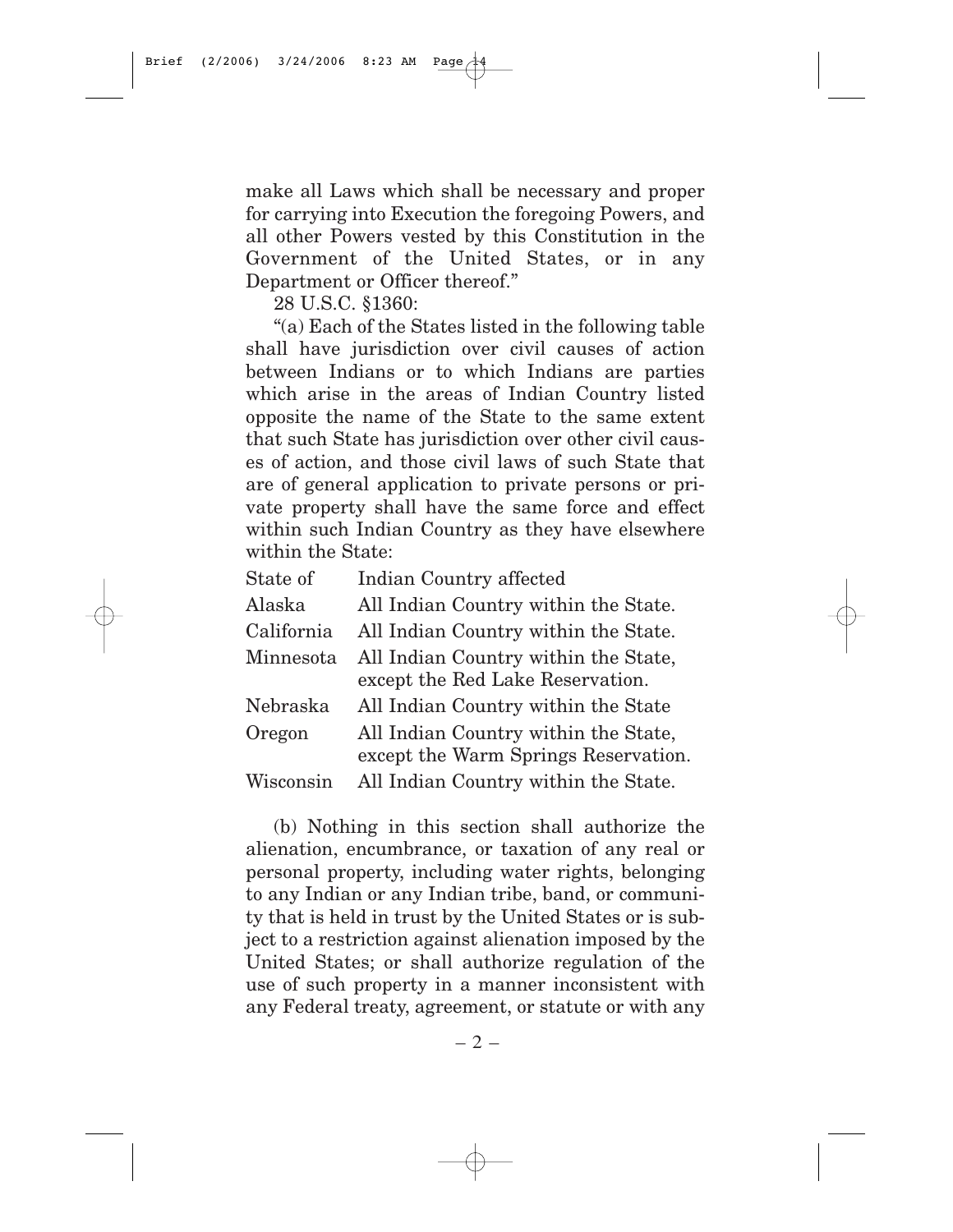regulation made pursuant thereto; or shall confer jurisdiction upon the State to adjudicate, in probate proceedings or otherwise, the ownership or right to possession of such property or any interest therein.

(c) Any tribal ordinance or custom heretofore or hereafter adopted by an Indian tribe, band, or community in the exercise of any authority which it may possess shall, if not inconsistent with any applicable civil law of the State, be given full force and effect in the determination of civil causes of action pursuant to this section."

The pertinent provisions of the Constitution and Laws of the Pechanga Band are:

Constitution and Bylaws of the Pechanga Band "membership is an enrolled member documented in the band's official enrollment book of 1979. Qualifications for membership of the Temecula Band of Luiseno Mission Indians are: A. Applicant must show proof of lineal descent from original Pechanga Temecula people. B. Adopted people, family or band and non-Indians can not be enrolled. Exception: people who were accepted in the Indian Way prior to 1928 will be excepted. C. If you have ever been enrolled or recognized in any other reservation you can not enroll in Pechanga." (Pet.<sup>1</sup> Exh. B pp. 0061-0062)

Pechanga Enrollment Disenrollment Procedure "8. Revoking Privileges And Member's Rights. When the individual has been disenrolled by the Enrollment Committee he/she and all of his/her off-

<sup>1</sup> Parenthetical references are to the record before the California Court of Appeal on Petition for Writ of Mandate filed by the Respondents herein. Pet. refers to the papers and exhibits filed by the Respondents herein, who were Defendants at the Trial Court level, and Petitioners in the mandate proceeding. Real Parties refers to Petitioners herein, who were Plaintiffs at the Trial Court level, and Real Parties-in-Interest in the mandate proceeding.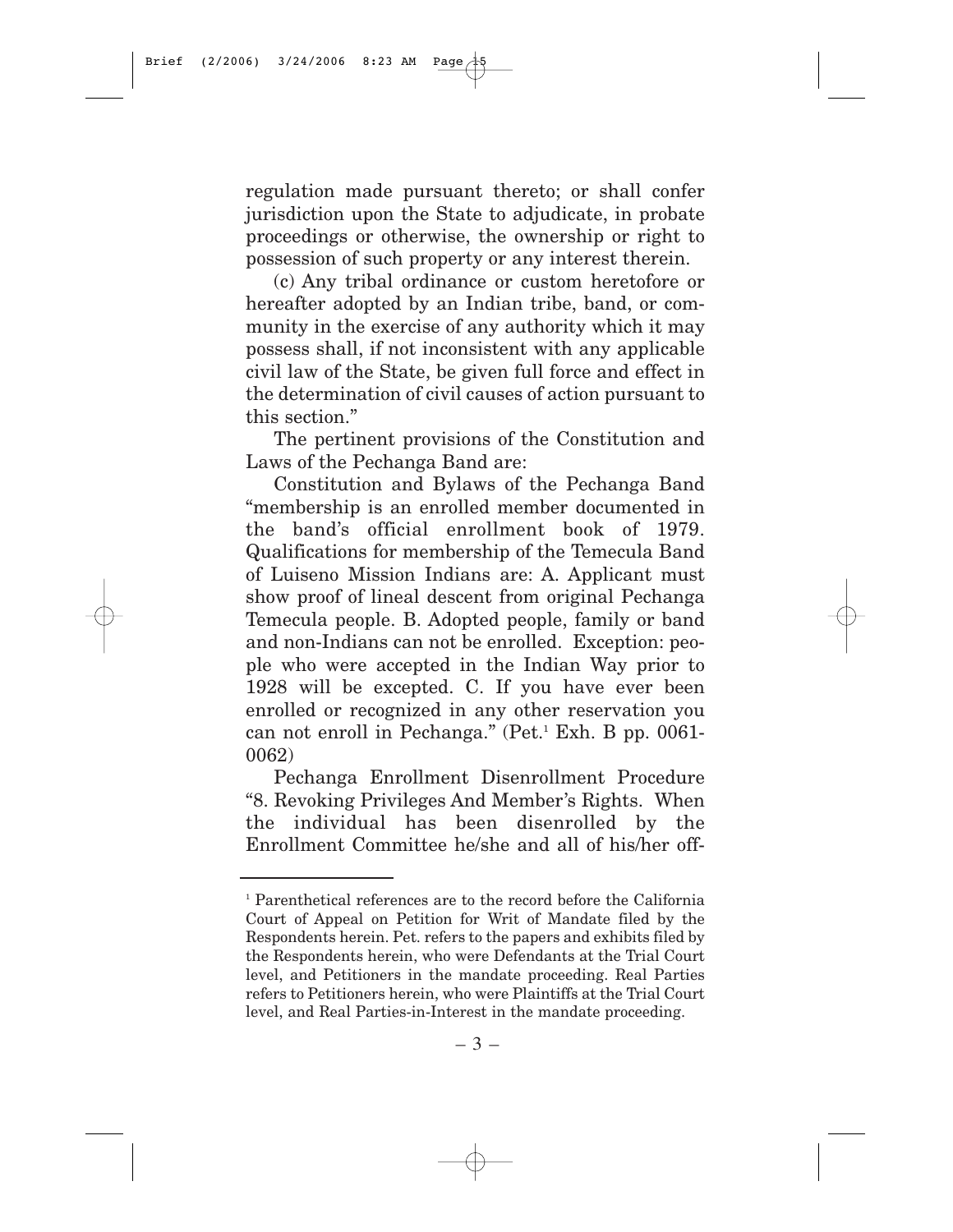spring claiming lineal descent through this disenrolled member lose all privileges and rights accorded a member. The adult members of this line will be notified individually by letter. Their names shall be removed from the mailing and enrollment lists. The names that are removed shall be sent a letter informing them of this action since they no longer can claim lineal descent. The Band's secretary should be sent an update of the mailing list reflecting the deletions. The minors of disenrolled members will lose Tribal membership. 9. The Appeal Process. In the disenrollment process if the Enrollment Committee fails to follow each step outlined by the disenrollment procedure or is negligent in any way then the involved individual can appeal to the Tribal Council for a fair hearing. In this event the individual must sign a waiver to disclose their confidential enrollment papers that the Council may need to access. The information presented to the Tribal Council at the hearing is limited to only the documents that the Band approved on the enrollment application. The information provided to the Tribal Council should be the exact information that was used by the Enrollment Committee for their decision. The Enrollment Committee members may be present at this meeting in case the Council need to question them. A legal representative may not be present at this hearing. If the Tribal Council notes an infraction to the disenrollment procedure or any unfair and/or impartial handling of a case, then they will instruct the Enrollment Committee to reevaluate the case applying their specific suggestion for a fair decision. The Tribal Council will provide their suggestions in writing to the Enrollment Committee. The Enrollment Committee will respond in writing within thirty days to the Council, commenting on how they carried out the suggestions of the Council with-

– 4 –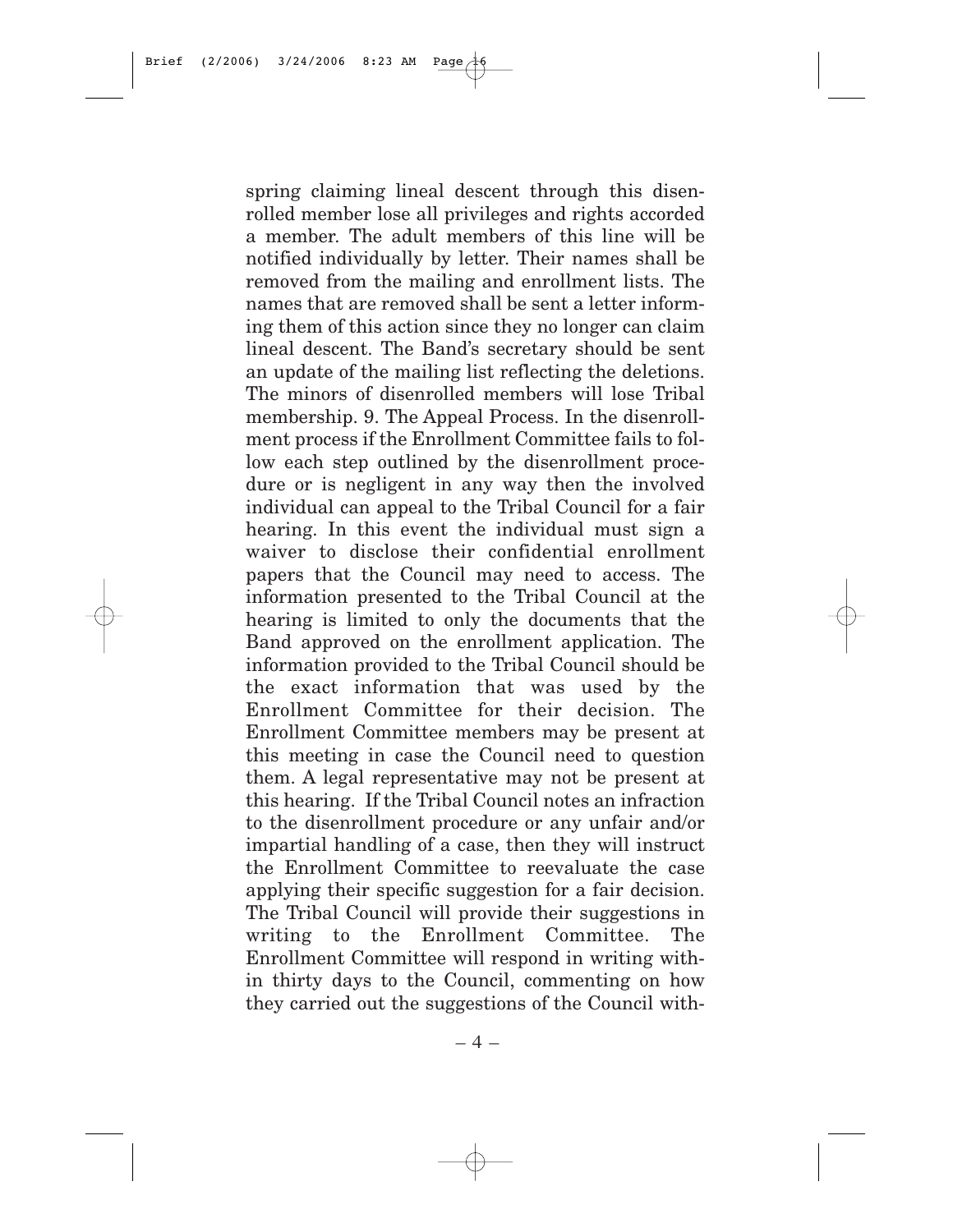in thirty days. This appeal is to check the attitude of the Enrollment Committee and to correct any infractions to the disenrollment procedure. The appeal is not for the Tribal Council to grant membership." (Id., pp. 0191- 0192)

## INTRODUCTION AND STATEMENT OF THE CASE

Native Americans have entered a new period of their tumultuous history – one marked not so much by oppression or exploitation by outsiders, as by the spectre of greed and internal corruption. The circumstances culminating in the filing of this Petition are becoming all too common in modern Tribal life, especially in tribes experiencing the sudden wealth created by gambling and related businesses. In this and similar cases around the nation, a temporary majority seeks to make its power-base permanent by expelling from the Band or Tribe all members who pose a political threat, and in so doing, increasing its share of the Tribal wealth. The absence of an independent Tribal judiciary leaves review of such decisions in the hands of those who stand to profit from the outcome. Indian gaming revenues have almost doubled those of Las Vegas, yet only one in ten Native Americans benefits from that wealth, a number that diminishes further with each new purge of Tribal membership rolls.

The economic motivation behind disenrollments is a national phenomenon. Many of the Tribes who have recently disenrolled significant numbers of their members: "... perhaps ironically, are quite wealthy through casino revenues (like the Saginaw Chippewa) or, as in the case of the Oklahoma Seminole, were recently awarded millions of dollars in a land claim settlement." (Ferguson: *'Indian Blood'*

 $-5-$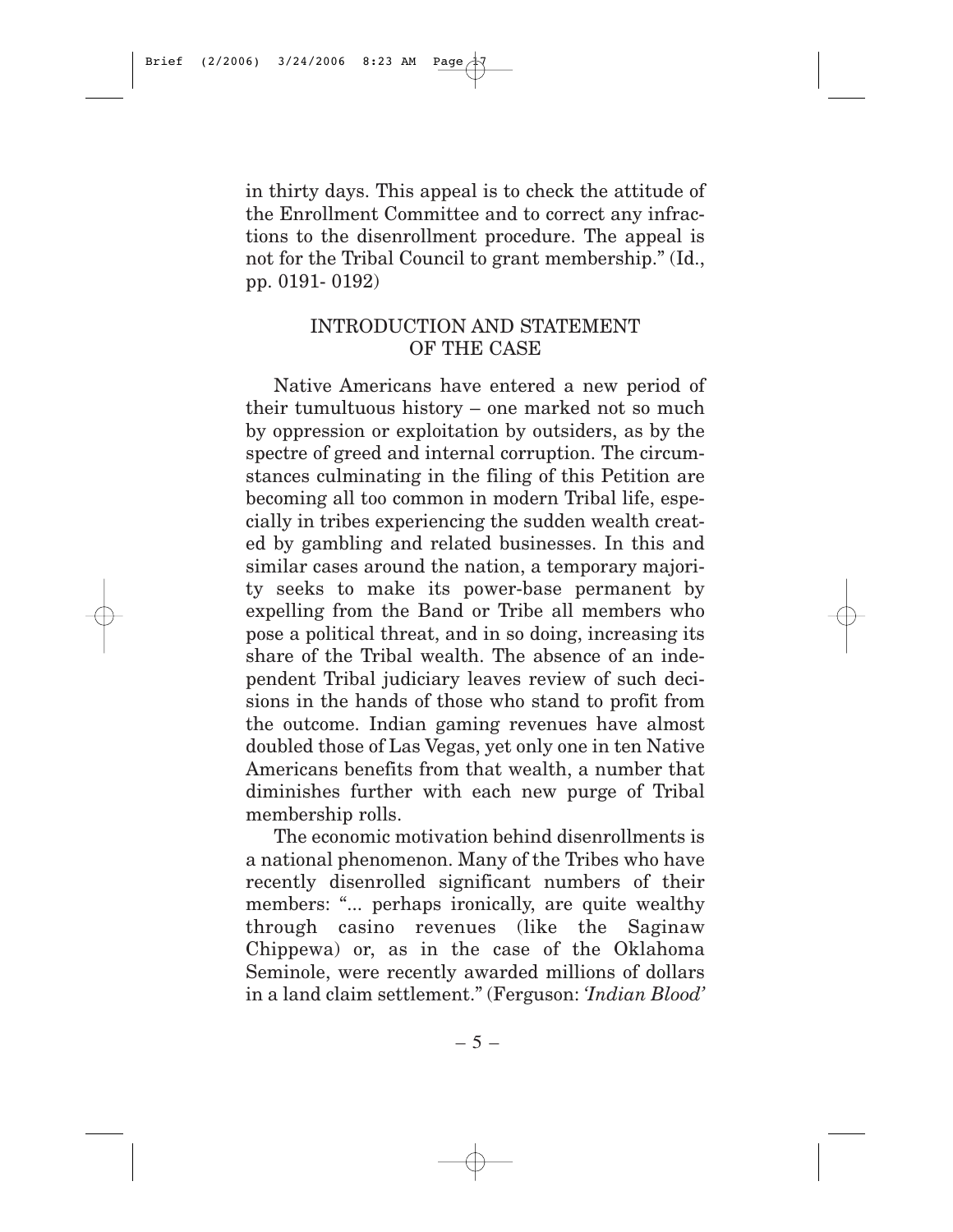*Or Lifeblood? An Analysis Of The Racialization Of Native North American Peoples,* p. 542 ) Even in Tribes that do not benefit from Indian gaming dominant factions have succumbed to economic pressures to arbitrarily reduce the numbers on their rolls. (*Ibid.,* pp. 53-55) Though these disenrollments often take place in total disregard of Tribal Constitutions and laws, the absence of independent Tribal judicial forums strips the targets of disenrollment of any vestige of judicial review consistent with basic notions of due process that would be available to any other citizen of the United States. In this regard, Tribal governments have used this Court's decision in *Santa Clara Pueblo* v. *Martinez* 436 U.S. 49, 98 S.Ct. 1670, 56 L.Ed.2d 106 (1978) , as a sword with which to fend off any challenge to their untrammelled power. The irony of this has not gone unnoticed. (See Ferguson, Op. Cit. At p. 53, and works cited therein)

The Pechanga Band is a Federally-recognized Indian Tribe consisting of over 990 adults and organized pursuant to a "Constitution and Bylaws" adopted in 1980. (Pet. Exh. B: pp. 30:20-223 ; 34:24-25) The history of the Band dates back to the mid-19th century when the Mexican government granted a tract of land to its founder, Chief Pablo Apis. (Id. at p. 34:11- 19) Plaintiffs are descendants of Chief Apis's granddaughter, Manuela Miranda. For over a century, Petitioners (Plaintiffs in the Trial Court) and their ancestors were members of the Band, residing and

<sup>2</sup> Copyright 2005 by Laura Kathryn Ferguson. A thesis submitted in partial fulfillment of the requirements for the degree of Master of Arts In Native American Studies, Montana State University, Bozeman, Montana, http://www.montana.edu/etd/available/unrestricted/Ferguson\_0505.pdf

<sup>&</sup>lt;sup>3</sup> All references are to the exhibits submitted by the parties to the Writ proceeding in the Court below.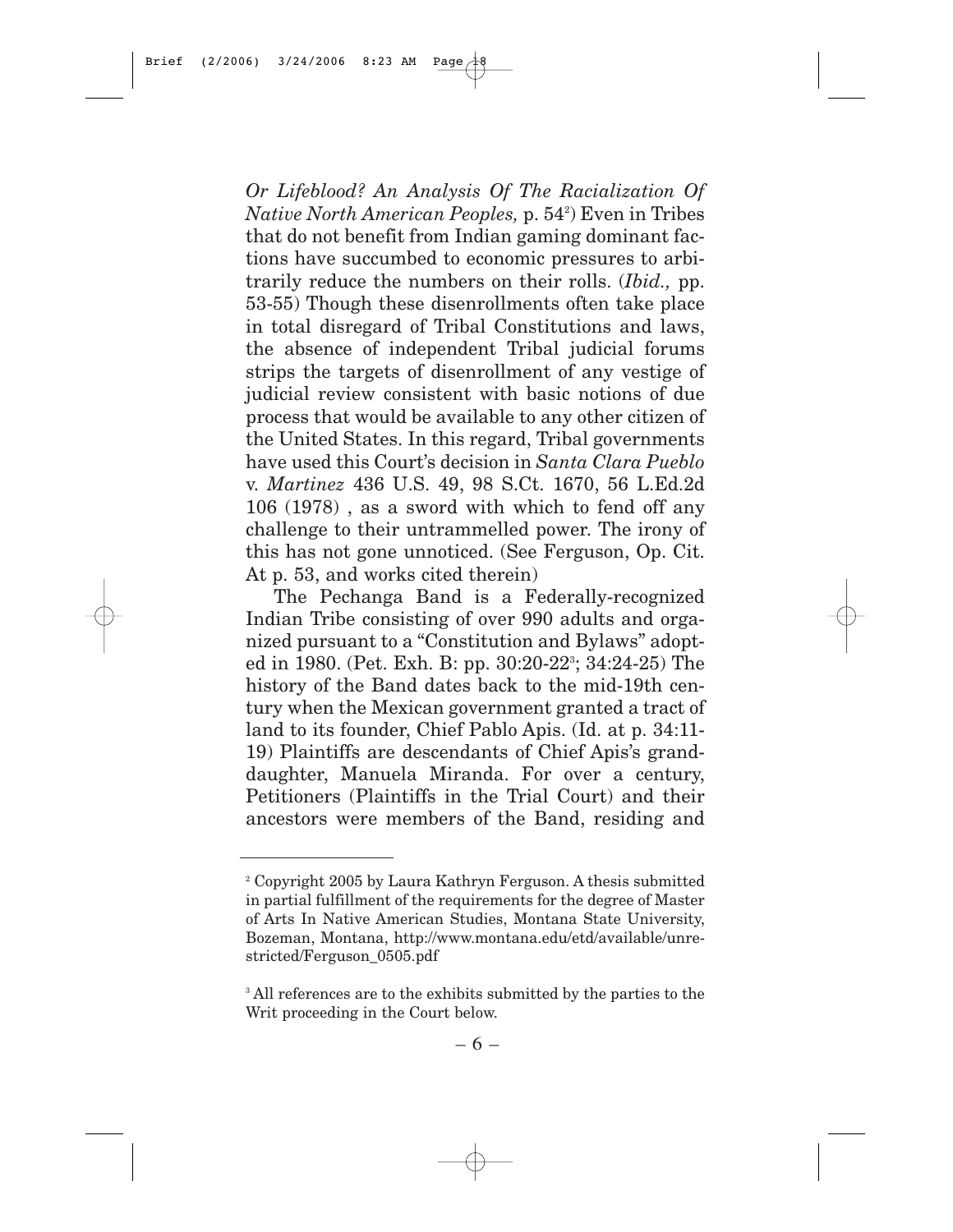working in the Pechanga community, and holding numerous voluntary and elected positions in the Band's government. (Id. at pp. 32:28-33:1-28) Pursuant to a gaming compact concluded in 1999, the Band has operated a successful casino operation, the profits of which produce a monthly income of approximately \$15,000 per member. This predictably has caused friction among the members of the Band. (Id. at pp. 30:15-19; 33:6-7; 34:21; 34:26-27)

Certain Band members calling themselves the "Concerned Pechanga Tribal Members" went so far as to begin scrutinizing the Band's enrollment records with the intent of reducing the membership to enhance their own per capita shares of the casino profits. (Id. at p. 34:26-27; p. 37:7-10)

In 2002, the Concerned Pechanga Tribal Members instigated disenrollment proceedings against Plaintiffs and their extended family. In the process, however, the enrollment status of all but three members of the Enrollment Committee was called into question, and the challenged members were disqualified from acting on enrollment matters. This left the Committee without a quorum to act on any enrollment matter. All further actions of this rump Committee, including the disenrollment of Plaintiffs' family were thus invalid under the Pechanga Constitution. Nonetheless, Defendants, acting in disregard of the Tribal Constitution and laws, have orchestrated a conspiracy to disenroll almost onefifth of the Band's population. Although Plaintiffs had a technical right to "appeal" Defendants' conduct to the Band's Tribal Council, such an "appeal" did not stay the effect of disenrollment, nor provide Plaintiffs with any substantive review of the Enrollment Committee's decision. The Band has no duly constituted Tribal Court, and thus no forum for meaningful judicial review. Thus, Plaintiffs had no alternative but to seek redress in the California Superior Court,

– 7 –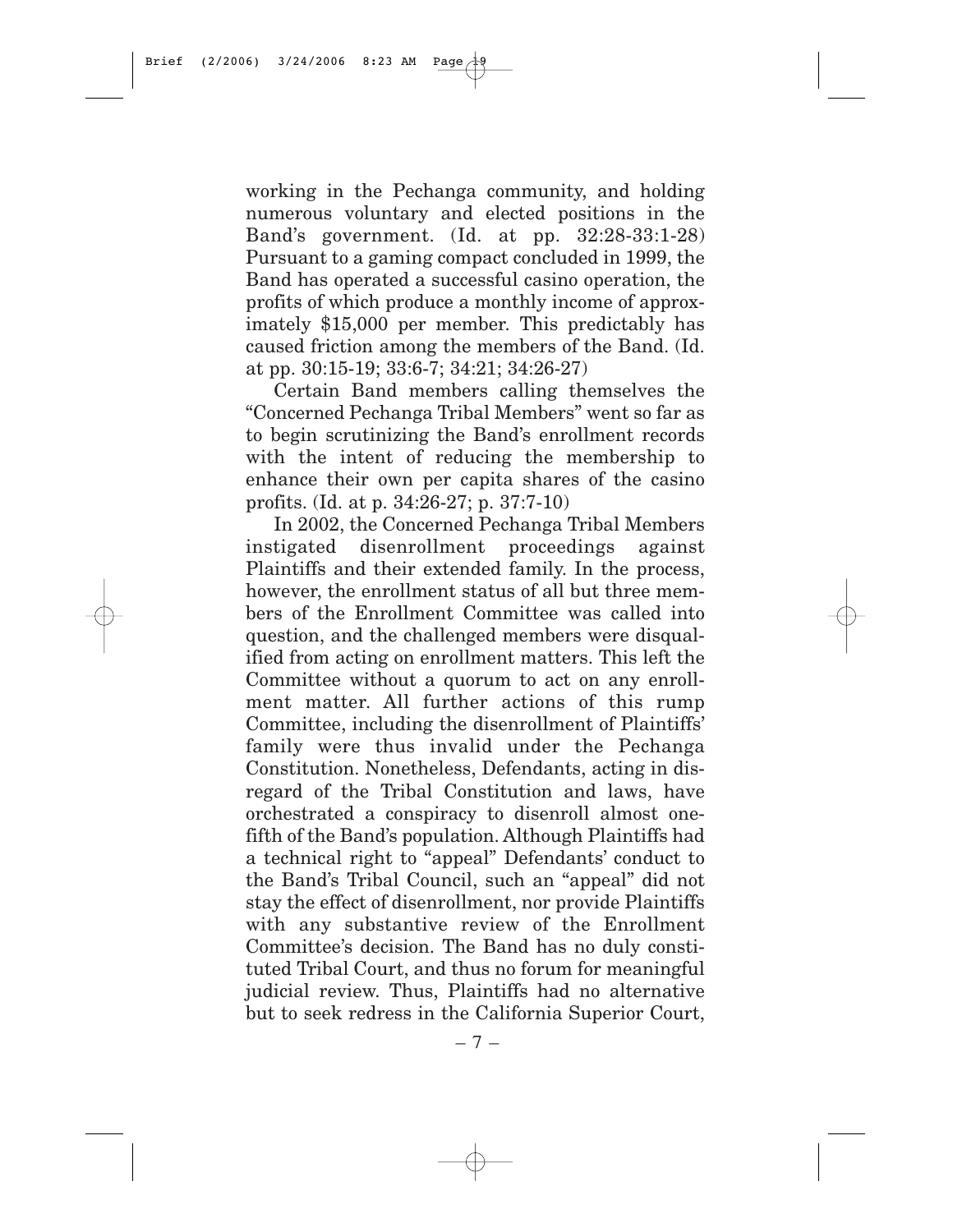pursuant to Public Law 280, 28 U.S.C. §1360, subds. (a) and (c).

Plaintiffs filed their Complaint against Petitioners (not the Tribe itself) on January 15, 2004. At the hearing on Plaintiffs' request for a TRO, held January 21, 2004, Defendants advised the Trial Court they had removed the action to the United States District Court based on Federal Question Jurisdiction. When Plaintiffs renewed their application for TRO before District Judge Timlin, Defendants then argued that the Federal Court lacked jurisdiction. Judge Timlin remanded to the Superior Court based on a finding that the Federal Courts had no jurisdiction of disputes between Indians. (Pet. Exh. D: pp. 714-720) Judge Charles Field of the California Superior Court then issued a Temporary Restraining Order, on February 4, 2004, restraining Defendants from taking any actions purporting to disenroll the Plaintiffs until February 17, 2004. On March 3, 2004, Judge Field declined to extend the TRO any further. (Pet. Exh. I: pp. 1091- 1092)

On February 17, 2004, Judge Field denied the Motion for Preliminary Injunction (Real Parties Exh. 2: p. 52:26-28), but observed: "There is an enormous amount at stake for each of the individuals who are – even of the potentially disenrolled here. Their jobs, health insurance, educational programs, their homes, their entire life would be destroyed substantially by what you described as arbitrary and capricious acts of members of the Enrollment Committee. And that's not something that any court, me or anybody, would like or would be tempted to take lightly. That's an extremely serious group of events that would occur. There does appear to be a basis under Public Law 280 for a court to intervene if it chooses." (Real Parties Exh. 2: pp. 48:28-49:10) He also declined to dismiss

– 8 –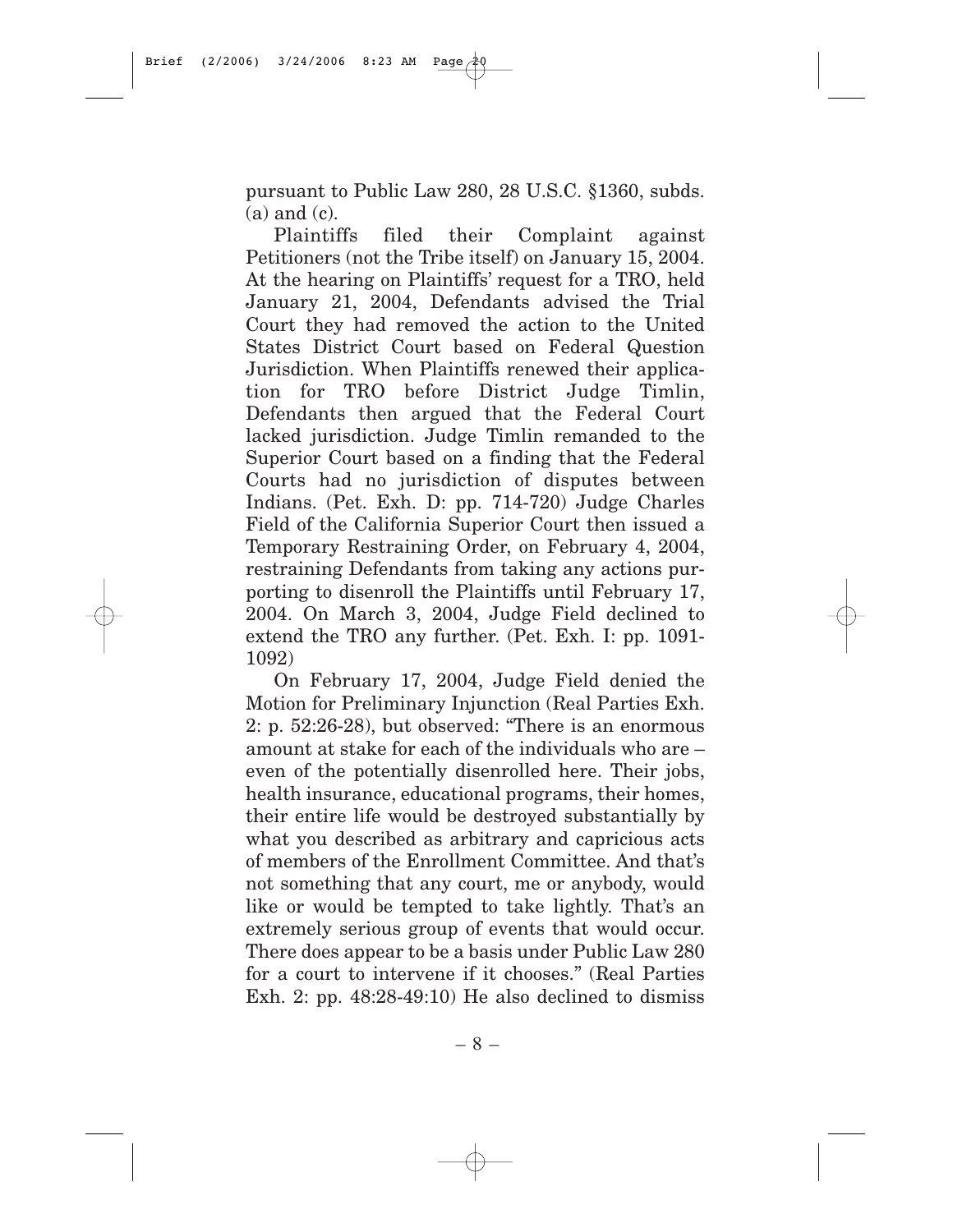the Complaint for lack of subject matter jurisdiction. (Real Parties Exh. 2: p. 51:17-28)

A hearing on Defendants' Demurrer and Motion to Quash was then held on April 19, 2004, after Defendants had issued notices of disenrollment to more than 130 adults and numerous children (the "potentially disenrolled" to whom Judge Field had referred). Defendants argued that the Trial Court lacked jurisdiction of this matter because enrollment matters were involved. (Real Parties Exh. 1: p.4:14- 17) Counsel for Plaintiffs advised the Court that as the result of the purported disenrollments, which had resulted in a cessation of Tribal benefits, they would amend their Complaint to seek compensatory damages alleging violations of Pechanga law and tortious interference with economic advantage, civil conspiracy and breach of fiduciary duty. (Real Parties Exh.1: p. 13:5-16; p. 12:22, pp. 12:28-13:4) The sovereignty of the Tribe is not implicated or impaired by such an award. If anything, its sovereignty is protected, as damages awards against individual Indians who exceed their authority under Tribal law will tend to discourage such conduct and thus promote the fair and judicious conduct of Tribal affairs.

Judge Field distilled the arguments offered by both sides as raising the issue of whether and to what extent individual Indians enjoyed the due process protections enjoyed by citizens of the United States. (Real Parties Exh. 1: p. 23:23-24) Thus: "There is rights to their property, the rights to their jobs, the rights to every single portion of their lives has been lived for very long extended periods of time, and you take them away, snap, by this determination, and you give them no remedy, except an appeal to the Tribal Council of a right which in any other setting that I can imagine would constitute a due process right and be reviewable all the way to the United States

– 9 –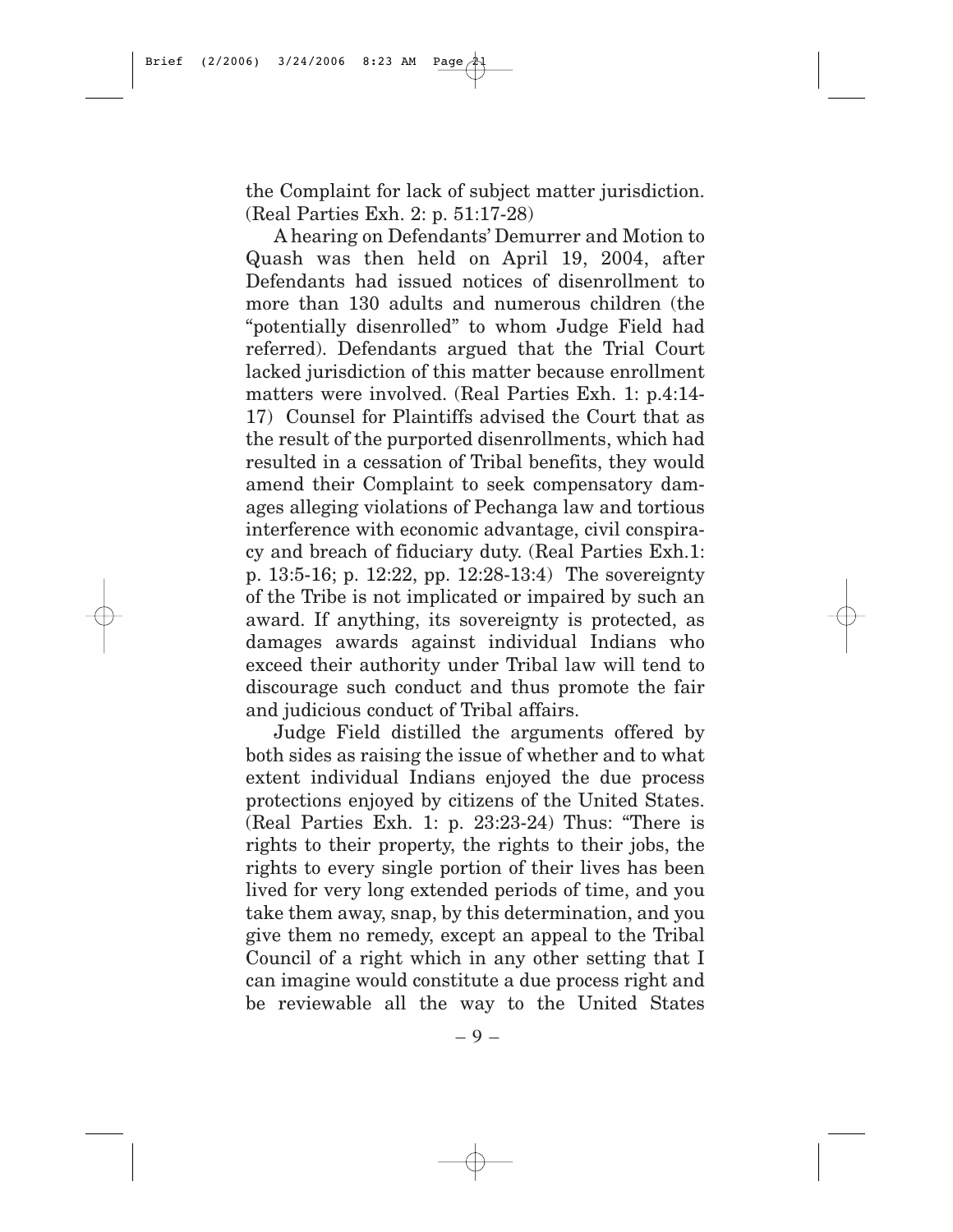Supreme Court." Id. (Real Parties Exh. 1: p. 24:9-16)

On July 23, 2004, Judge Field issued his decision. Finding that the issues raised are neither trivial nor simple, he held that this Court has jurisdiction of this dispute between Indians in Indian Country, based on Public Law 280, in that the Pechanga Band has no Tribal Courts, and the Plaintiffs therefore have no adequate (Tribal) forum. (Pet. Exh. Q: pp. 1245- 1249, see Appendix A attached hereto) Accordingly, he denied Defendants' Motion to Quash and overruled Defendants' Demurrer. (Id.)

Defendants then sought a Writ of Mandate from the Court of Appeals to overturn this ruling. After issuing an order to show cause why the Writ should not issue, considering extensive briefing, and hearing oral argument, the Court reversed Judge Field's rulings. (See Appendix B) Plaintiffs' Petition for Review in the California Supreme Court was denied. (See Appendix C)

#### SUMMARY OF ARGUMENT

Certiorari should be granted to resolve correctly the question that confronted the California Trial and Appellate Courts in this matter – whether the concept of Tribal sovereign immunity can be stretched to protect acts of individual Indians that exceed their lawfully defined scope of authority. The conclusion reached by the Court of Appeal, that acts of Tribal functionaries will be shielded regardless of their legality so long as they relate to Tribal membership, must not be allowed to stand. PL 280 authorizes specified State Courts to determine civil causes of action between individual Indians, arising in Indian Country, and to apply Tribal law in so doing. (28 U.S.C. §1360, subds. (a) & (c)) In enacting PL 280 Congress granted the power to adjudicate civil dis-

 $-10-$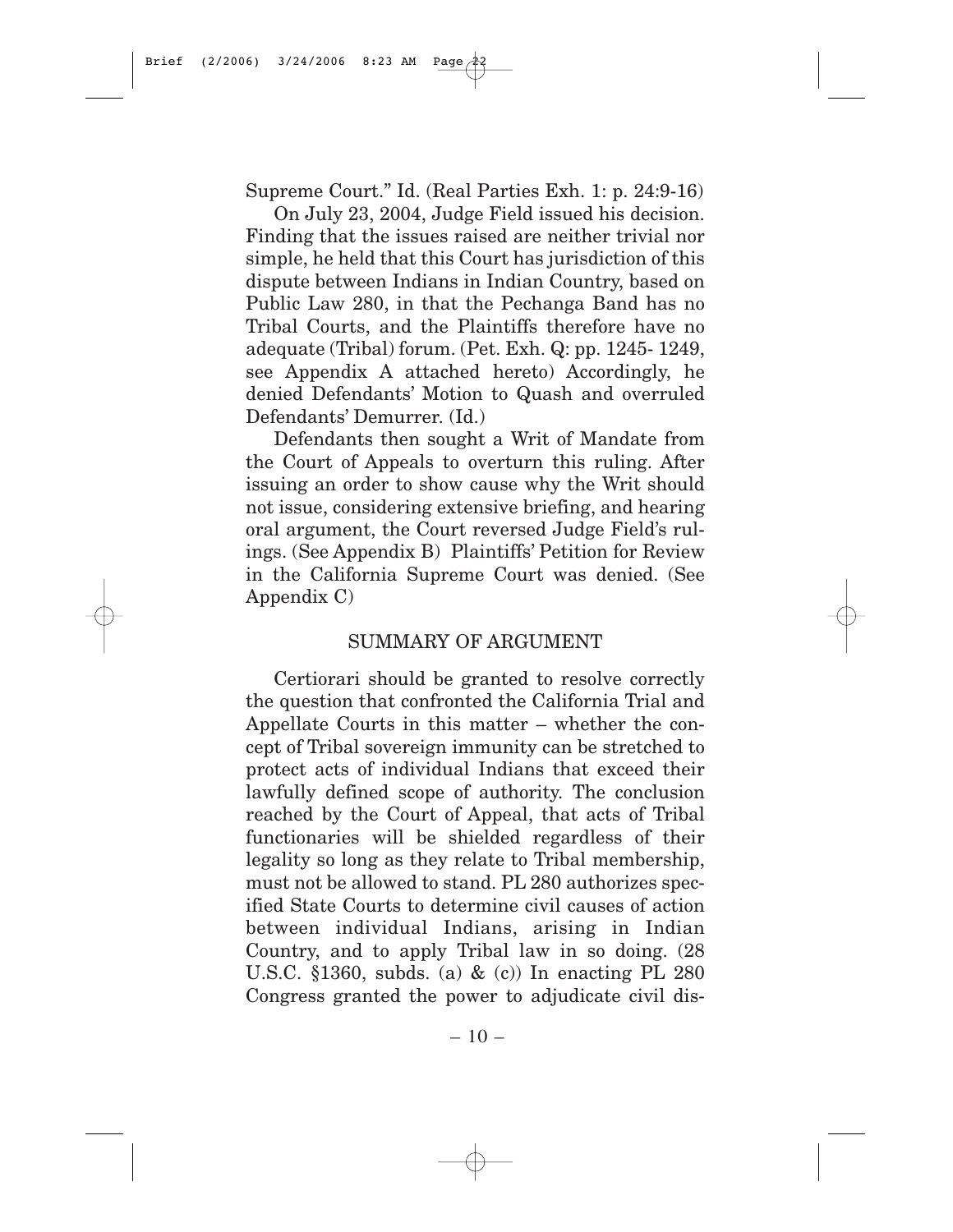putes, including those affecting rights and status, but withheld from states the power to extend their regulatory jurisdiction into Indian Country. (See *Bryan* v. *Itasca County,* 426 U.S. 373, 384, 96 S.Ct. 2102, 2109, 48 L.Ed.2d 710 (1976)) Plaintiffs invoked California law to enjoin anticipated ultra vires acts of Tribal officials, and called upon the Court to apply Tribal law to determine the scope of the Defendants' authority, and thus to determine that the authority had been exceeded.

The Respondents persuaded the Court below to expand the reach of this Court's decision in *Santa Clara Pueblo* v. *Martinez, supra*, to preclude the application of PL 280. *Santa Clara* held that Tribes were free to enact laws pertaining to membership, and would be trusted to adopt laws that were consistent with the mandate of the Indian Civil Rights Act. (25 U.S.C. §§1301 et seq.). [ICRA]) What was at issue in *Santa Clara* was the validity of the tribal membership statute, and this Court held that Congress did not confer jurisdiction on the Federal Courts to determine whether tribal laws conformed to the ICRA.

Here what was called for was not an adjudication of the validity of the Tribal Constitution and laws pertaining to membership, they were presumed to be valid and essential to the Court's determination of the merits of the case. Rather, what was at issue was whether individual Indians who substituted their own notion of the standard for Tribal membership for that expressed in the Constitution and laws of the Pechanga Band could be enjoined from doing so in the only forum available to those aggrieved by that conduct.

Should this Court decline to grant Certiorari, it will leave thousands of Native Americans without a forum to adjudicate the most fundamental issue they can confront, the loss of their Tribal identity, citizen-

 $-11-$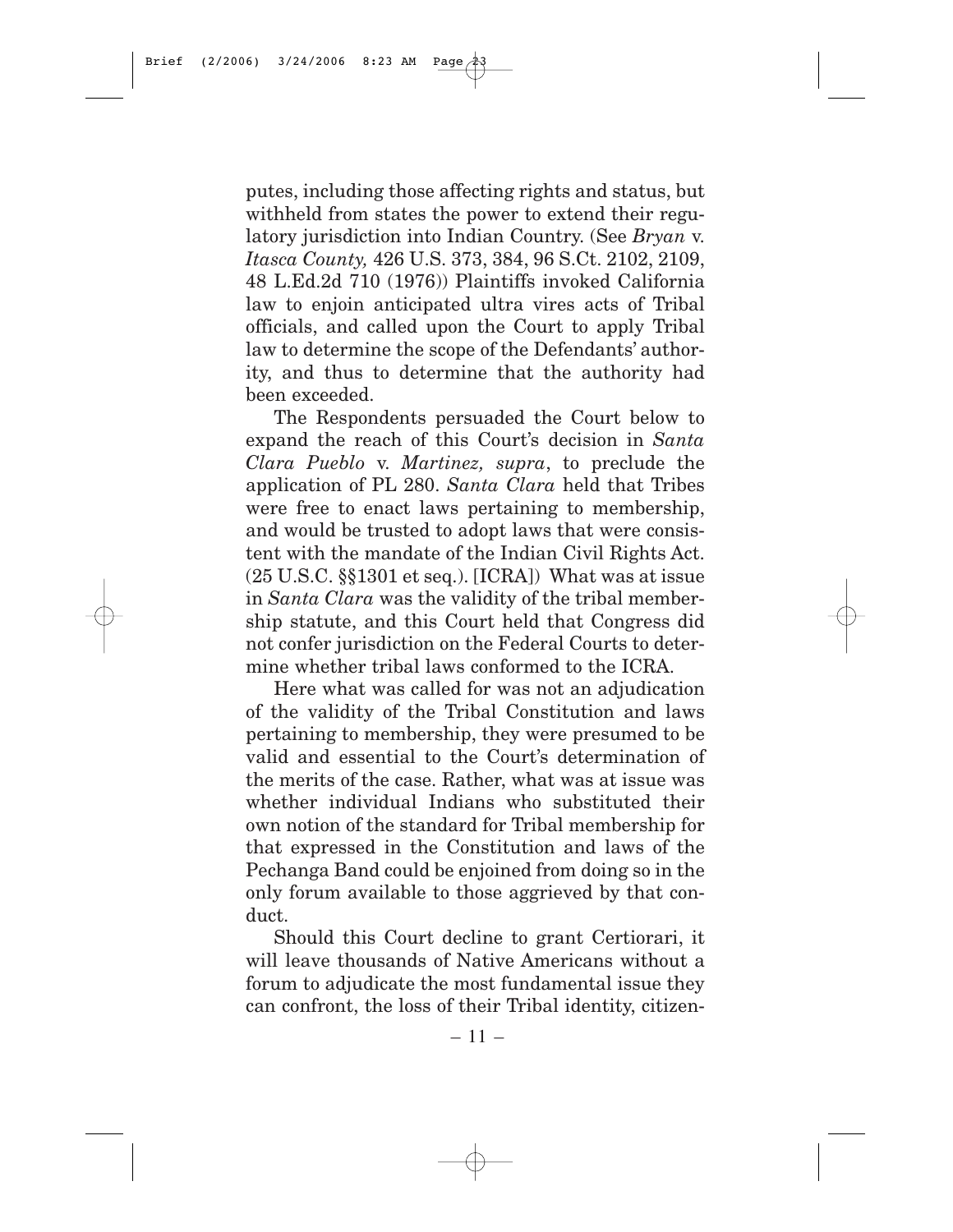ship, and related rights. In so doing, it will open the door to similar lawless acts throughout the Tribal lands, inviting transitory power blocs to exploit their temporary hold on the tools of government to implement their own self-serving notions of the necessary qualifications for Tribal membership. This is the very lawlessness Congress intended to prevent when it enacted PL 280.

## PLAINTIFFS PROPERLY INVOKED CIVIL ADJUDICATORY JURISDICTION UNDER PUBLIC LAW 280

Public Law 280 confers jurisdiction on California Courts over "civil causes of action between Indians or to which Indians are parties which arise in the areas of Indian Country ...to the same extent that such State has jurisdiction over other civil causes of action, and those civil laws of such State that are of general application to private persons or private property shall have the same force and effect within such Indian Country as they have elsewhere within the State ..." (28 U.S.C. §1360(a)) Plaintiffs invoked the State laws pertaining to injunctive relief, laws that are generally applicable to private persons and private property.

Under California law, an injunction is a proper remedy to prevent an ultra vires act. (*Major* v. *Miraverde Homeowners Assn.* 7 Cal.App.4th 618, 9 Cal.Rptr.2d 237 (Cal. App., 1992) [Actions taken in excess of an association's power are unenforceable and courts have granted injunctive relief against associations which have exceeded the scope of their authority.], Cf. *Spitser* v. *Kentwood Home Guardians* 24 Cal.App.3d 215, 218, 100 Cal.Rptr. 798 (Cal. App., 1972) ; *Ticor Title Ins. Co.* v. *Rancho Santa Fe Assn.* 177 Cal.App.3d 726, 223 Cal.Rptr. 175 (Cal. App.,

 $-12-$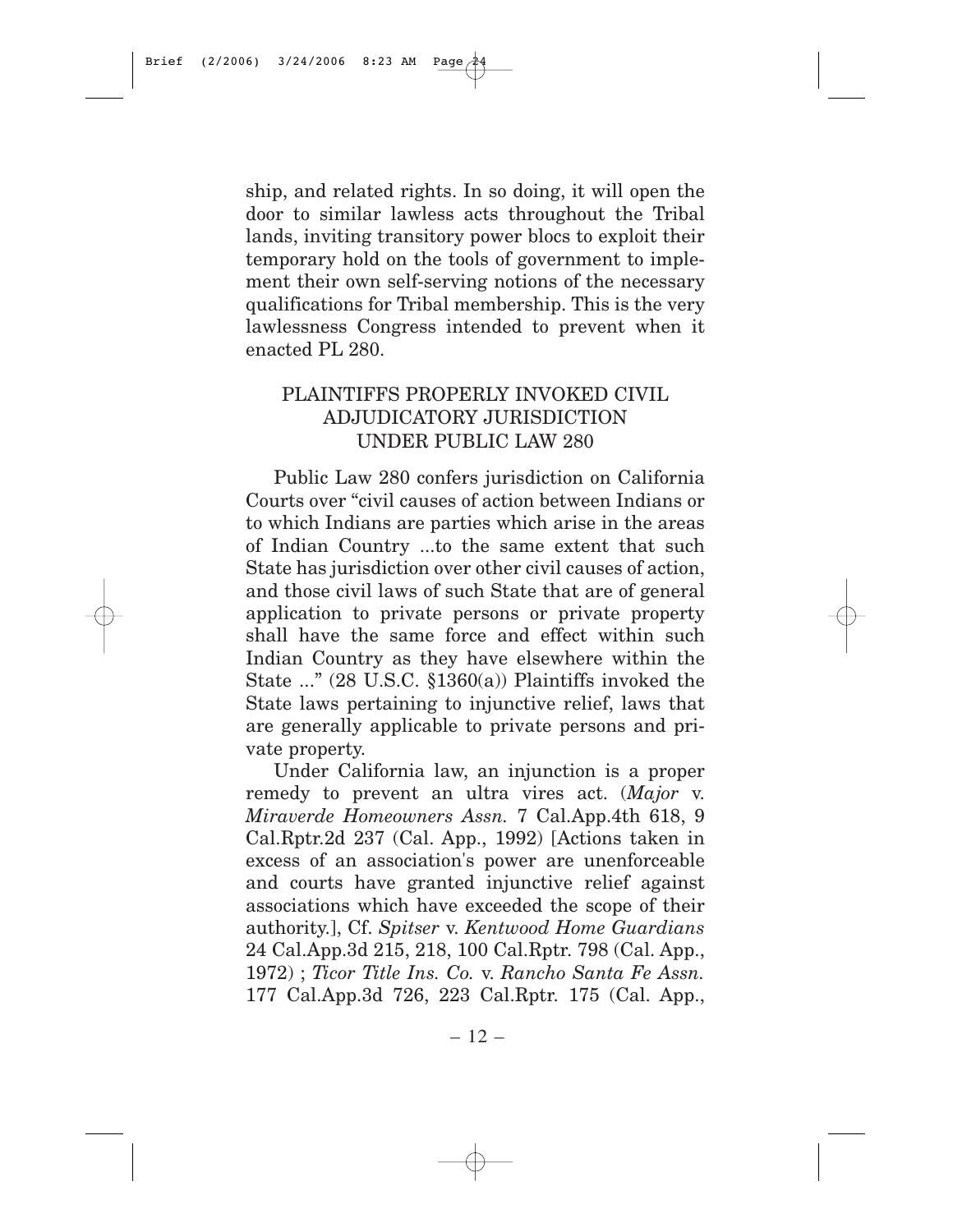1986) ) In the context of a City Council proposing to violate the terms of a deed creating a public trust, it was said that an injunction will lie to prevent an ultra vires, and hence non-legislative, act. (*Save the Welwood Murray Memorial Library Com.* v. *City Council* 215 Cal.App.3d 1003, 1017, 263 Cal.Rptr. 878 (Cal. App., 1989) ) The Court cited *Pughe* v. *Lyle* 10 F.Supp. 245, 248 (D.C.Cal. 1935): "Where public officers act in breach of trust or without authority, or threaten to do so, and such acts will result in irreparable injury, or will make necessary a multiplicity of suits at law to obtain adequate redress, they may be enjoined. [Citations]" (*Welwood Murray, supra,* at p. 1017)

Though the pleading before the Trial Court properly stated a cause of action, since the threatened harm actually materialized, Plaintiffs will be entitled to amend their Complaint to seek damages in lieu of the injunctive relief originally sought. Such damages will be predicated on well-established State law tort doctrines such as intentional interference with economic advantage.

Of course to determine whether the Defendants' acts were ultra vires requires reference to Tribal law. In this regard the Court below was mistaken when it said: "Insofar as plaintiffs sue for violations of "Pechanga Band Law," it is for the Band to determine what that law is and whether or not it has been violated." (31 Cal.Rptr.3d at p. 886) Under Public Law 280, "Any tribal ordinance or custom heretofore or hereafter adopted by an Indian tribe, band, or community ... shall, if not inconsistent with any applicable civil law of the State, be given full force and effect in the determination of civil causes of action pursuant to this section."  $(28 \text{ USC} \text{ $1360(c)} )$ 

"The primary concern of Congress in enacting Pub.L. 280 that emerges from its sparse legislative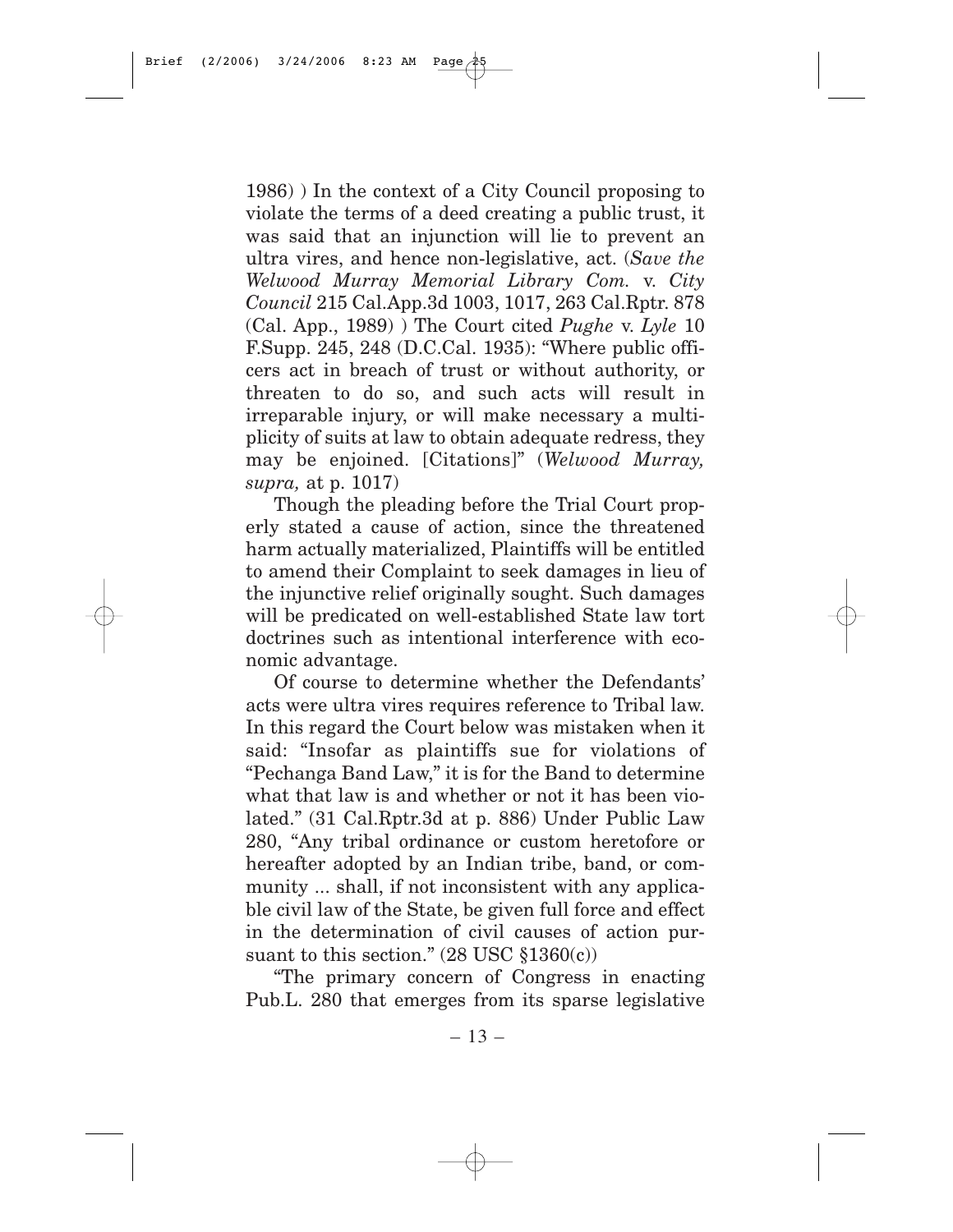history was with the problem of lawlessness on certain Indian reservations, and the absence of adequate tribal institutions for law enforcement." (*Bryan, supra,* at p. 379) "Subsection (a) seems to have been primarily intended to redress the lack of adequate Indian forums for resolving private legal disputes between reservation Indians, and between Indians and other private citizens, by permitting the courts of the States to decide such disputes; this is definitely the import of the statutory wording ..." (Id. P. 383) "This construction finds support in the consistent and uncontradicted references in the legislative history to permitting 'State courts to adjudicate civil controversies' arising on Indian reservations, ..." (Id. P. 384, citing H.R.Rep.No.848, pp. 5, 6, U.S.Code Cong. & Admin.News 1953, p. 2411) "Additionally, this interpretation is buttressed by sec.  $4(c)$ , [28 U.S.C.] §1360(c)] which provides that 'any tribal ordinance or custom . . . adopted by an Indian tribe . . . in the exercise of any authority which it may possess shall, if not inconsistent with any applicable civil law of the State, be given full force and effect in the determination of civil causes of action pursuant to this section'" (Id. P. 385) Finally, *Bryan* notes that certain Tribal reservations were completely exempted from the provisions of Pub.L. 280 precisely because, unlike the Pechanga Band, each of those Tribes had a "tribal law-and-order organization that functions in a reasonably satisfactory manner." (Id. Citing H.R.Rep.No.848, p. 7, U.S.Code Cong. & Admin.News 1953, p. 2413.)

The question of whether a particular case falls within the civil jurisdiction conferred by Public Law 280 was carefully analyzed by the Ninth Circuit after the instant case had been argued and submitted. (See *Doe* v. *Mann* 415 F.3d 1038 (9th Cir., 2005))

*Doe* was a child dependency case brought in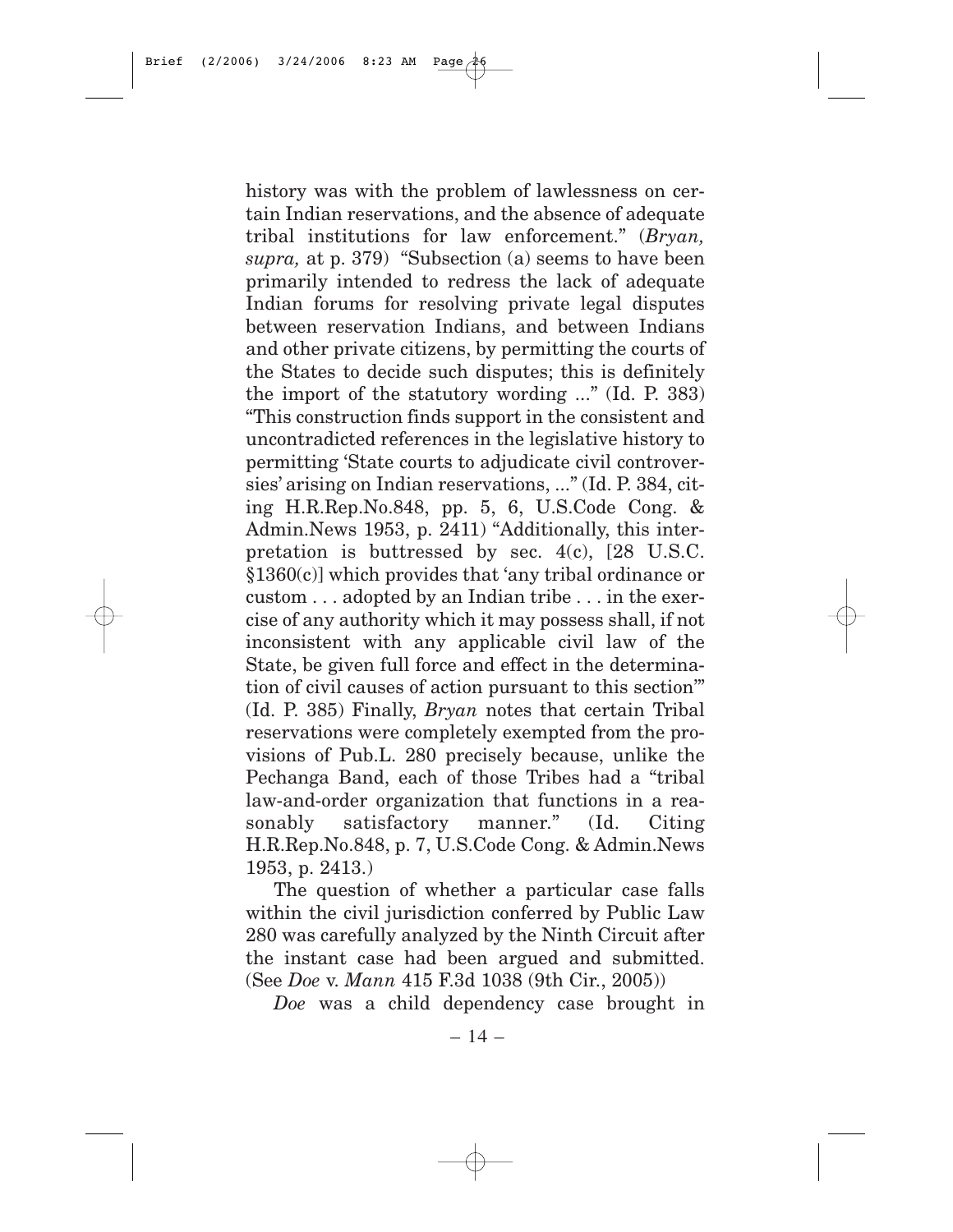California State Court under an exception to the Indian Child Welfare Act that conferred such jurisdiction if allowed by Federal Law. Both the District Court and the Ninth Circuit identified Public Law 280 as the authorizing Federal Law. The analysis of when a State may intervene to remove a child from his or her home, and place him or her with a different family, one not even belonging to the same Tribe has significant implications for the jurisdictional question here, as it relates to the concern expressed by the Court below regarding interference with a Tribe's internal matters.

The Ninth Circuit cited *California* v. *Cabazon Band of Mission Indians*, 480 U.S. 202, 107 S.Ct. 1083, 94 L.Ed.2d 244 (1987) as establishing "... three categories into which a state law may fall: criminal, regulatory, and civil law relevant to private litigation." (*Doe* at p. 1053, quoting *Cabazon* 480 U.S. 202 at 208) *Cabazon* was concerned with deciding whether the California Penal Code provision prohibiting certain forms of gambling, when applied to Indian gaming, was criminal (and thus within PL 280 jurisdiction under 11 USC §1162(a)), or civil/regulatory, and thus exempted from Public Law 280 civil jurisdiction under 28 USC §1360(b). Similarly *Bryan* v. *Itasca County,* 426 U.S. 373, 384, 96 S.Ct. 2102, 2109, 48 L.Ed.2d 710 (1976) was concerned with distinguishing the situations in which the State Courts could decide private civil disputes, but not impose the civil regulatory laws of the States on Tribal governments.

"... the genesis of the Court's analysis in *Bryan* and *Cabazon* was very different from a child dependency proceeding. In both those cases, the broad language about "private legal disputes" and "private civil litigation" was made in the context of an attempt to categorize a state's authority to regulate taxation

 $-15-$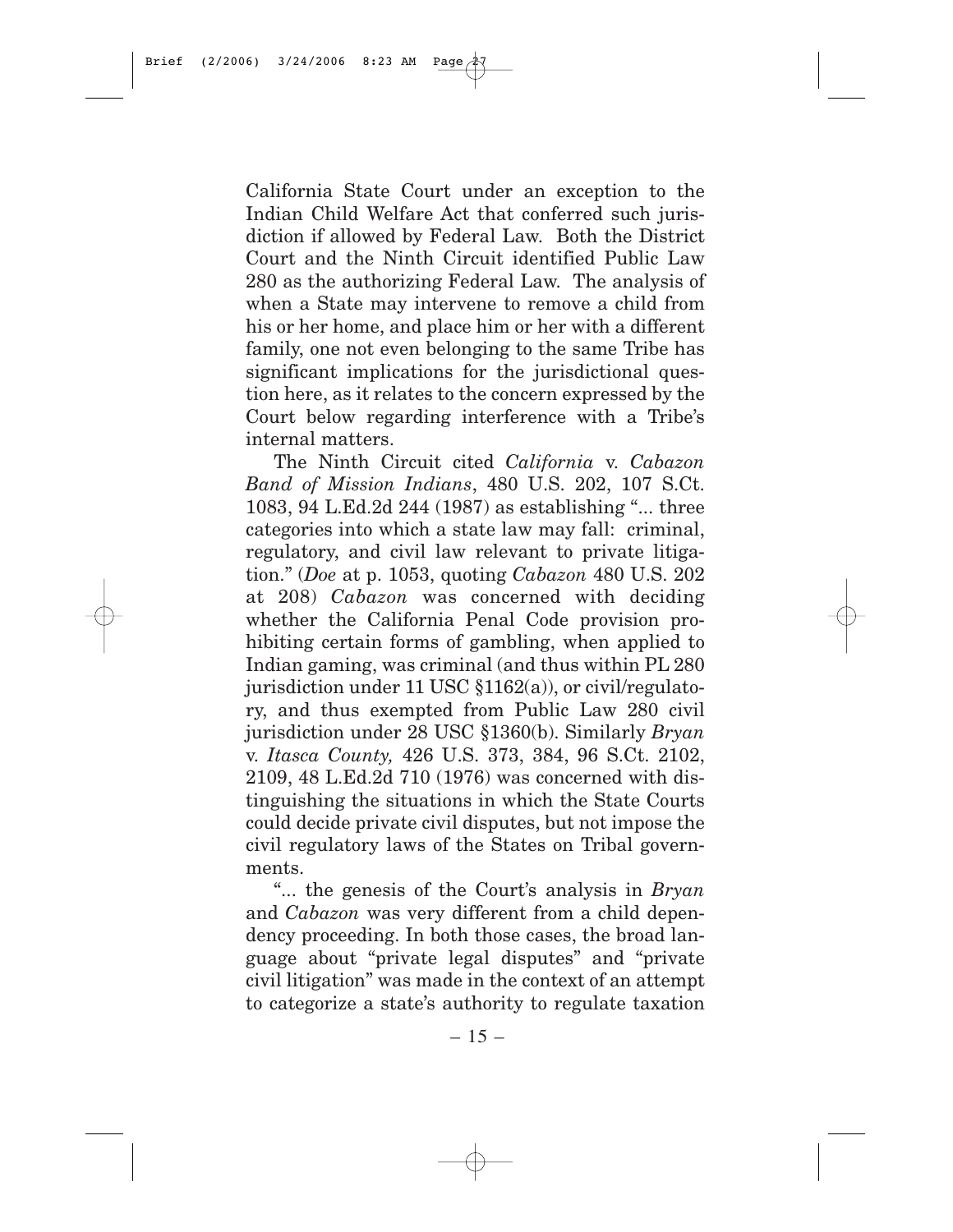and gambling. The taxation and gambling statutes both regulate the conduct of the public at large. They do not address the rights or status of private individuals. And, in the case of taxation, the Court was particularly sensitive to precedent barring states from taxing reservation Indians without express congressional approval. In contrast, California's child dependency proceedings focus, not on public activities, but on the status of individual Indian parents and children." (*Doe* at p. 1059, fn. omitted.)

"In *Bryan*, the Supreme Court recognized commentary stating that laws having to do with status were the types of laws that Congress envisioned would fall within a state's civil Public Law 280 jurisdiction: A fair reading of these two clauses suggests that Congress never intended 'civil laws' to mean the entire array of state noncriminal laws, but rather that Congress intended 'civil laws' to mean those laws which have to do with private rights and *status*. Therefore, 'civil laws ... of general application to private persons or private property' would include the laws of contract, tort, marriage, divorce, *insanity*, descent, etc., but would not include laws declaring or implementing the states' sovereign powers, such as the power to tax, grant franchises, etc. These are not within the fair meaning of 'private' laws. [426 U.S. at 384 n. 10, 96 S.Ct. 2102]. While we do not view the Supreme Court's footnote as dispositive, we observe that the Court recognized "status" laws generally, and "insanity" laws particularly, as different from regulatory laws." (*Doe* at p. 1060)

As further support for the authority of State Courts to decide cases involving status, *Doe* cites William Canby's *American Indian Law in a Nutshell*:

"The civil grant is one of power over 'civil causes of action.' This language would appear to mean that the state simply

 $-16-$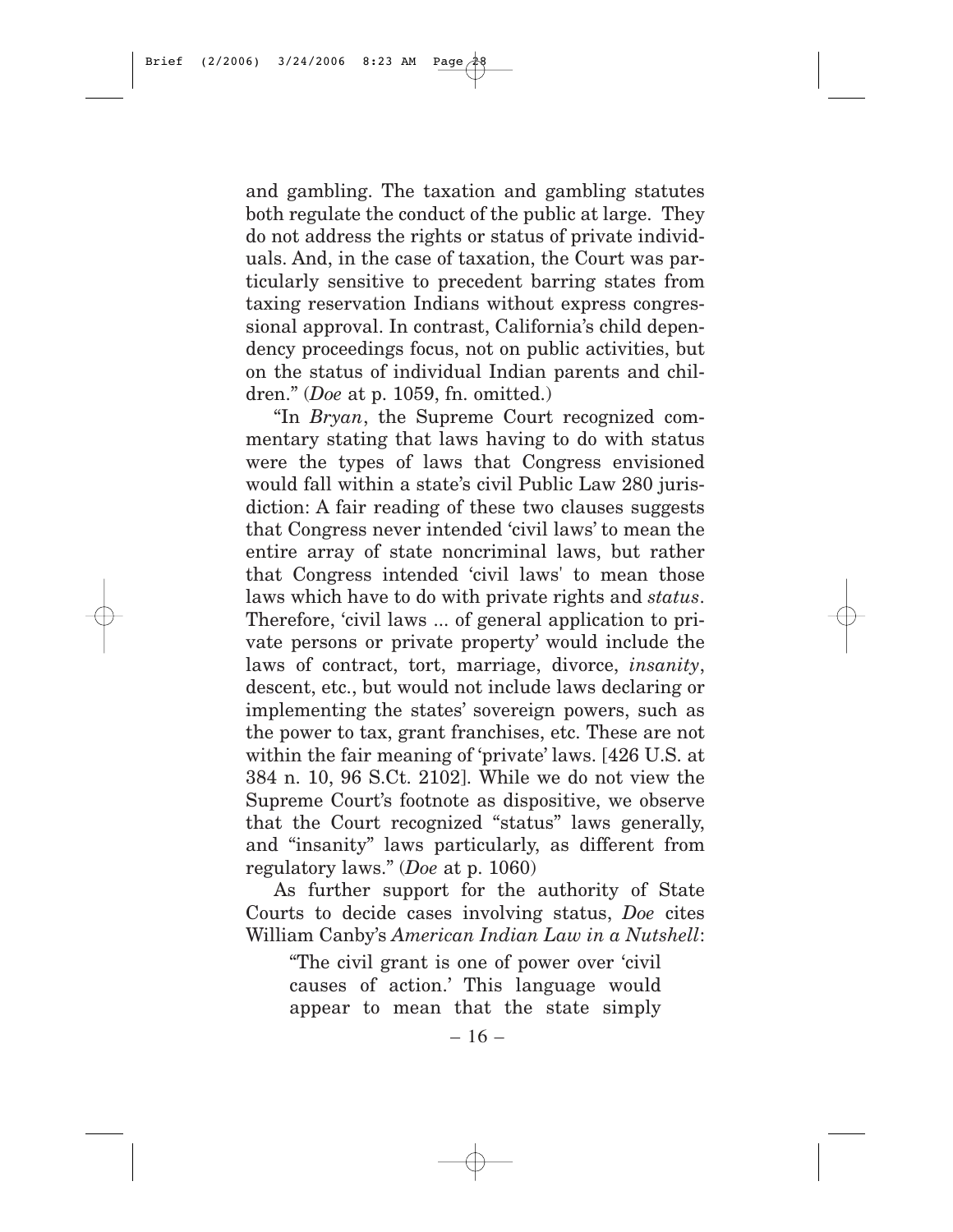acquired adjudicatory jurisdiction -- the power to decide cases -- not the entire power to legislate and regulate in Indian Country.... The Supreme Court [in *Bryan*] concluded that the primary purpose of the civil provisions of Public Law 280 was to provide a state forum for the resolution of disputes. Viewed in that light, the provision that the civil laws of the State should have effect in Indian Country simply 'authorizes application by the State Courts of their rules of decision to decide such disputes.' The effect of the Court's decision is to confine the civil grant of Public Law 280 to adjudicatory jurisdiction only. [William C. Canby, Jr., *American Indian Law in a Nutshell* 241-42 (4th Ed.2004).] That California's dependency law determines children's status is compelling evidence that it is adjudicatory, not regulatory." (*Doe* at pp. 1060-1061)

In *Atkinson* v. *Haldane*, 569 P.2d 151 (Ak 1977), the Alaska Supreme Court cited the following from the legislative history: "Similarly, the Indians of several States have reached a stage of acculturation and development that makes desirable extension of State civil jurisdiction to the Indian Country within their borders. Permitting the State Courts to adjudicate civil controversies arising on Indian reservations, and to extend to those reservations the substantive civil laws of the respective States insofar as those laws are of general application to private persons or private property, is deemed desirable." (*Id.* P. 165, fn.54, Citing H.R.Rep. No. 848, 83d Cong., 1st Sess., 1953 U.S. Code Cong. and Adm. News 2409, 2412.)

The action filed by Petitioners clearly invoked the civil adjudicatory jurisdiction of the State Courts. It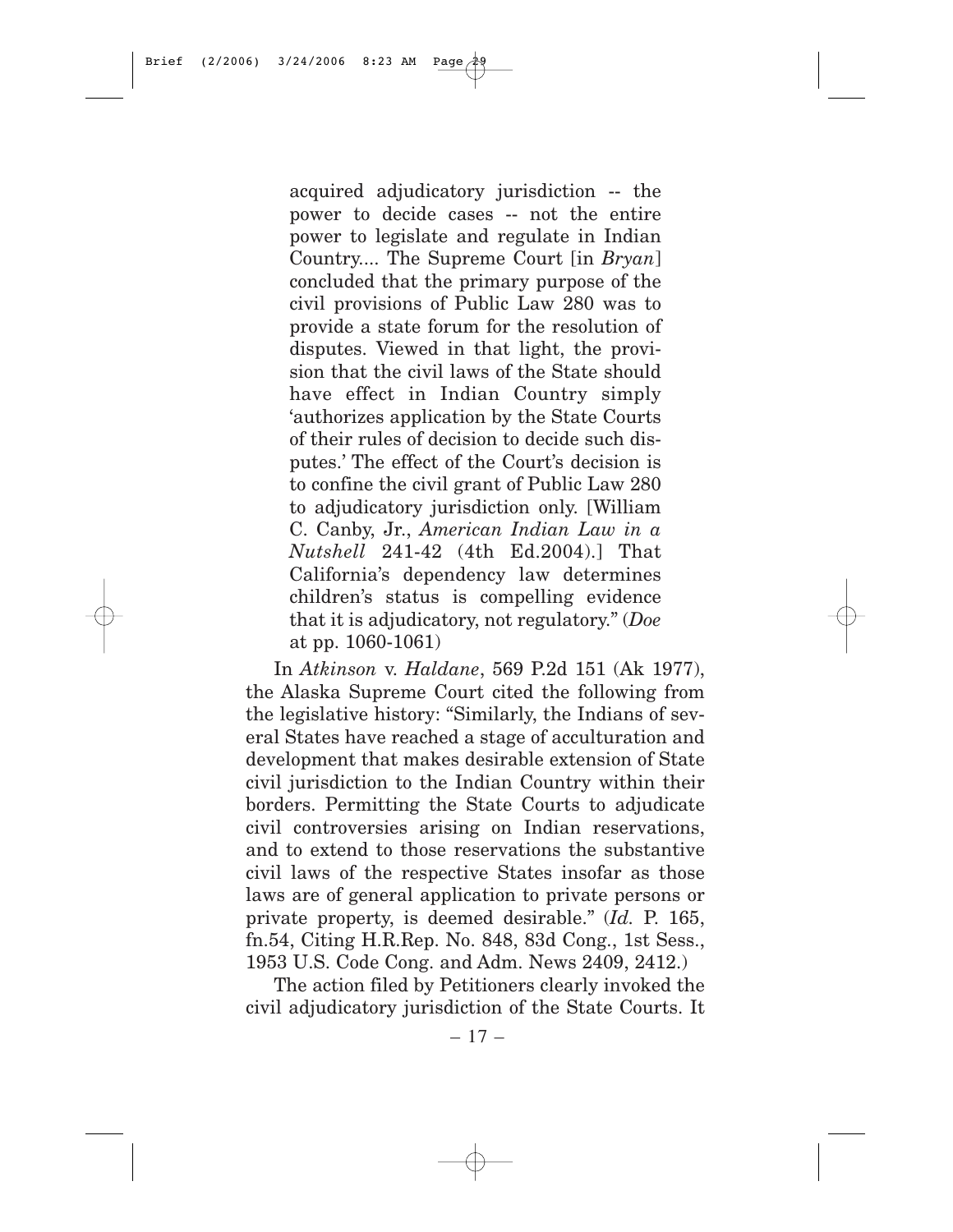did not seek to impose State regulation on Tribal membership. It simply sought to enjoin unlawful acts by individual Tribal functionaries. It alleged that the Defendants not only acted in excess of their authority, but their authority did not even extend to policymaking in the first place, thus excluding them from the shelter of the Tribe's sovereign immunity. Thus though the case clearly falls within the subject matter jurisdiction conferred by PL 280, the Court below disregarded the canons of construction to deny that jurisdiction to the Petitioners. Certiorari is therefore necessary to instruct the Court below, and all other courts confronted with the task of construing PL 280 as to the proper meaning of the words chosen by Congress

"(I)n determining the scope of the statute, we look first to its language. If the statutory language is unambiguous, in the absence of a clearly expressed legislative intent to the contrary, that language must ordinarily be regarded as conclusive.'" (*Russello* v. *United States,* 464 U.S. 16, 20, 104 S.Ct. 296 78 L.Ed.2d 17 (1983) [citing *United States* v. *Turkette,* 452 U.S. 576, 580, 101 S.Ct. 2524, 2527, 69 L.Ed.2d 246 (1981) quoting from *Consumer Product Safety Comm'n* v. *GTE Sylvania, Inc.,* 447 U.S. 102, 108, 100 S.Ct. 2051, 2056, 64 L.Ed.2d 766 (1980)) Giving the words used by Congress "their ordinary . . . common meaning" (*Perrin* v. *United States,* 444 U.S. 37, 42, 100 S.Ct. 311, 62 L.Ed.2d (1979)), "[n]othing on the face of the statute suggests a congressional intent to limit its coverage. . ." (*Dickerson* v. *New Banner Institute, Inc.,* 460 U.S. 103, 111, 103 S.Ct. 986, 74 L.Ed.2d 845 (1983)). As articulated in *Doe, supra,* what was conferred by Congress was jurisdiction over civil actions between Indians. The limitation imposed by the Court below, that such actions may not implicate membership issues is not within the plain lan-

 $-18-$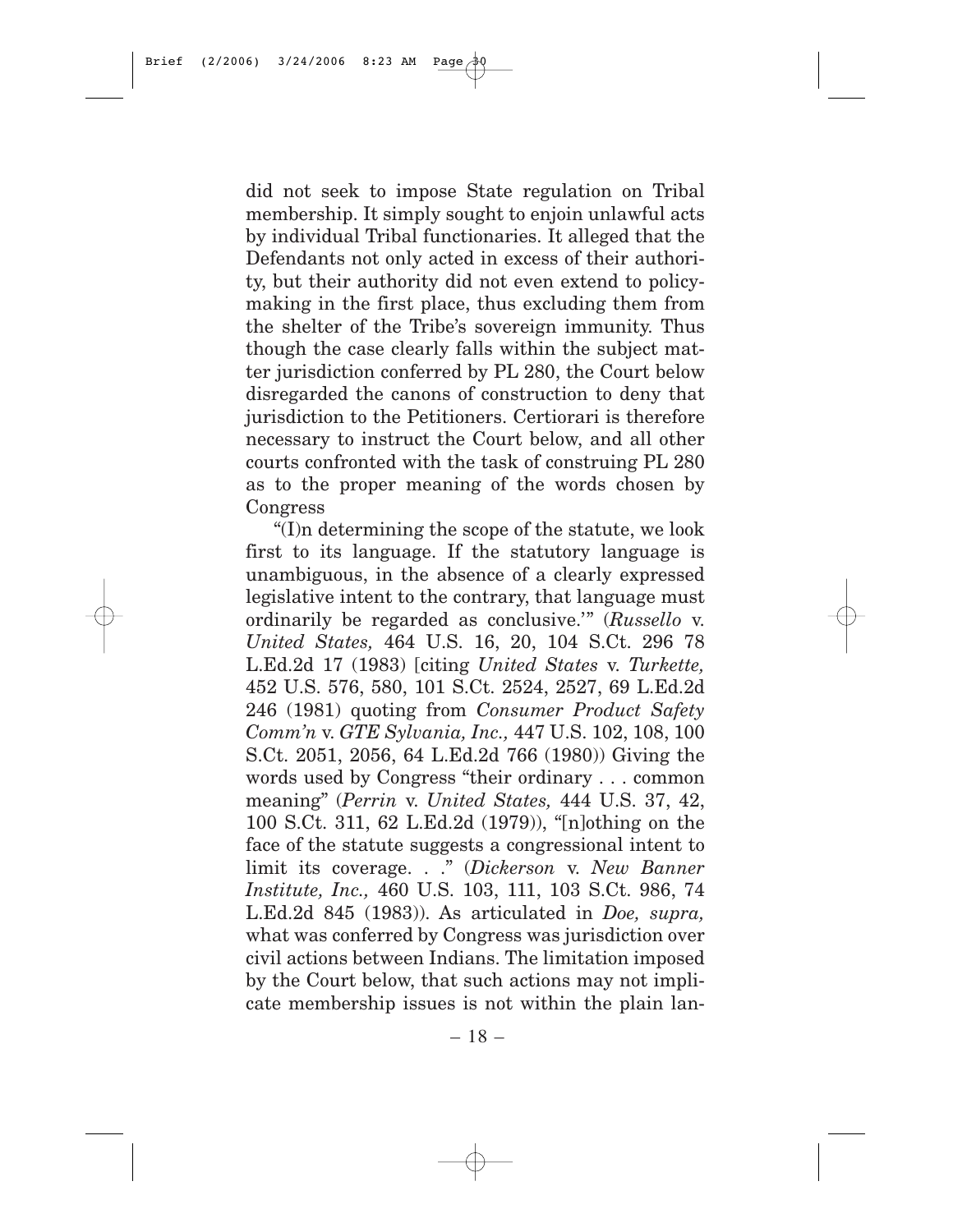guage of the statute, nor is such an exception fairly inferable. Congress specified the exceptions in §1360(b), and membership does not appear among them.

Neither does the special canon of construction for laws pertaining to Indians permit such a construction. "The canon of construction regarding the resolution of ambiguities in favor of Indians, however, does not permit reliance on ambiguities that do not exist; nor does it permit disregard of the clearly expressed intent of Congress." (*South Carolina* v. *Catawba Indian Tribe, Inc.,* 476 U.S. 498, 506, 106 S.Ct. 2039, 90 L.Ed2d 490 (1986); *DeCoteau* v. *District County Court,* 420 U.S. 425, 447, 95 S.Ct. 1082, 43 L.Ed.2d 300 (1975) ["A canon of construction is not a license to disregard clear expressions of tribal and congressional intent"]). Courts should apply the canons of construction only if the plain language of the statute or the statute's legislative history is ambiguous. (*United States* v. *Thompson,* 941 F.2d 1074, 1077- 1078 (10th Cir. 1991), Cert. denied *Pueblo of Santo Domingo* v. *Thompson,* 503 U.S. 984, (Apr 20, 1992) (NO. 91-1179) and *U.S.* v. *Thompson,* 503 U.S. 984, (Apr 20, 1992) (NO. 91-1346) [canon of construction in favor of Indians is applied when intent of Congress remains unclear after consideration of statutory language and legislative history.]) Additionally, this Court has stated that the canons of construction are inapplicable if both parties to the litigation are Indian. (*Northern Cheyenne Tribe* v. *Hollowbreast,* 425 U.S. 649, 655, fn.7, 96 S.Ct 1793, 48 L.Ed.2d 274 (1976) [canon has no application where "the contesting parties are an Indian Tribe and a class of individuals consisting primarily of Tribal members"]) Here, Plaintiffs and Defendants are Indians, so that applying the canon to reach a result that favors the interest of one faction does not promote the welfare of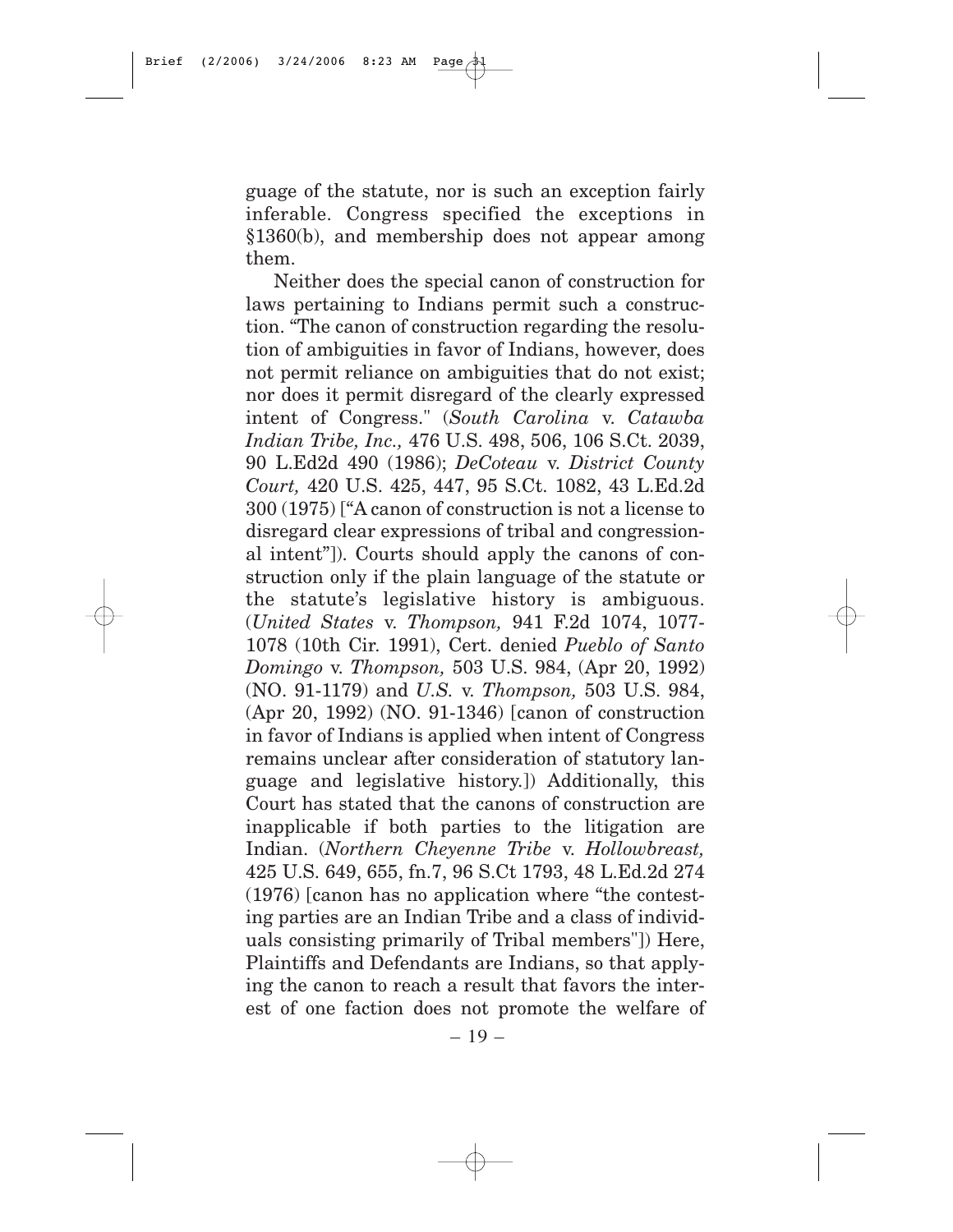Indians in general.

In this case, what was presented to the Trial Court was a dispute between individual Indians, arising in Indian Country in California. The dispute was over rights and status – whether Defendants had the legal authority to disenroll Plaintiffs; whether Plaintiffs were lawfully stripped of the property rights associated with their membership in the Band. The relief sought would not constitute an exercise of State regulatory power, but would merely constitute an adjudication as to the rights and status of the parties. The Band continues to possess the sovereign right to conduct its affairs according to its own laws. (See *Williams* v. *Lee* 358 U.S. 217, 79 S.Ct. 269, 3 L.Ed.2d 251 (1959) ) But no case has held that Congress granted to the Tribes the right to sink into anarchy, allowing individual appointees in its government to arrogate to themselves the power to decide the fate of individual members of the Tribe without regard for law or process, but merely to serve their personal ends.

THE PUBLISHED DECISION OF THE COURT BELOW IS IN CONFLICT WITH FEDERAL COURT DECISIONS AND ITS PRIOR DECISION IN *TURNER V. MAR-TIRE,* CALLING FOR THIS COURT TO RESOLVE THE CONFLICT TO SECURE UNIFORMITY OF DECISION AMONG ALL COURTS EXERCISING JURISDIC-TION UNDER PL 280

At the outset it must be noted that this Court has repeatedly stated that Tribal immunity generally "does not immunize the individual members of the Tribe." (*Puyallup Tribe* v. *Washington Game Dept*. 433 U.S. 165, 172 97 S.Ct. 2616, 2621, 53 L. Ed. 2d 667

 $-20-$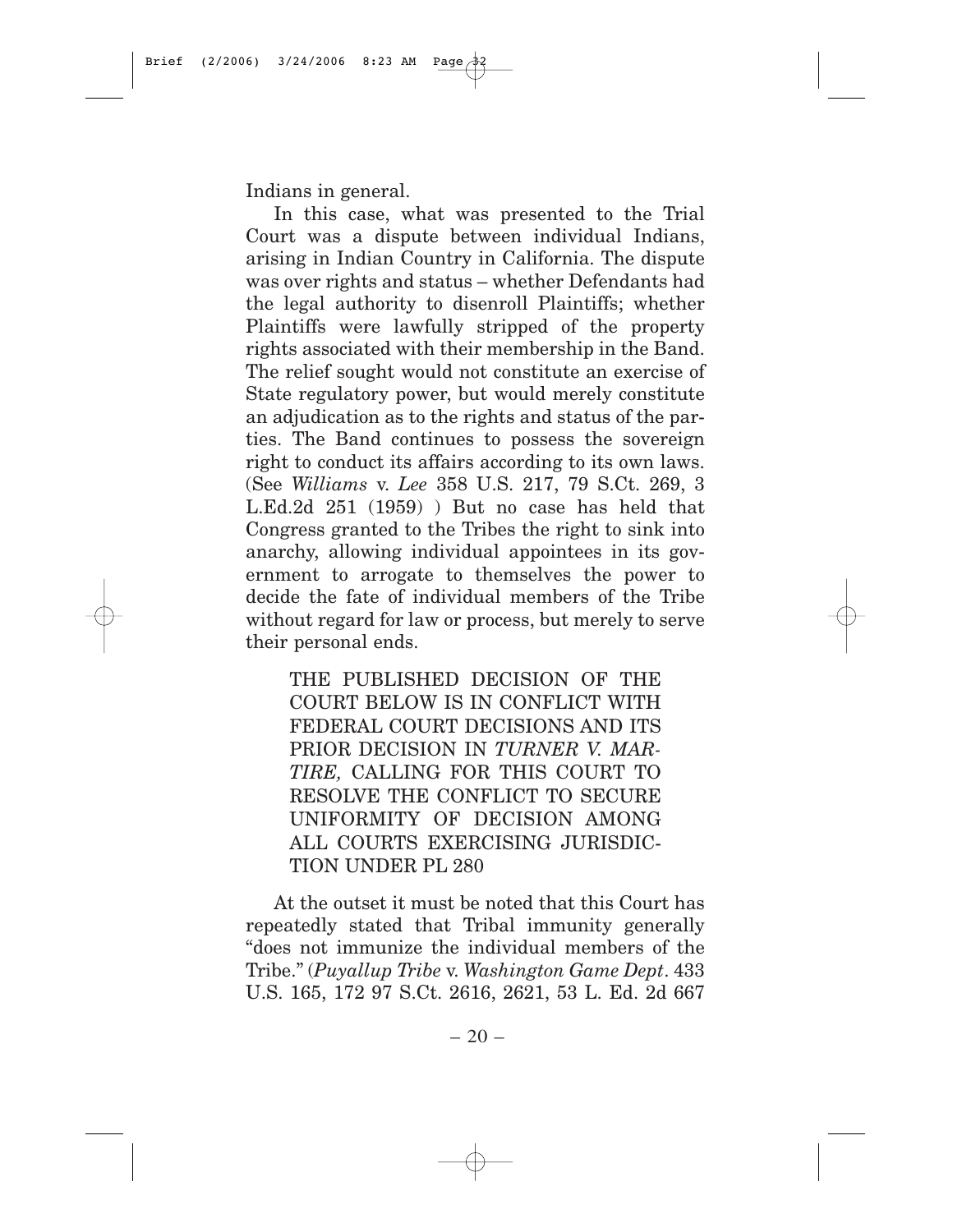(1977), fn. omitted; accord, *Santa Clara Pueblo* v. *Martinez, supra,* 436 U.S. 49, 59; see also *Oklahoma Tax Comm'n* v. *Potawatomi Tribe* 498 U.S. 505, 514 111 S.Ct. 905, 912, 112 L.Ed.2d 1112 (1991) ) Lower federal Court decisions, however, have extended immunity to "tribal officials" when such officials act "in their official capacity and within their scope of authority." (*United States* v. *State of Or.* 657 F.2d 1009, 1012, fn. 8 (9th Cir. 1981); accord, *Hardin* v. *White Mountain Apache Tribe* 779 F.2d 476, 479 (9th Cir. 1985).)

The Court below concluded that this action involves a dispute between Plaintiffs and the Band. (31 Cal.Rptr.3d at p. 884) In doing so, it abandoned the reasoning of its prior decision in *Turner* v. *Martire, supra,* 82 Cal.App.4th 1042, 99 Cal.Rptr.2d 587, and the Federal case law on which that decision was based. In *Turner,* the Court adopted an analysis that is well-grounded in the precedents developed in the Federal Courts. This Court should grant Certiorari to reject the lower Court's retrenchment of that position, and to guide PL 280 Courts in the proper analysis of individual sovereign immunity claims.

*Baugus* v. *Brunson* (E.D.Cal. 1995) 890 F.Supp. 908 held a Tribal security officer, who was not a member of the tribe, was not a "tribal official" entitled to immunity in a civil rights action, stating the term "Tribal official" was "virtually always used to denote those who perform some type of highly held position or governing role within the tribe." (Id. at pp. 911- 912) The principle that to justify sovereign immunity the Tribal agent or employee had to establish not only that he or she was acting in the scope of his or her authority, but that he or she held a policymaking position is well established by this Court and the lower Federal Courts.

 $-21-$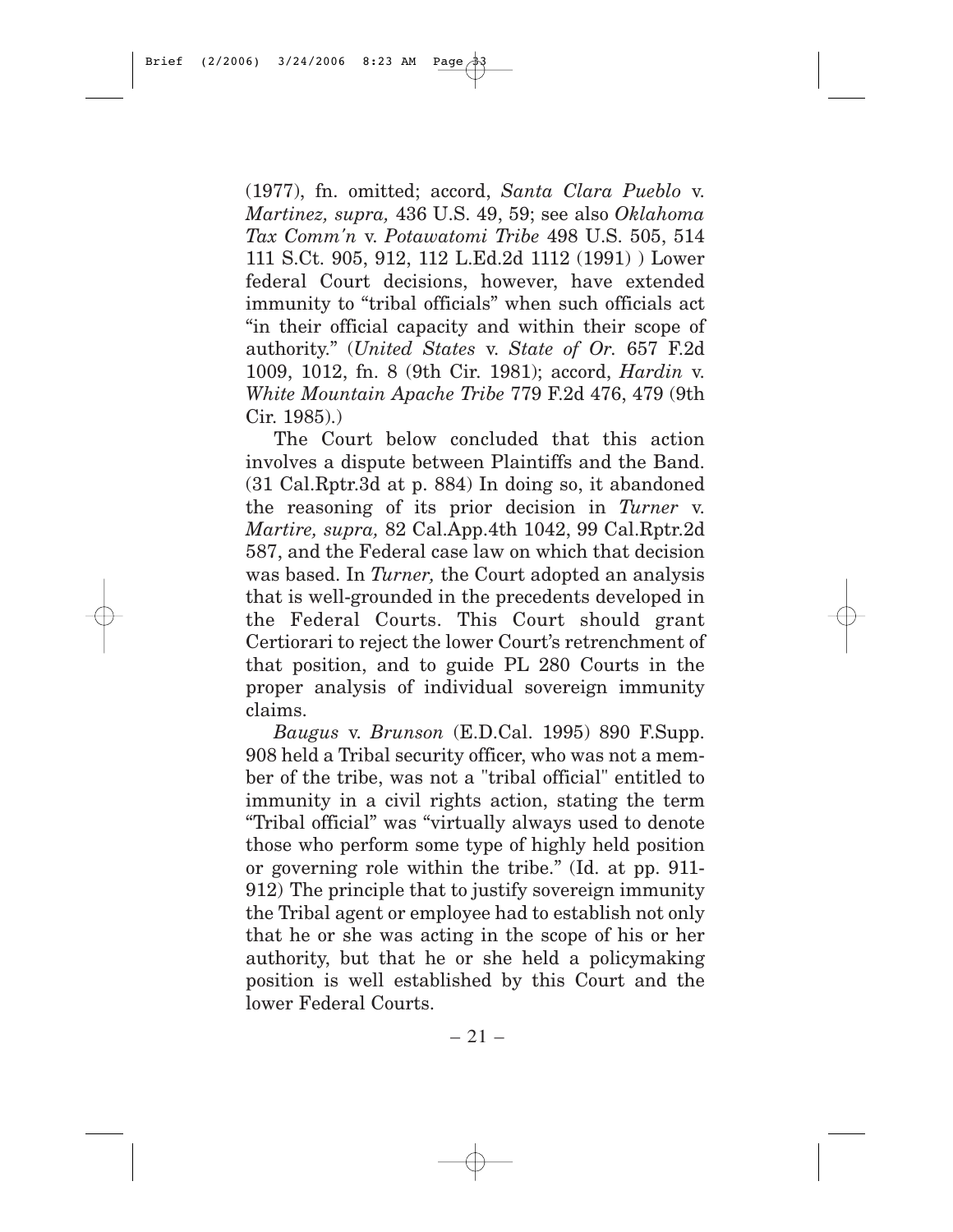In *Westfall* v. *Erwin* 484 U.S. 292, 108 S.Ct. 580, 98 L.Ed. 619 (1988), this Court held that "absolute immunity from state-law tort actions should be available only when the conduct of federal officials is within the scope of their official duties and the conduct is discretionary in nature." ( (*Id.,* at pp. 297- 298)

Underscoring the need to be circumspect in granting immunity, the *Westfall* opinion observed that "... absolute immunity contravenes the basic tenet that individuals be held accountable for their wrongful conduct." (Id. 484 U.S. at p. 295) "[T]he central purpose of official immunity, promoting effective government, would not be furthered by shielding an official from state-law tort liability without regard to whether the alleged tortious conduct is discretionary in nature. When an official's conduct is not the product of independent judgment, the threat of liability cannot detrimentally inhibit that conduct." (Id. 484 U.S. 292, 296-297) Significant to the case presented by this Petition, the *Westfall* Court held, summary judgment was improper because the Plaintiff had asserted the Defendants' duties only required them "'to follow established procedures and guidelines'" and that they were" 'not involved in any policy-making work ....'" The Defendants, who had the burden of proving they were immune, had not presented "any evidence relating to their official duties or to the level of discretion they exercise." (Id. 484 U.S. at p. 299)

Here Respondents should similarly have been put to the burden of establishing that they made policy rather than implementing it, but the Court of Appeal declined to do so. "... we cannot agree that the "Enrollment Committee" is intended to operate in a mechanical matter, exercising no discretion. Although the Band Constitution and other enact-

 $-22-$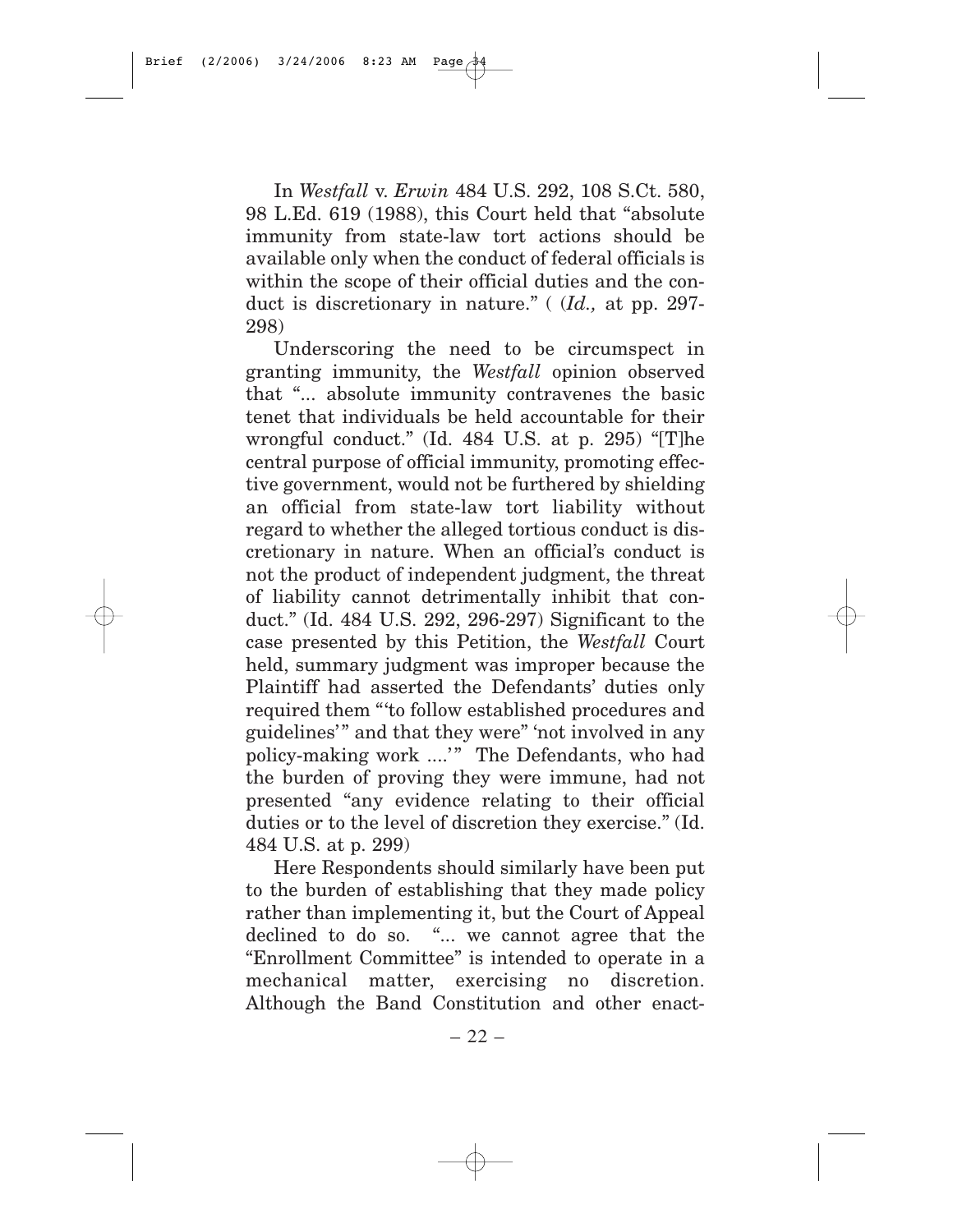ments may set out the basic qualifications for Tribal membership, it is apparent to us that the Committee is necessarily entrusted with substantial discretion in evaluating evidence submitted for its consideration." (Id. p. 884) Apparent from what is a question never answered, as the Court cites nothing in the record to support this conclusion. In fact the Enrollment Committee of which the Defendants were alleged to be members is not even mentioned in the Constitution and Bylaws of the Band. Nonetheless, the Court was lured by the comfortable nostrum that since the Committee deals with membership, it acts as an arm of the Band, and thus, apparently, is incapable of straying from the Band's laws.

*Westfall* was decided under the Federal Tort Claims Act which has since been amended to completely immunize federal employees for their torts, yet it remains the framework for determining when non-governmental persons or entities are entitled to the same immunity. (*Pani* v. *Empire Blue Cross Blue Shield* 152 F.3d 67, 72 (2d Cir. 1998); *Midland Psychiatric Associates, Inc.* v. *U.S.* 145 F.3d 1000, 1005 (8th Cir. 1998) ["[I]t is well established that Westfall still articulates the more restrictive federal common-law rule limiting official immunity to discretionary conduct."]; *Beebe* v. *Washington Metro. Area Transit* 129 F.3d 1283, 1289, 327 App.D.C. 171 (D.C. Cir. 1997) ["... Westfall remains the common law rule ...."].)

Tribal immunity emanates from the common law, and this Court has described Tribal immunity as "the common-law immunity from suit traditionally enjoyed by sovereign powers." (*Santa Clara Pueblo* v. *Martinez, supra,* 436 U.S. 49, 58) The decisions recognizing immunity of Tribal officials typically involve individuals who clearly occupied a discretionary or policymaking position. (*Davis* v. *Littell* 398

– 23 –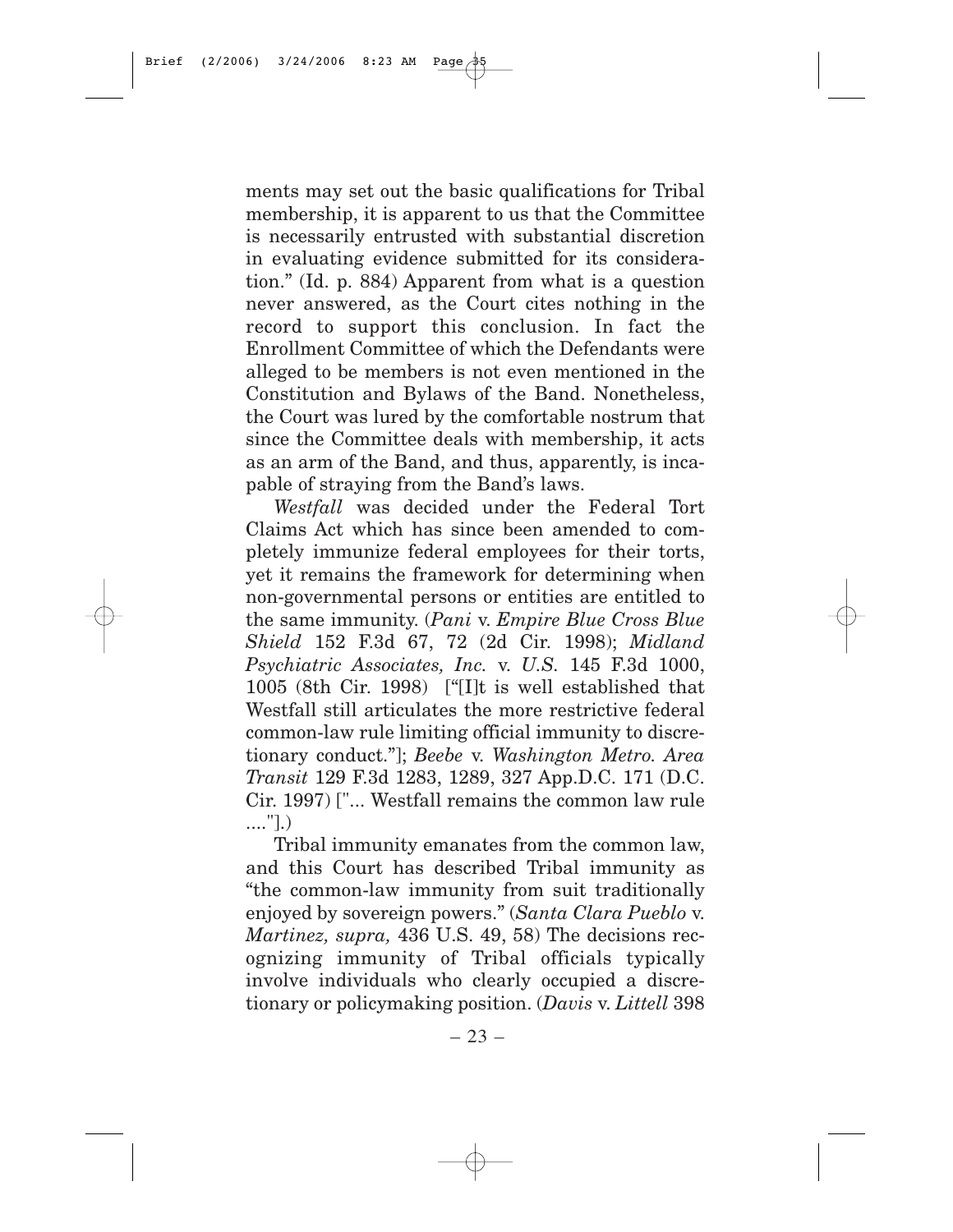F.2d 83, 85 (9th Cir. 1968)[tribal general counsel could not be sued for making a defamatory statement to the tribal council about his assistant.]) Conversely, where an individual does not occupy such a position, immunity has been denied. For example, in *Otterson* v. *House* 544 N.W.2d 64 (Minn.Ct.App. 1996), the Court held a security guard for a Tribally chartered corporation was not immune from liability for an off-reservation traffic accident that occurred while he was delivering mail to the post office. It was undisputed that the guard was acting within the scope of his employment, but the Court also found his employment was "merely ministerial" and his duties did not call for him to rely on a delegation of Tribal authority--his tortious act did not relate to policymaking. (*Id.*, at p. 66; See also: *Hegner* v. *Dietze* 524 N.W.2d 731, 735 (Minn.Ct.App. 1994) [Factual issue existed whether position held by human resources manager for Indian casino was sufficient to provide him with immunity].)

It is axiomatic that as a common law doctrine, Tribal immunity and any extension of it to Tribal officials must be grounded in some body of judicial decisions. As previously noted, this Court has never extended Tribal sovereign immunity to Tribal officials. The lower Courts have done so, but only on the limited basis described above. Prior to the publication of the Opinion in this case, the question of whether Petitioners were acting in their official capacities, and exercising such discretionary authority as would qualify them for immunity would both have been questions of fact, the burden of proof on which would have rested on the Defendants. (*Turner* v. *Martire,* supra, 82 Cal.App.4th 1042, 99 Cal.Rptr.2d 587) The *Turner* decision rejected the Defendants' claim: "... that all they must show to establish immunity is that they acted within the scope of their authority." (Id. p.

– 24 –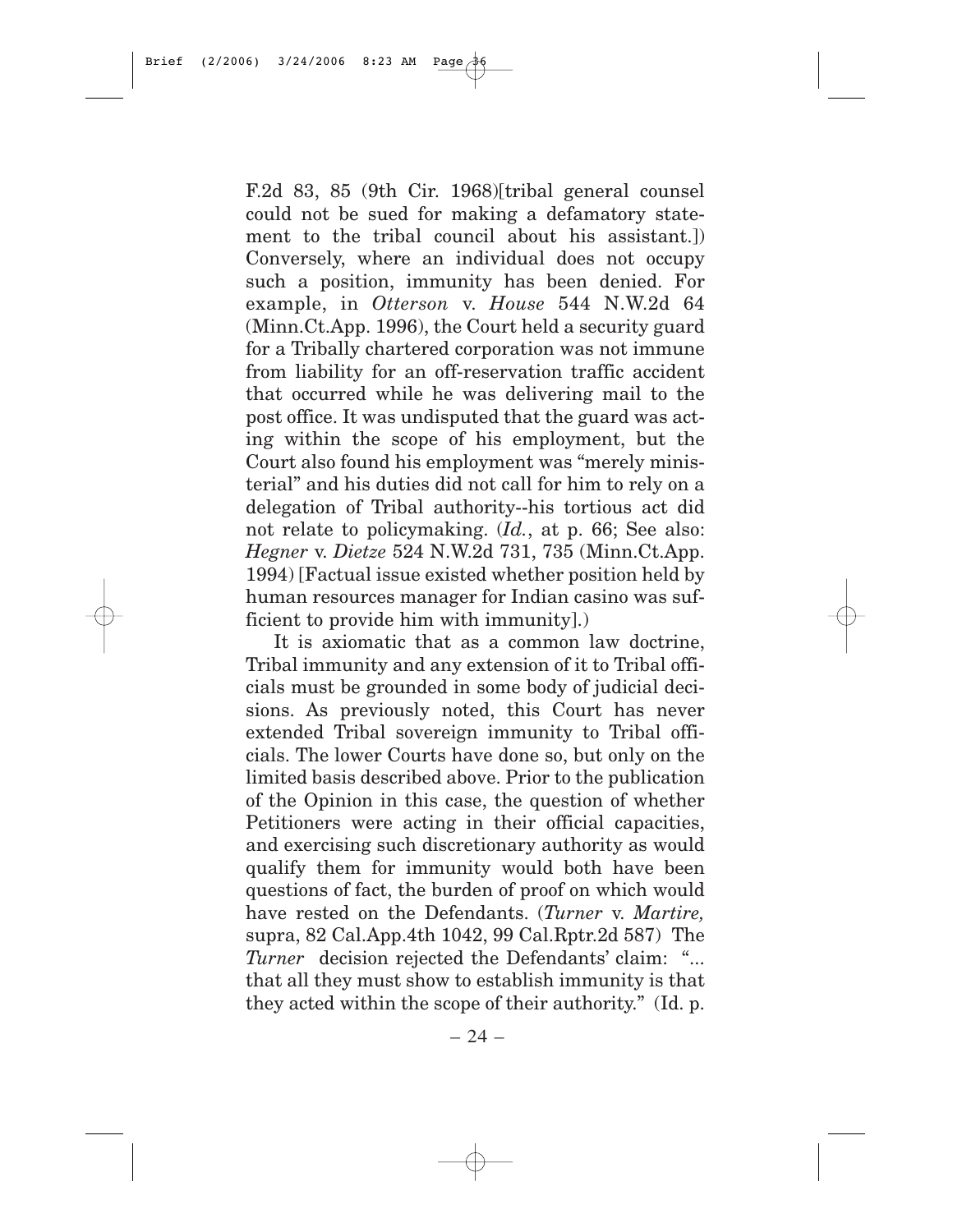1054) Concluding rather that: "... to qualify as "tribal officials" for immunity purposes, Defendants also must show they performed discretionary or policymaking functions within or on behalf of the Tribe, so that exposing them to liability would undermine the immunity of the Tribe itself." (*Id.*) This principle was well grounded in the precedents previously discussed.

As in *Turner*, there is no evidence in the record here establishing as a matter of law that the members of the Enrollment Committee possessed discretionary authority, as opposed to being charged with the ministerial application of clearly delineated standards. The Court below was content to assume the Defendants possessed discretionary policymaking authority, though no Tribal law conferred such authority. When it decided *Turner* the Court was not willing to make that assumption. Granting Certiorari in this case will give this Court the opportunity to condemn such assumptions, and guide the lower Courts in the proper mode of proof.

Even if the burden of proof had been satisfied on the existence of discretionary authority, Respondents could not prove they acted within the scope of their authority under Pechanga law. "Where an officer of a sovereign acts beyond his or her delegated authority, or her actions 'are considered individual and not sovereign actions. The officer is not doing the business which the sovereign has empowered him to do or he is doing it in a way which the sovereign has forbidden.'" (*Turner, supra*, p. 1055) However, as to this issue, the Court below said: "... even if the allegations of the complaint are sufficient to show that the defendants were acting ultra vires in the sense that they failed to follow established procedures, the dispute remains essentially between Plaintiffs and the Band." (Id.) Yet the footnote to this statement sug-

 $-25-$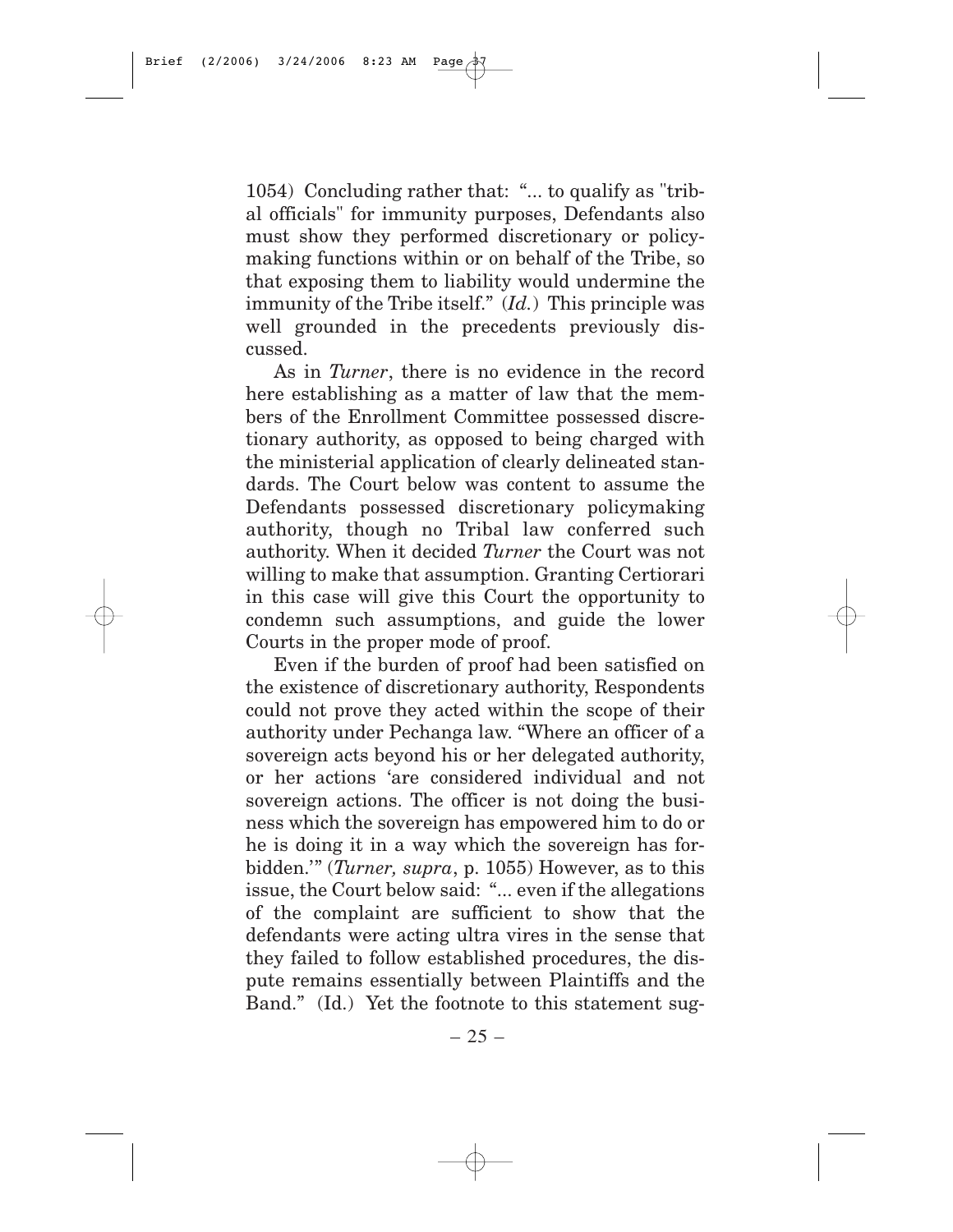gests the opposite conclusion. "... a governmental agency that acts outside of the scope of its statutory authority acts ultra vires and the act is void. (See *Turlock Irrigation Dist.* v. *Hetrick* 71 Cal.App.4th 948, 84 Cal.Rptr.2d 175 (Cal. App. 1999) [irrigation district's attempt to provide natural gas service is ultra vires].)" (Id. p. 884 fn.4) Here, the Court acknowledges the ultra vires acts of government officials are void. The logical result of this should be that the acts of those officials are clearly beyond the scope of their authority. Yet the Court shrinks from this, concluding: "It seems more appropriate here to term the Defendants' actions as being well within their essential authority, although arguably procedurally improper." (Id.)

In their merits brief, the Petitioners would show that the actions of the three Enrollment Committee Members purporting to reinstate their fellow conspirators took place without the quorum required by the Tribe's Constitution. They were beyond the scope of the authority vested in those three individuals. The other members of the Enrollment Committee thus illegally returned to their seats were consequently acting beyond the scope of their authority, since they were not duly reinstated by legal means under Pechanga law. As such, the acts of all the Defendants were beyond the sanction of Pechanga law.

It is settled that "Tribal officials are not necessarily immune from suit. (*Santa Clara Pueblo* v. *Martinez, supra,* 436 U.S. 49, 59, 98 S.Ct. 1670, 1677.) When tribal officials act beyond their authority they lose their right to the sovereign's immunity. [*Ibid.; Imperial Granite Co.* v. *Pala Band of Mission Indians* 940 F.2d 1269, 1271. (9th Cir. 1991) ]" (*Great Western Casinos, Inc.* v. *Morongo Band of Mission Indians* 74 Cal.App.4th 1407, 1421, 88 Cal.Rptr.2d 828 (Cal. App., 1999); *Ex parte Young* 209 U.S. 123 28

 $-26-$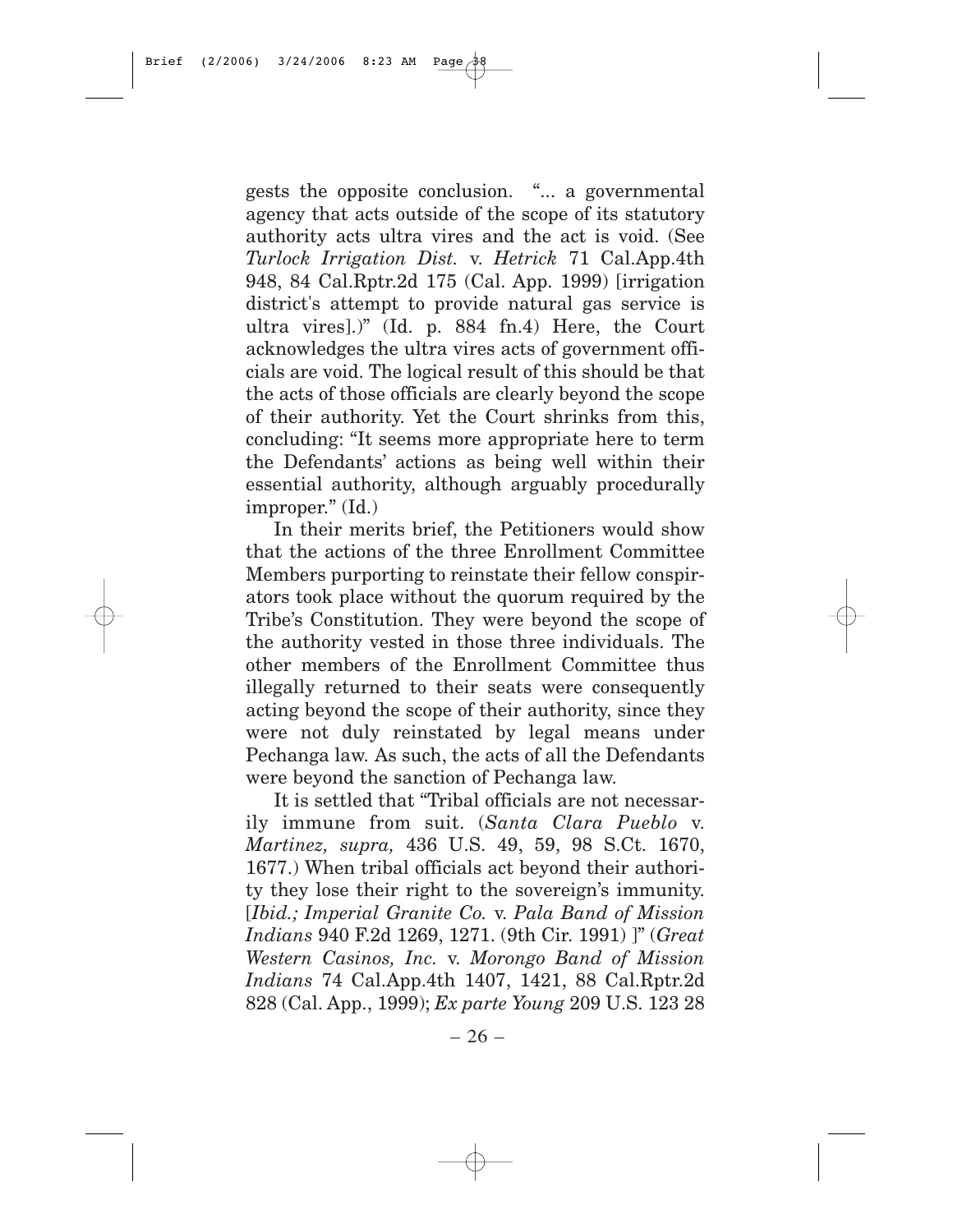S.Ct. 441, 52 L.Ed.2d 714 (1908) [state attorney general not immune from suit over threatened enforcement of unconstitutional law.]; *Burlington Northern* v. *Blackfeet Tribe* 924 F.2d 899, 901 (9th Cir. 1991) overruled in part on another point as noted in *Big Horn County Elec. Coop., Inc.* v. *Adams* 219 F.3d 944 (9th Cir. 2000) [citing *Larson, supra,* 337 U.S. 682, in holding that principle that sovereign immunity does not extend to officials acting pursuant to allegedly unconstitutional statute should apply to Tribal officials]; *Boisclair* v. *Superior Court* 51 Cal.3d 1140, 1157, 276 Cal.Rptr. 62, 801 P.2d 305 (Cal., 1990) [citing *Larson* v. *Domestic & Foreign Corp.* 337 U.S. 682, 688 69 S.Ct. 1457, 1460-1461, 93 L.Ed. 1628 (1949) , in stating that agent of a sovereign may be liable for acts in excess of authority; noting that "[t]his general principle of sovereign immunity has been applied to Indian sovereign immunity"].

The Court below was unwilling to consider that there might be facts to establish both prongs of the *Turner* test, facts that could only be established through discovery. Further, by refusing to consider, interpret and apply Tribal law as required by 28 USC §1360(c) the Court foreclosed any possibility of providing Plaintiffs with the judicial forum intended by Congress.

#### **CONCLUSION**

The availability of an independent judicial forum in which individual Native Americans may protect their most basic rights is undeniably fundamental to their ability to secure the benefits of liberty promised to all American Citizens. In recognition of the special circumstances presented by the peculiar relationship between the United States and the various Tribes and Bands of Native Americans historically recognized as domestic dependent nations, Congress,

– 27 –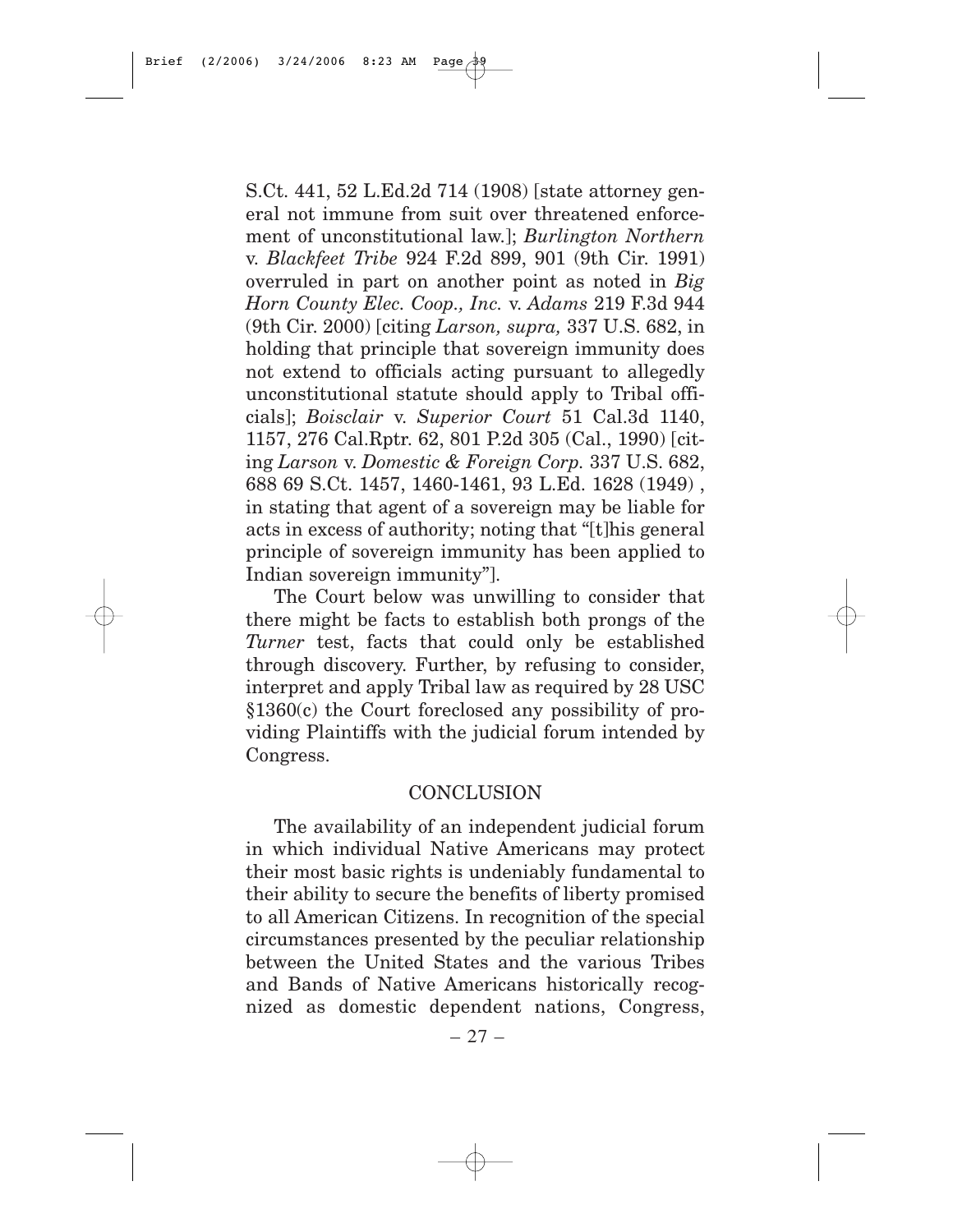through PL 280, has mandated that the Courts of six states including California shall serve as that independent forum for resolving civil causes of action that may arise between individual Native Americans. Yet, as has been shown by this Petition, Certiorari is required to correct an unduly restrictive interpretation of PL 280 adopted by the Court below. That interpretation, holding that causes of action related in any way to Tribal membership, may not be considered by State Courts, threatens to eliminate the safeguard created by Congress in the exercise of its plenary authority over relations with the Native American nations.

Disenrollments motivated by personal gain on the part of a transitory power bloc acting in defiance of duly enacted Tribal laws are a reality that will continue to spread if its victims are deprived of any meaningful remedy. Employing PL 280 jurisdiction in the way Petitioners have done in this case not only provides them with the opportunity to protect their sense of identity as members of a particular Native American nation, but protects the legal integrity of that nation by seeing that its laws are respected and applied fairly and independently to resolve legitimate and important disputes. This was the clear intent of Congress when it granted jurisdiction over civil actions in §1360(a), and empowered State Courts to apply and interpret Tribal law under §1360(c) in deciding those cases. The Court below carved out an exception to PL 280 jurisdiction that Congress neither expressed nor intended. Only this Court can correct that error, and in so doing, both provide the Petitioners with the chance to hold the Respondents accountable for their unlawful acts, but uphold the rule of law throughout the Native American lands.

For these reasons Petitioners request this Court to issue a Writ of Certiorari to the Court below, and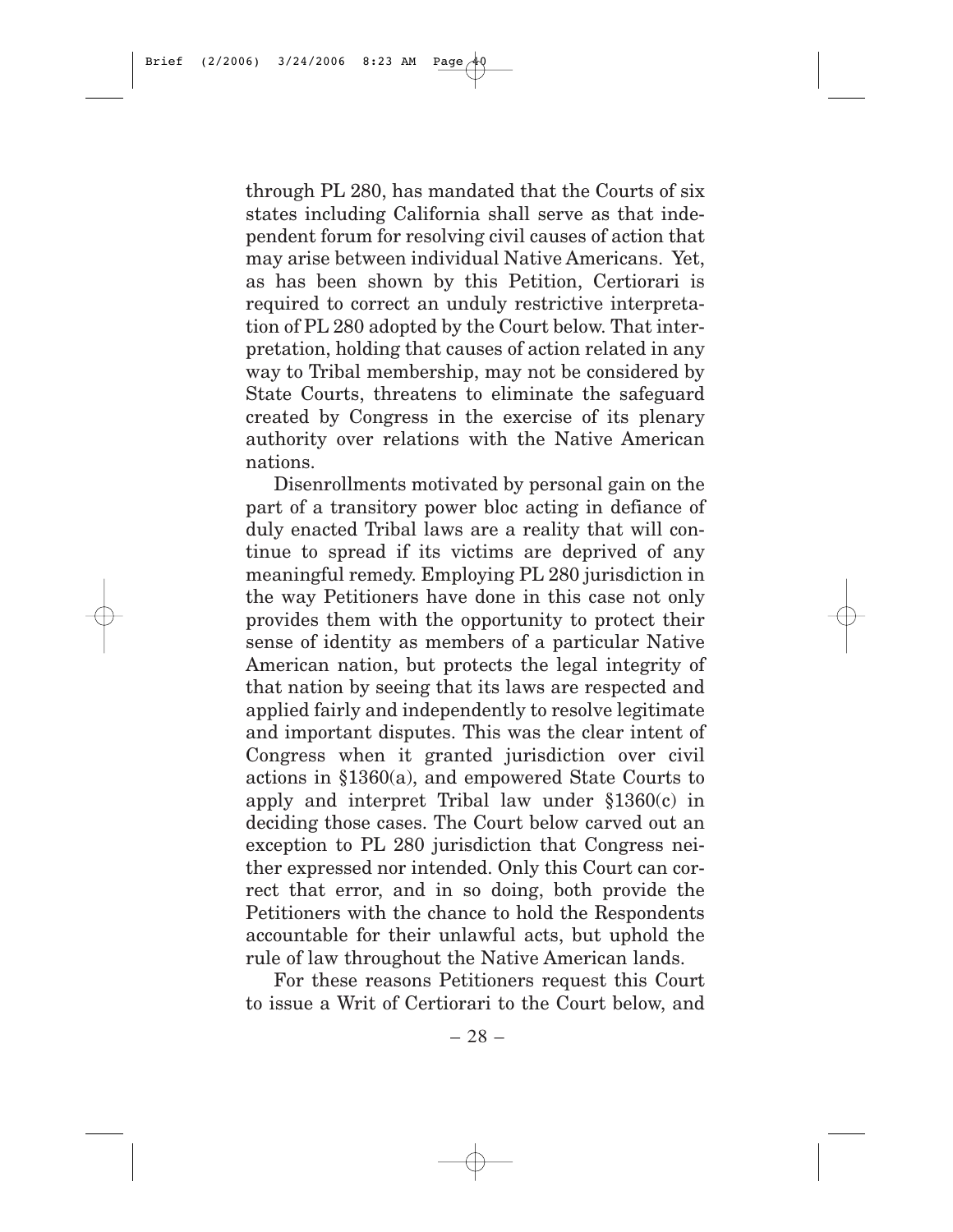thereby to resolve the important questions presented on their merits.

Respectfully submitted,

Brian C. Unitt Attorney for Petitioners 4300 Latham Street Riverside, CA 92501 (951) 682-7030

DATED: March 13, 2006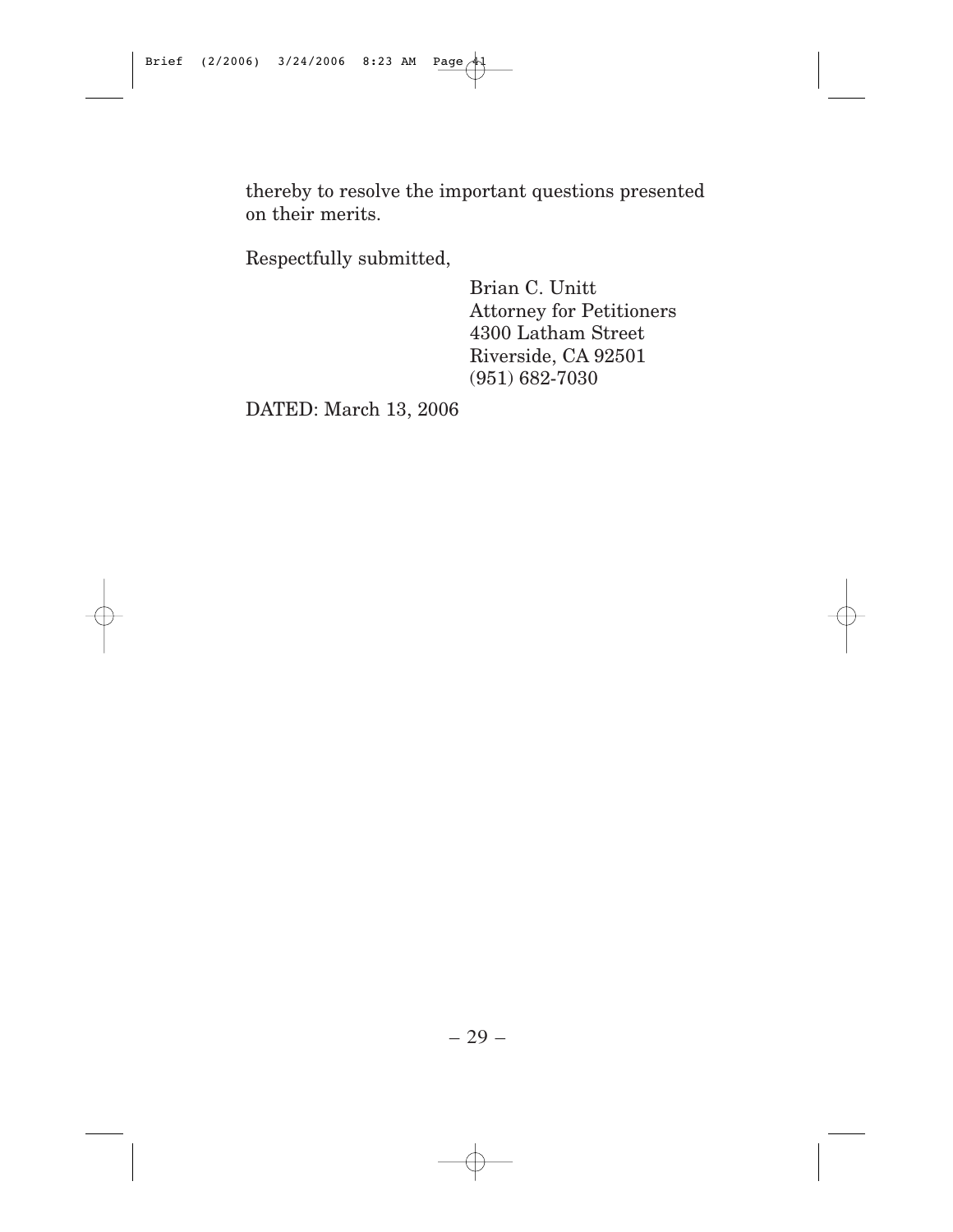## Appendix A

## SUPERIOR COURT OF CALIFORNIA COUNTY OF RIVERSIDE

Plaintiff(s): Michael Salinas, et al. Defendant(s): Bobbi Lamere, et al. Date/Dept: 7-23-04 D-5 Case Number: RIC 406255 Proceeding: Notice of Ruling

The present posture of this case is that there are two pending matters, one being a Motion to Quash filed by defendants, the second being a Demurrer filed by defendants. Both matters rest entirely on defendant's argument that this court lacks jurisdiction of this cause, based on principals of sovereign immunity as it relates to defendant Band and the actions herein under review.

The plaintiffs herein consist of persons who have heretofore been members of the Temecula Band of Luiseno Mission Indians of the Pechanga Indian Reservation, and will be referred to herein as "plaintiffs." Defendants are individual members of the same Band and are alleged members of the Enrollment Committee of said Band, and are sued herein in their capacities as individuals and as members of the "Enrollment Committee," and will be referred to herein as the "Pechanga Band,"

The history of the Pechanga Band is both a reflection of the rather consistent cruelty and broken promises inflicted in general on the various bands and tribes of Indians by non-Indian settlers,

Notice of Ruling

 $-1A-$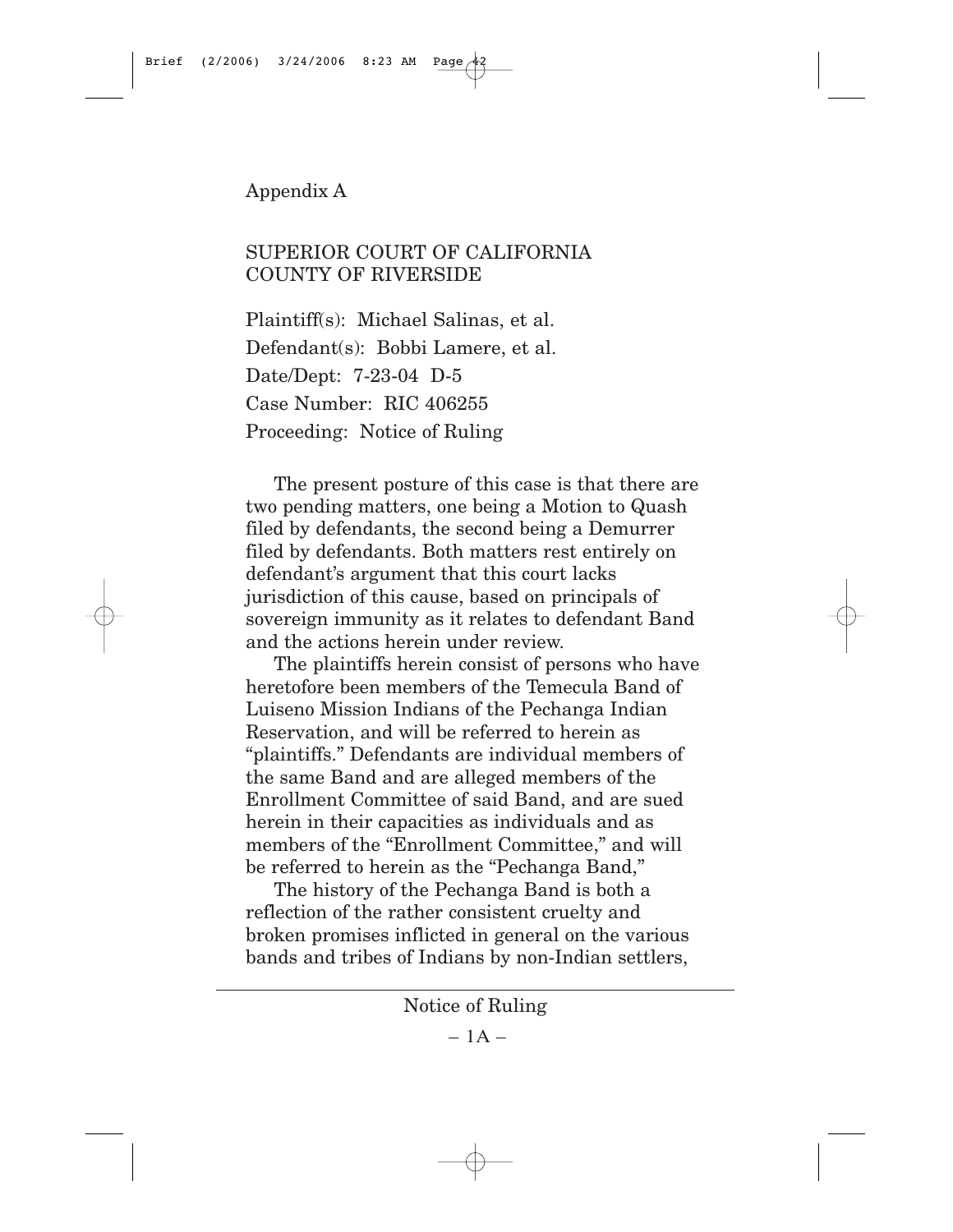as well as the story of this particular hard working and unique Band. Resident in the western side of the Temecula valley for a very long time prior to the coming of the white and Hispanic settlers, the Pechanga Band was included in the groups pressed into service in the late 1700's by the establishment of the Mission of San Luis Rey. That service has been described as essentially comparable to slavery by most authors, and in any event worked great hardships on the Band members, and caused forced migration of the Band. By the mid-1800's, when the Missions released the various tribes and bands,

| <b>FIELD</b>       | , Judge     |  |
|--------------------|-------------|--|
| D. Cope (jn) Clerk |             |  |
|                    | Page 1 of 5 |  |

the Pechanga Band returned to their ancestral area. By Treaty of 1863, their historic lands were accorded to them. In 1875, however, ranchers in the area filed a petition in the Federal Court in San Francisco, seeking ownership rights to the Band's lands, and got a decree to evict the Band. This court order was forcibly carried out by the Sheriff of San Diego, who moved the tribe and placed them in the hills south of Temecula in 1881. A Federal Executive Order of 1882 set aside this land as the Band's new reservation, and by 1883 it was up and running.

A good account of this history may be found in that portion of Exhibit 1 to the complaint herein consisting of relevant sections of a report "On the Conditions and Needs of the Mission Indians of California" prepared on site in 1883 by Helen Hunt Jackson, noted poet, historian, and author (of, among other things, the book Ramona, which is the

Notice of Ruling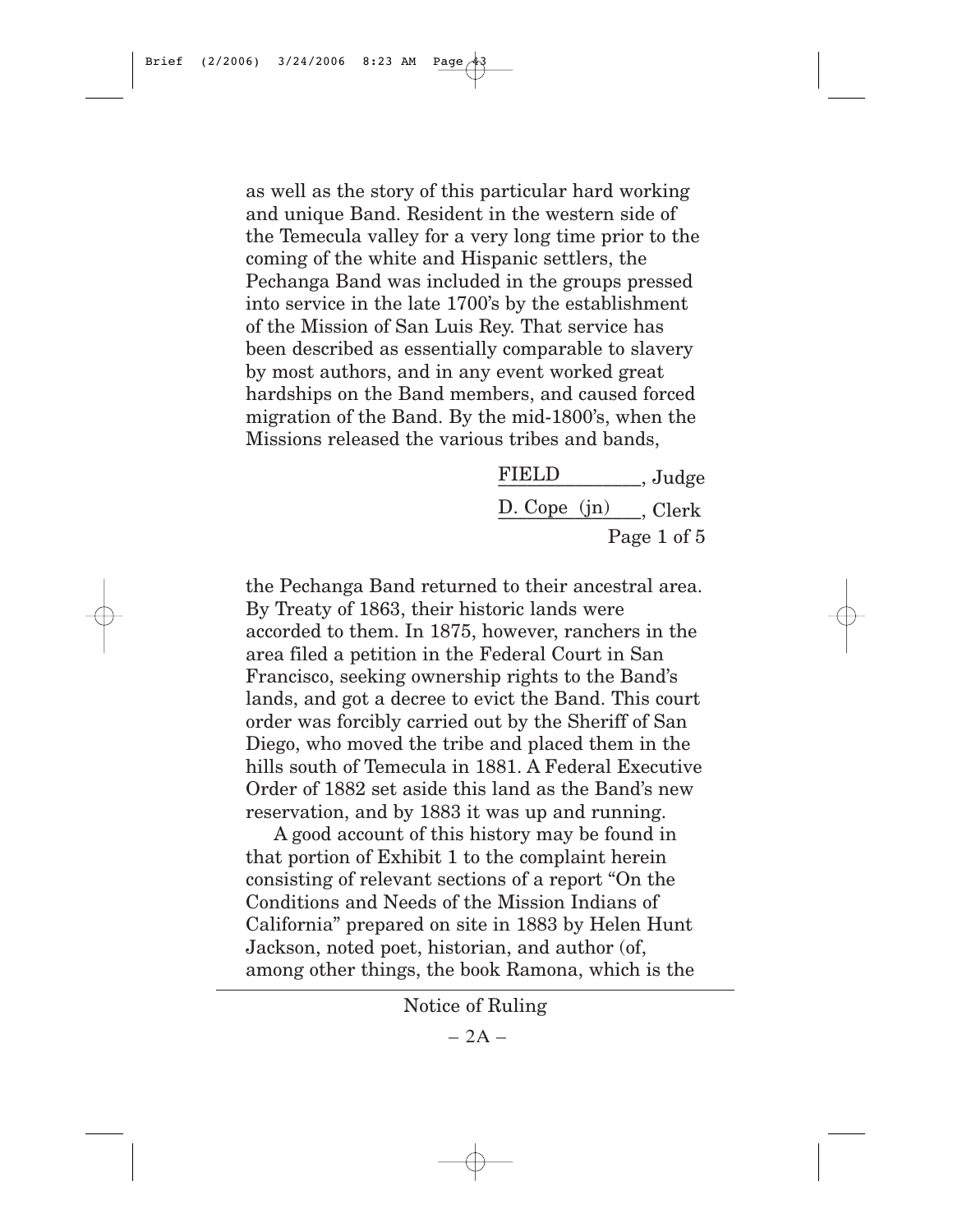basis of the Ramona pageant held yearly). That report was prepared for President Chester A. Arthur's administration, and was included by Ms Jackson in her book *A Century of Dishonor, A Sketch of the United States Government's Dealings With Some of the Indian Tribes*, published in 1885 and frequently republished, and available today. Among Ms. Jackson's observations were, prior to the settlement in Pechanga Canyon, "For forty years these Indians have been recognized as the most thrifty and industrious Indians in all California." Further, she commented that after their removal in 1881, "A portion of these Temecula Indians, wishing to remain as near their old homes and the graves of their dead as possible, went over to the Pechanga Canyon ... it was a barren, dry spot, but the Indians sunk a well, built new houses, and went to work again." On revisiting the valley in May 1883, she wrote: "Our first thought on entering it was, would all persons who still hold to the belief that Indians will not work could see this valley. It would hardly be an extreme statement to say that the valley was one continuous field of grain." And, further, "The whole expression of the place had changed, so great a stimulus had there been to the Indians in even the slight additional sense of security given by the Executive Order setting off their valley as a reservation".

Various changes in the applicable legal and economic framework gave the tribe a renewed opportunity for improved economic health in the 1990's. Since the opening of

| <b>FIELD</b>                  | , Judge     |
|-------------------------------|-------------|
| $D. \text{Cope } (\text{in})$ | Clerk,      |
|                               | Page 2 of 5 |

Notice of Ruling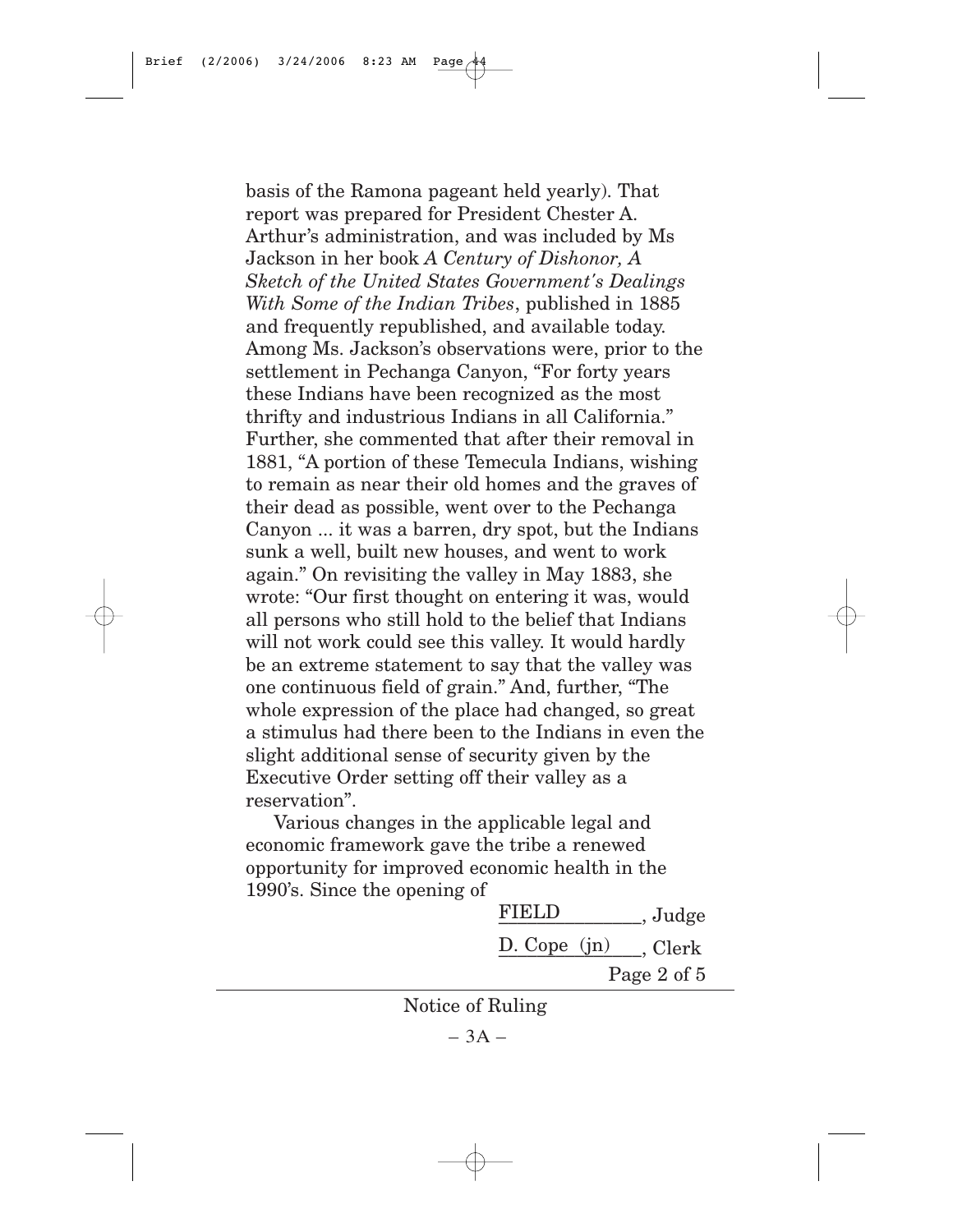their first major venture, in 1995, a series of businesses have been started and expanded by the Band, and it is now an extremely successful entity. The business activities here included various gaming and recreational enterprises. Considering the history of Indians in general and this Band in particular, it is a heartwarming story of new opportunity and new success. However, with this progress has come internal conflict. In particular, a dispute has arisen with respect to membership in the Band and concurrent participation in the new prosperity that comes with Band membership. This suit arises from actions of the Band through its "Enrollment Committee," and particularly the "disenrollment" proceedings against plaintiffs. Plaintiffs action seeks to maintain tribal membership for plaintiffs, and to stop or reverse disenrollment actions. Defendants' demurrer essentially states that this court lacks jurisdiction over the defendant Band and the individual members of the Enrollment Committee. An enormous amount is at stake for the plaintiffs, who stand to lose their income from the tribe, which is substantial, as well as their health, education, and other benefits.

This court has attempted to become familiar with the applicable statutes and cases, which is a truly substantial body of information. Further, and often due to "membership" disputes, this is becoming an increasingly litigated and contentious area of law. As many tribes and bands have become more successful economically, there are many more litigated disputes of all kinds. For example, while this case has been under submission, a ruling has been issued by the National Labor Relations Board,

Notice of Ruling

 $-4A-$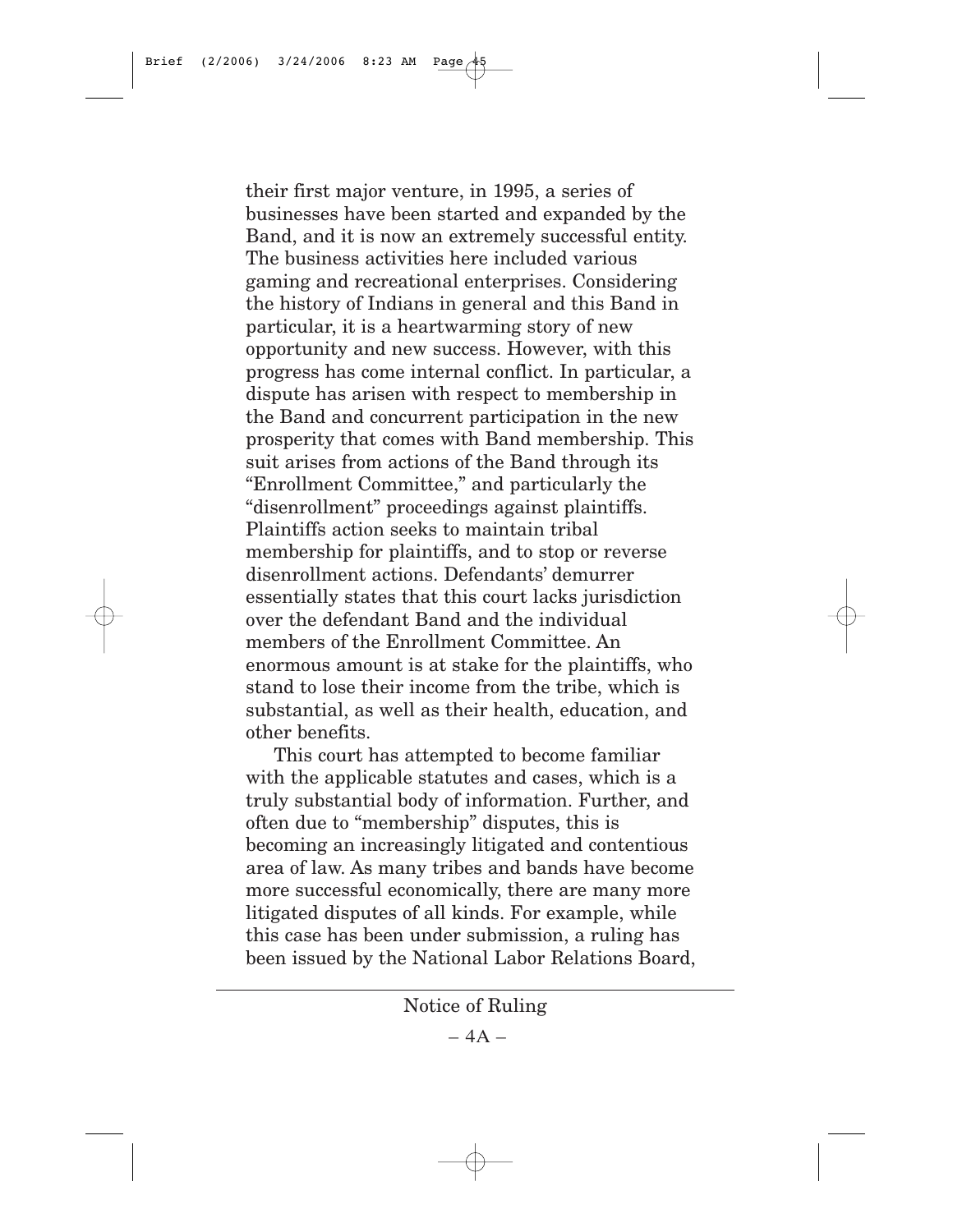in a case involving the San Manuel Indian Bingo and Casino, the Hotel and Restaurant Employees Union, and the Communication Workers of America, another union. The case is cited as 341 NLRB No 138, reverses precedent to the contrary, and asserts that the NLRB has jurisdiction over a dispute as to an unfair labor practice allegedly committed by the Tribe. The facts are not terribly close to those of the within case, but this case is illustrative of the increasing assertion of administrative and judicial scrutiny over matters previously considered to be within the sole jurisdiction of the "sovereign authority" of a tribe or band. (Additionally, that case is at the very beginning of a series of likely judicial reviews, and is a long way from

| <b>FIELD</b> | , Judge                                  |
|--------------|------------------------------------------|
|              | $D. \text{Cope (jn)} \quad \text{Clerk}$ |
|              | Page 3 of 5                              |

any final holding.) The court only comments on this as an example of the increasing number of, and areas of, disputes which pertain to claims of "tribal sovereignty."

Several observations may be in order here. First, notions of "Tribal Sovereignty" was originally enunciated in three cases dating from 1829 to 1832, and known as the "Marshall Trilogy." These cases included: *Johnson* v. *Mclntosh* (1829) 21 U.S. 543; *Cherokee Nation* v. *Georgia* (1831) 30 U.S. 1; and *Worcester* v. *Georgia* (1832) 31 U.S. 515. Reviewing the key holdings of those cases provides some background for some of the divergent holdings of the many cases and laws that have "followed" these cases. As the United States Supreme Court noted,

Notice of Ruling

 $-5A -$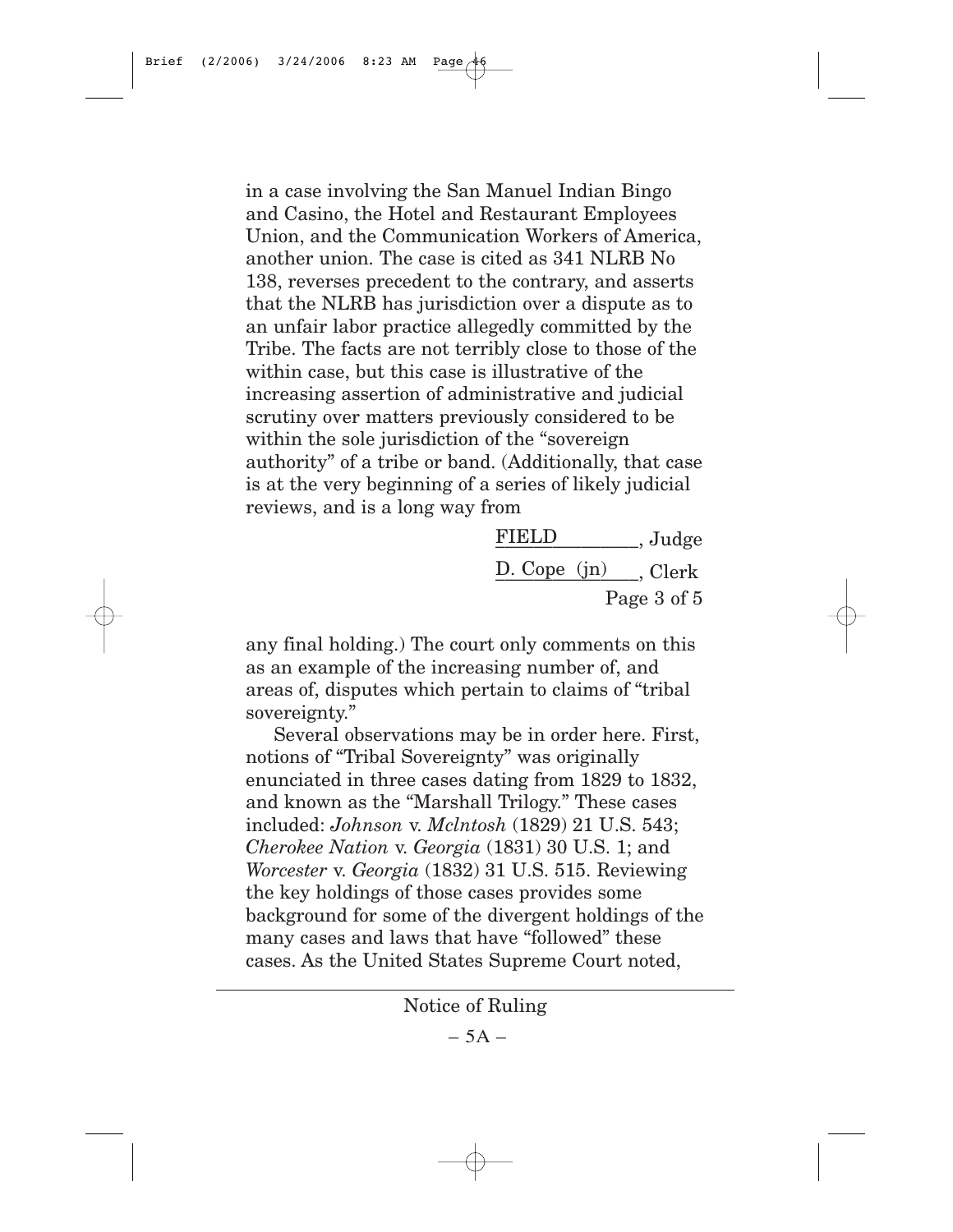the "federal tribal relationship today embodies a convoluted history of case law and interaction among the three arms of American government." (*United States* v. *Kagama* (1886) 118 US 375, 378- 385.)

Among the doctrines enunciated in the "Trilogy" is that tribal sovereignty is subject to diminution by the United States, but not by individual states.

But the legal status of Indians continue to evolve. Congress only extended United States Citizenship status to all Indians born in the United States in 1924, and a growing recognition of the many gaps in the legislative framework applicable to Indian rights led to, among others, the enactment, in 1968, of the Indian Civil Rights Act, as well as, in 1953, of Public Law 280. Public Law 280 is the principle authority upon which plaintiffs rely. Public Law 280, in relevant part codified as 28 U.S.C. Section 1360, and states that California courts (as well as the courts of several other states) "have jurisdiction over civil causes of action between Indians or to which Indians are parties which arise in Indian country." In response, defendants rely principally on *Bryan* v. *Itasca County* (1976) 426 U.S. 373, arguing that said case holds, at page 392, that "there is notably absent any conferral of state jurisdiction over the tribes themselves under Public Law 280." It appears to this court that the *Bryan* case dealt with a taxation issue, governed specifically in Section 1360(b), and this comment is at best dicta insofar as it relates to the issue here and it does not appear persuasive to this court.

Plaintiffs also rely in part on *Bryan, supra,* at page 383, for the proposition that Public Law 280 was enacted "to redress the lack of adequate

Notice of Ruling

 $-6A -$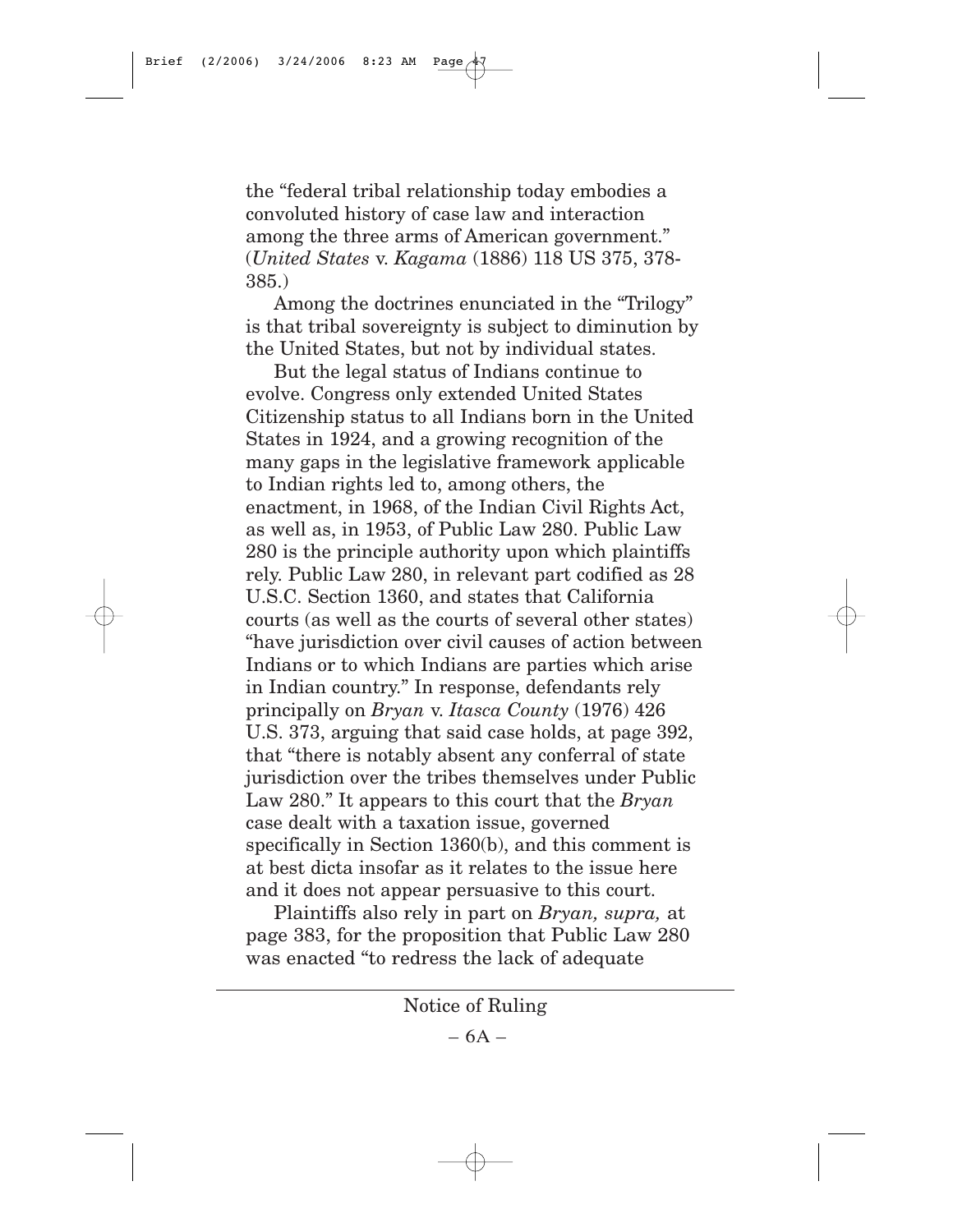Indian forums for resolving

FIELD , Judge D. Cope  $(jn)$  . Clerk Page 4 of 5

private legal disputes between reservation Indians." That appears to be a valid point. The issues raised in this complaint are neither trivial nor simple, and do involve consideration of due process issues by a decision-maker competent to deal with such matters. The defendant Band, which has a total membership (including plaintiffs) of about 1,100, and which has no tribal courts, appears to be almost totally inadequate to the task. To refer issues of this nature to a tribal council, all of whom have a personal stake in the outcome, few if any of whom have legal training, and where the council is under no compunction to follow established due process rights, appears to fall into the category referred to above of a "lack of an adequate forum."

This court has attempted to fully review the arguments and issues presented by each side. A discussion as to all would be extensive and would not be determinative of the issues before this court. At the time of the hearing held April 19th, this court requested further briefs in the basic question, as to whether the sovereign nation arguments "trumped" the due process clause of the state and federal constitutions. Upon further review, and with the good assistance of the further briefs, it does appear to this court that the issue more properly is solely to determine whether Public Law 280 applies. As above stated, this court holds that it does.

For the reasons set forth above, and having

Notice of Ruling

 $-7A -$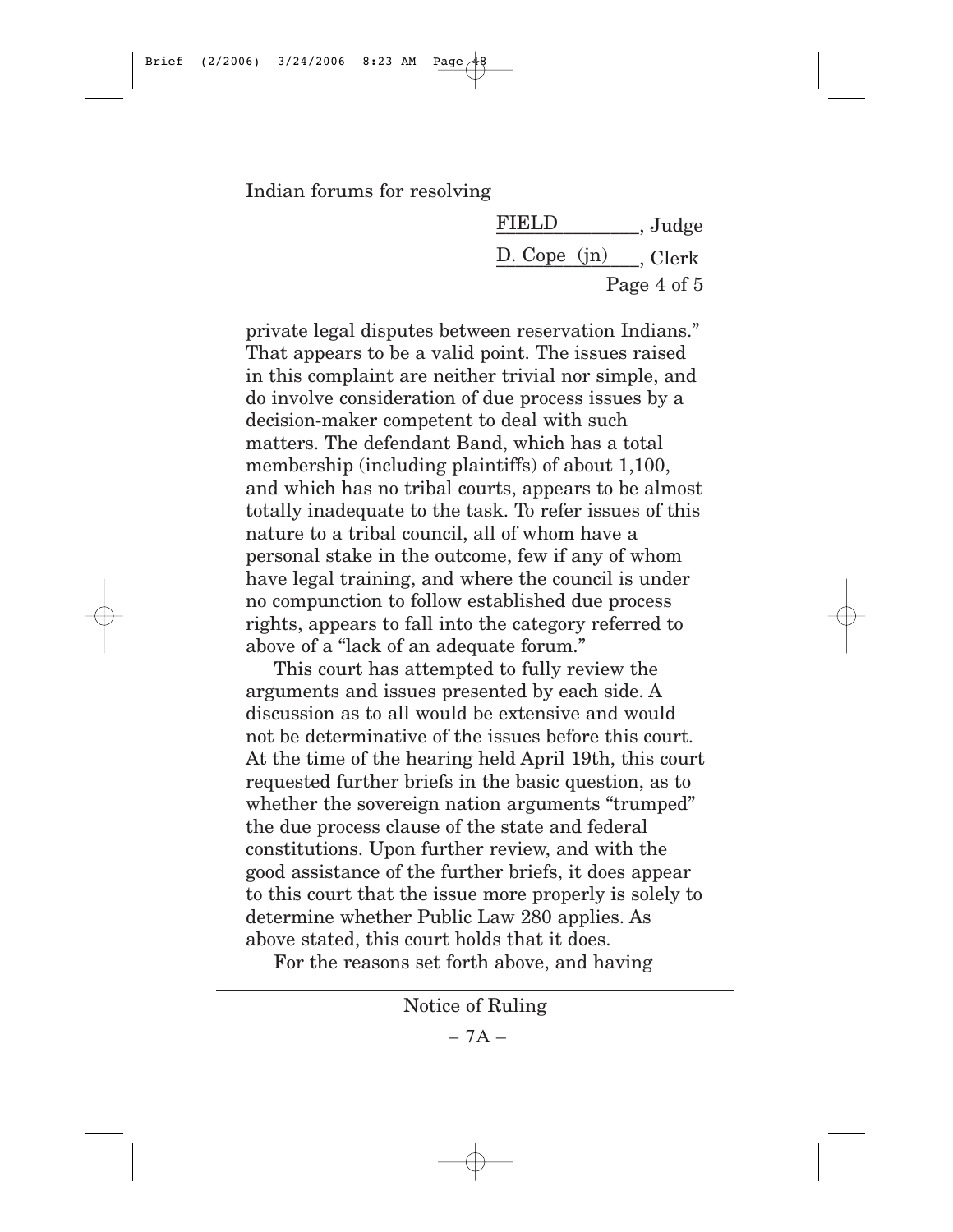given consideration to the other arguments submitted, as court holds that Public Law 280 does apply in this instance, this court does have jurisdiction of this matter. Defendants' demurrer is therefore overruled, and defendants' motion to quash is denied.

Both sides having indicated to the court an intent to seek a writ if this ruling is adverse to their position, this court will also stay this order for a period of 30 days from the date of issuance of this order to permit adequate time for such further procedures if necessary.

> FIELD \_\_\_\_\_\_\_\_\_, Judge D. Cope (jn) Clerk Page 5 of 5

Notice of Ruling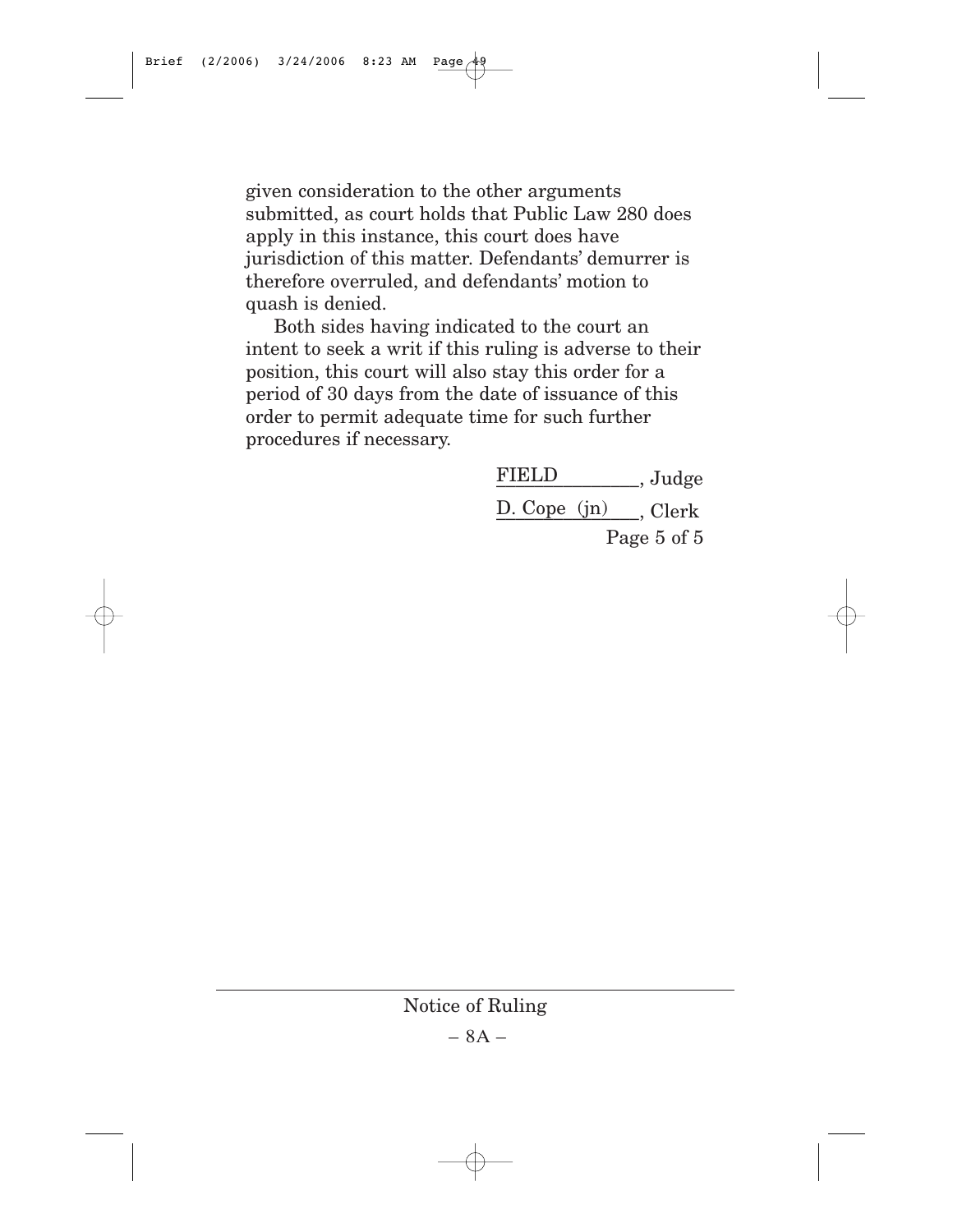Appendix B

# CERTIFIED FOR PUBLICATION

COURT OF APPEAL - STATE OF CALIFORNIA

FOURTH DISTRICT

DIVISION TWO

FILED AUG 02 2005 COURT OF APPEAL FOURTH DISTRICT

BOBBI LAMERE et al., Petitioners, E036474

v. (Super.Ct.No.RIC406255)

THE SUPERIOR OPINION COURT OF THE COUNTY OF RIVERSIDE,

Respondent;

MICHAEL SALINAS et al., Real Parties in Interest.

ORIGINAL PROCEEDING; petition for writ of mandate. Charles D. Field, Judge. Petition granted in part and denied in part.

Holland & Knight and Alex R. Baghdassarian, James Kawahara; Law Office of John Schumacher and John Schumacher for Petitioners.

No appearance for Respondent.

Holstein, Taylor, Unitt & Law and Brian C. Unitt; Velie & Velie and Jonathan T. Velie for Real Parties in Interest.

1

– 9A –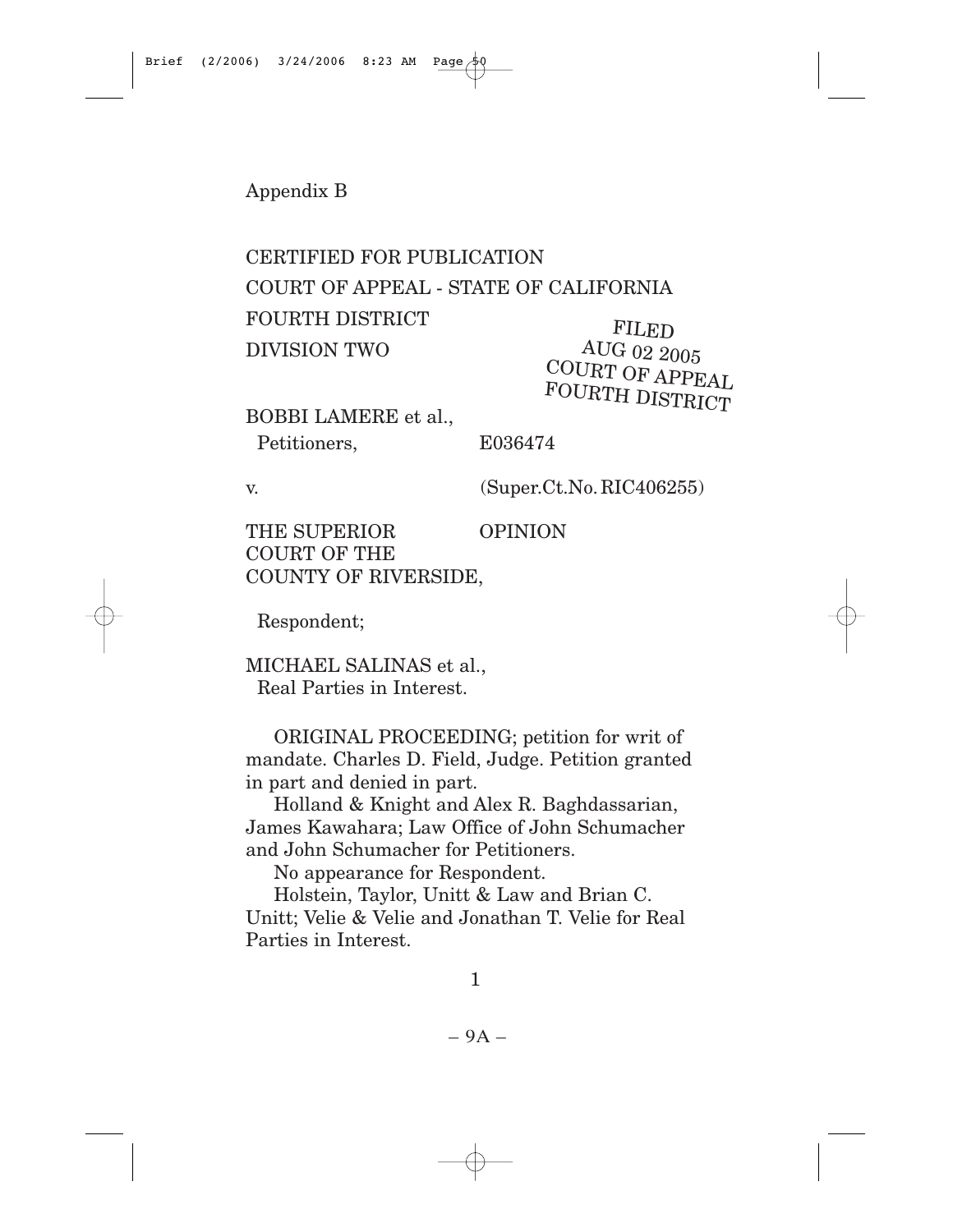Petitioners, defendants in the trial court, are members of the Enrollment Committee of the Temecula Band of Luiseno Mission Indians of the Pechanga Indian Reservation, commonly known as the Pechanga Band (Band). Real parties, plaintiffs below, were enrolled members of the Band at the time of the commencement of this action.

According to the complaint, defendants have initiated "disenrollment procedures" against plaintiffs on the general ground that the ancestor from whom plaintiffs claimed descent was not one of the "original Pechanga people" and her descendants therefore did not qualify as Band members. Plaintiffs' objections to the procedures are generally as follows:1 1) the disenrollment proceedings had been improperly instituted by fewer than 51 percent of the Committee members; 2) the Tribal Chairman had removed several members, leaving an insufficient number to take valid action; 3) members of the Committee were improperly reinstated to create a false quorum; 4) the Committee is imposing proof requirements on plaintiffs that are more strict than set out in Pechanga law; and 5) the Committee acts inconsistently and arbitrarily in deciding whether a person is entitled to membership.

Plaintiffs asserted causes of action for "Violation of Pechanga Band Law," and "Violation of U.S. Law," citing the Indian Civil Rights Act of 1968, title 25 United States Code section 1302.

2

After certain proceedings, which need not be recounted in detail (including a brief sojourn in federal court, which determined that it did not have jurisdiction and remanded to California), defendants, appearing specially, demurred and moved to quash service of summons on them. The bases for the motions, although related, were technically

 $-10A -$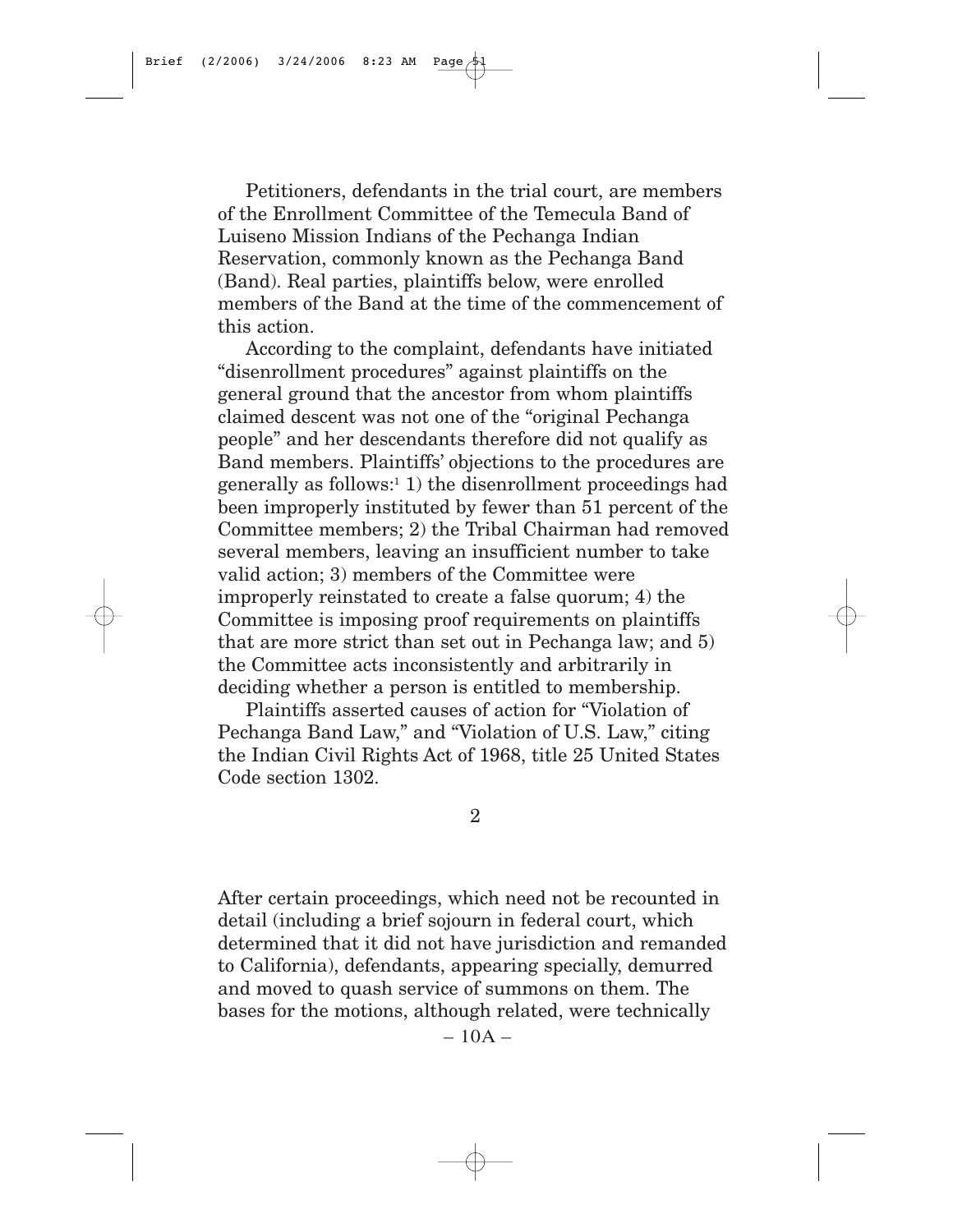separate: for the demurrer, that the trial court lacked subject matter jurisdiction of the dispute; and for the motion to quash, that the individual defendants had been acting in the capacity of tribal officials and were therefore immune from suit.

The trial court eventually disagreed and this petition followed.

#### DISCUSSION

The issues raised by the petition are significant, but we have elected not to attempt a detailed treatise on Indian law. Although we acknowledge the excellence of the briefs submitted by plaintiffs (as well as those on behalf of defendants), we believe the resolution of the case is relatively clear. In addition, our resolution of the case means that plaintiffs' grievances must be resolved in the political arena, not the judicial forum.

Plaintiffs base their position that California state courts have jurisdiction over this dispute on "Public Law 280." (28 U.S.C. § 1360.) In pertinent part, it provides that, "Each of the States listed ... shall have jurisdiction over civil causes of action between Indians or to which Indians are parties which arise in the areas of Indian country ... to the same extent that such State has jurisdiction over other civil causes of action...."

\_\_\_\_\_\_\_\_\_\_\_\_\_\_\_\_\_\_\_\_\_\_\_\_\_\_\_\_\_\_\_\_\_\_\_\_\_\_\_\_\_\_\_\_\_\_\_\_\_\_\_\_\_\_

3

They argue that as the Band does not have a "tribal court," the state courts therefore operate as de facto "tribal courts" to decide disputes between tribal members. As we will explain, California courts act as "tribal courts," if at all, in only a limited sense, and that sense does not extend

 $-11A-$ 

*<sup>[</sup>footnote continued from previous page]*

 $1$  We have omitted mention of alleged improprieties which do not directly affect plaintiffs.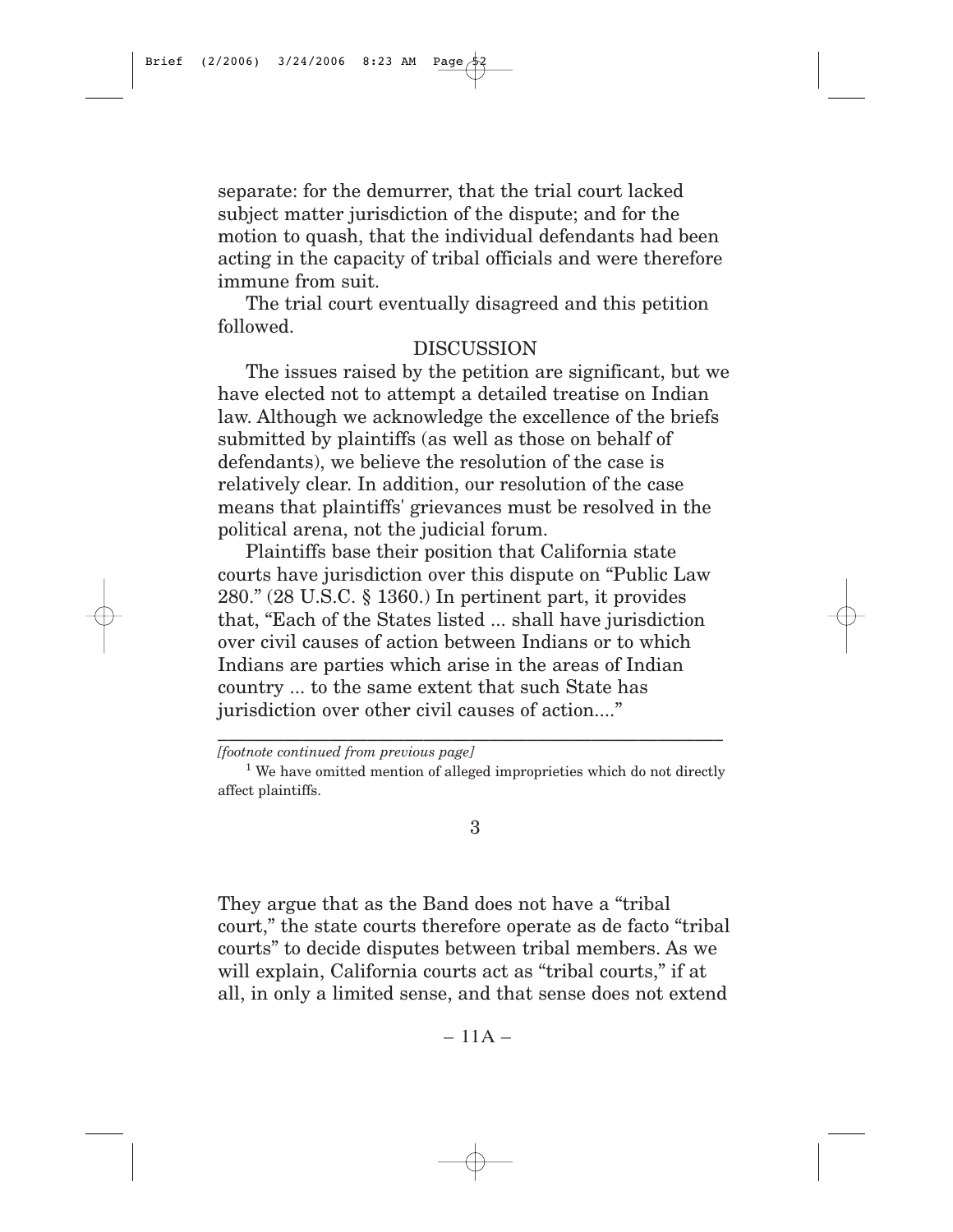as far as plaintiffs argue. Plaintiffs have cited no case, and our research has disclosed none, which purports to apply Public Law 280 to a dispute such as the one here. With some reluctance we conclude that Congress did not intend the statute to authorize state courts to intervene in a case such as this.<sup>2</sup>

Although it is not directly on point, the seminal case of *Santa Clara Pueblo* v. *Martinez* (1978) 436 U.S. 49 (*Martinez*) is not only authoritative but instructive. *Martinez* was a proposed class action brought by a female tribal member and her daughter, suing to obtain membership in the tribe for children who were excluded under a recent tribal ordinance affecting the children of tribal women who married outside the tribe. The children of men who married outside the tribe were *not* excluded, and the plaintiffs charged that the ordinance constituted a violation of the equal protection clause of the Indian Civil Rights Act of 1968. (25 U.S.C. §§ 1301 et seq.)

\_\_\_\_\_\_\_\_\_\_\_\_\_\_\_\_\_\_\_\_\_\_\_\_\_\_\_\_\_\_\_\_\_\_\_\_\_\_\_\_\_\_\_\_\_\_\_\_\_\_\_\_\_\_

4

It had previously been held, and is not now disputed, that Indian tribes are "unconstrained by those constitutional provisions framed specifically as limitations on federal or state authority." (*Martinez, supra,* 436 U.S. at p. 56; and see cases cited at fn. 7.) The Indian Civil Rights

 $-12A-$ 

<sup>&</sup>lt;sup>2</sup> We say "with some reluctance" because, as defendants admit, our ruling means that plaintiffs have *no* formal judicial remedy for the alleged injustice. However, it has been recognized that this lack is sometimes an inevitable consequence to the individual tribal member of the tribe's sovereign immunity. (*Taylor* v. *Bureau of Indian Affairs* (S.D. Cal. 2004) 325 F.Supp.2d 1117, 1122.) As we will discuss further, tribes have been given broad power to order their own affairs without regard for Eurocentric mores. To the extent that Congress has not chosen to provide an effective *external* means of enforcement for the rights of tribal members, the omission is for Congress to reconsider if and when it chooses.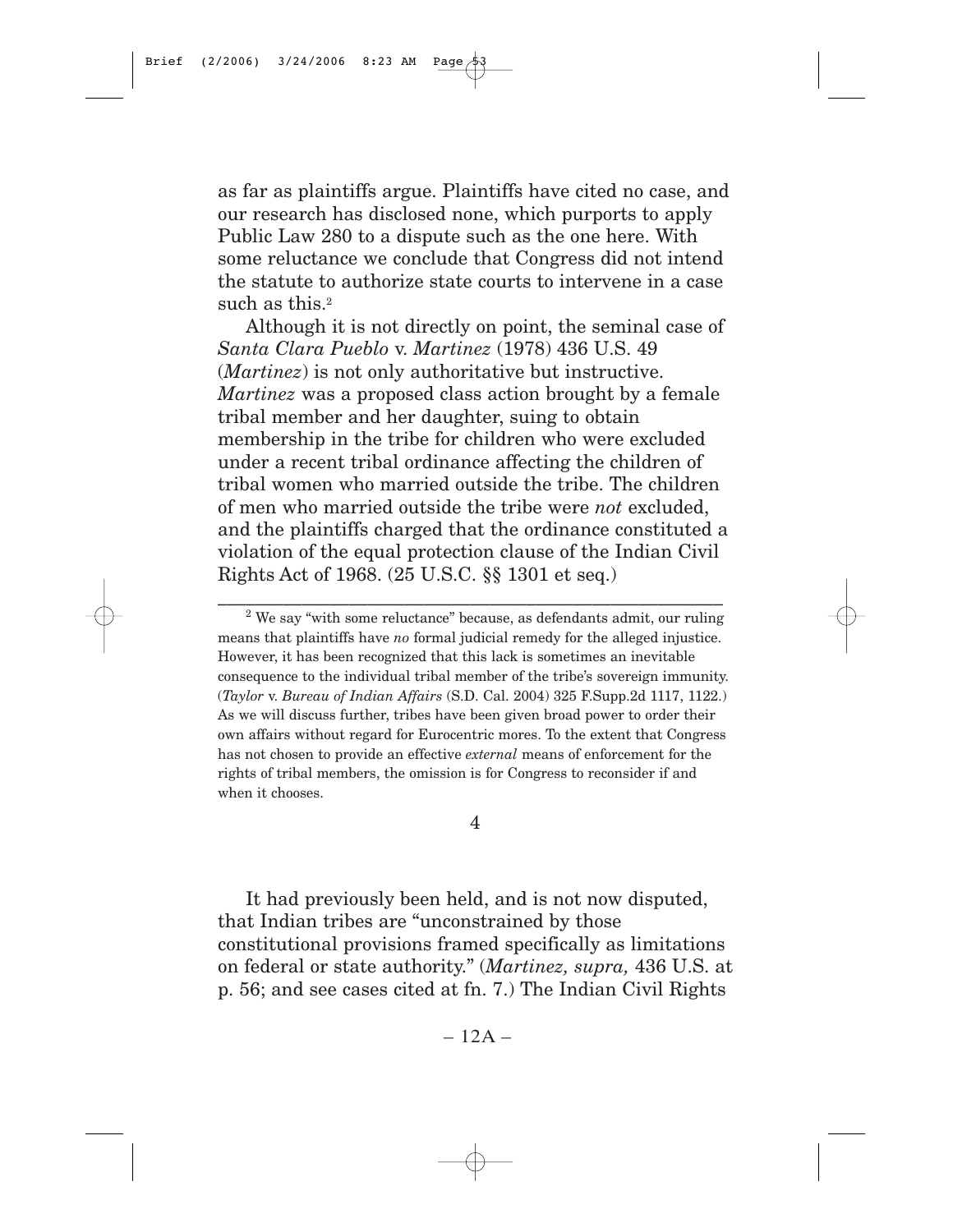Act represented an affirmative act of Congress to impose statutory obligations on the tribes. However, without reaching the merits of plaintiffs' claim, the Supreme Court relied on the absence of an express remedy or language conferring jurisdiction on the federal courts, and noted that, "Creation of a federal cause of action for the enforcement of the rights ... plainly would be at odds with the congressional goal of protecting tribal selfgovernment." 3 (Martinez, supra, 436 U.S. at p. 64.) The court also commented that "resolution of statutory issues under § 1302 ... will frequently depend on questions of tribal tradition and custom which tribal forums may be in a better position to evaluate than federal courts ... the tribes remain quasi sovereign nations which, by government structure, culture, and source of sovereignty are in many ways foreign to the constitutional institutions of the Federal and State Governments." Accordingly, it held that federal courts had no jurisdiction over actions to enforce the Indian Civil Rights Act (*Martinez, supra,* 436 U.S. at pp. 71.)

*Martinez* stands as the primary case recognizing the importance of tribal rights and sovereignty, and the limited extent to which the federal government has chosen to intrude on these concepts. Significantly for our case, the Supreme Court also commented that "A

\_\_\_\_\_\_\_\_\_\_\_\_\_\_\_\_\_\_\_\_\_\_\_\_\_\_\_\_\_\_\_\_\_\_\_\_\_\_\_\_\_\_\_\_\_\_\_\_\_\_\_\_\_\_

5

tribe's right to define its own membership for tribal purposes has long been recognized as central to its existence as an independent political community." (*Martinez, supra,* 436 U.S. at p. 72, fn. 32.) Although

 $-13A-$ 

<sup>3</sup> As the court observed, the Act *does* allow "[t]he privilege of the writ of habeas corpus" to "any person, in a court of the United States, to test the legality of his detention by order of an Indian tribe." (25 U.S.C.§ 1303.)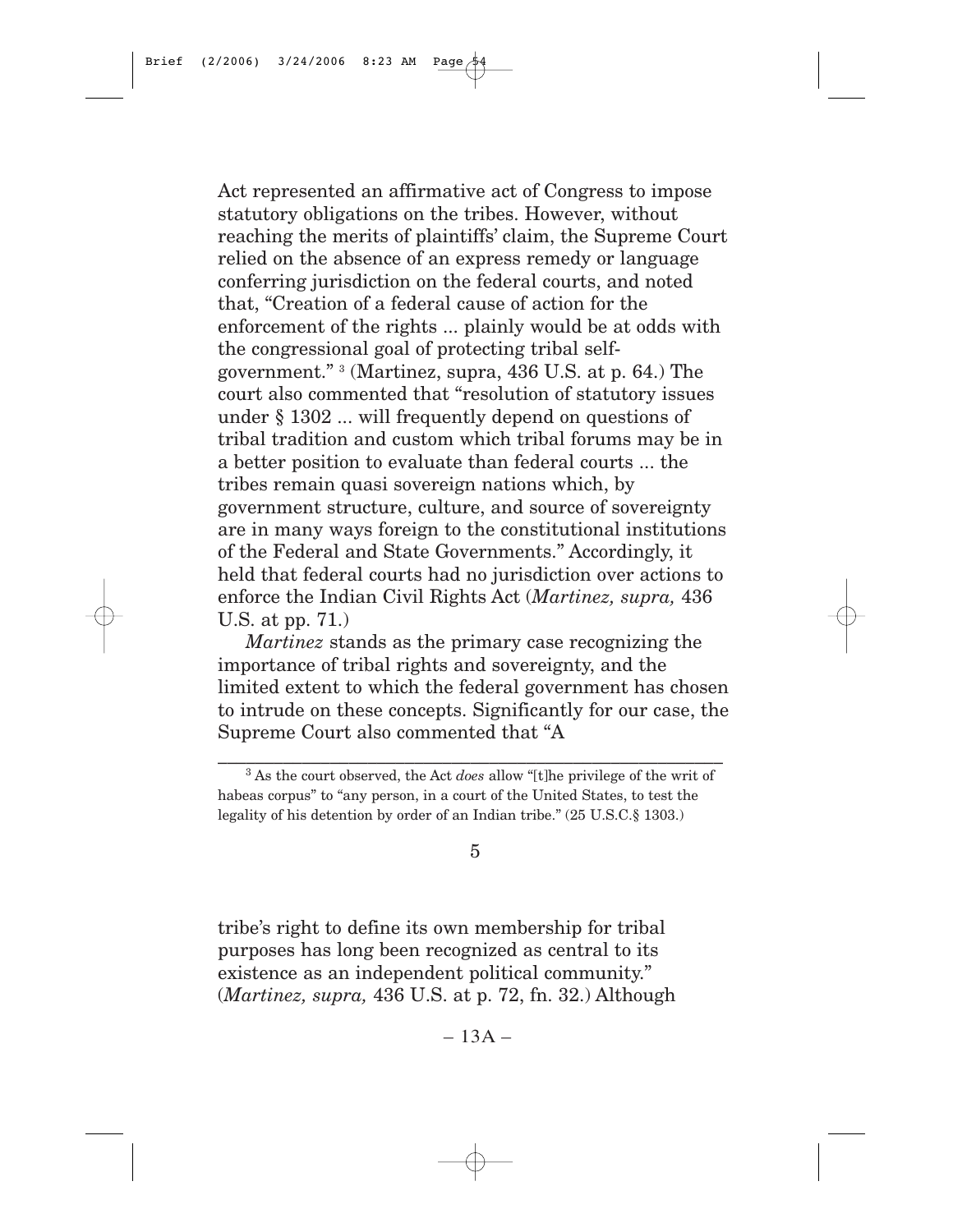*Martinez* arose under the Indian Civil Rights Act rather than Public Law 280, its construction of Congressional intent and the general disavowal of any Congressional purpose to allow general judicial intervention in tribal matters stands as a valuable cautionary statement.

We agree with those courts that have found that, in light of *Martinez*, Public Law 280 cannot be viewed as a general grant of jurisdiction to state courts to determine Intratribal disputes. (See also *Ackerman* v. *Edwards* (2004) 121 Cal.App.4th 946, 953-954.) Rather, "[t]he primary concern of Congress in enacting Pub L 280 ... was with the problem of lawlessness on certain Indian reservations, and the absence of adequate tribal institutions for law enforcement." (*Bryan* v. *Itasca County* (1976) 426 U.S, 373, 379 (*Bryan*).) Accordingly, Public Law 280 allowed state courts to enforce their own criminal laws with respect to offenses committed either by or against Indians on Indian land.

With respect to the grant of civil jurisdiction, the Supreme Court has acknowledged that the legislative history reflects a "virtual absence of expression of congressional policy or intent...." (*Bryan, supra*, 426 U.S. at p. 381.) However, this provision "seems to have been primarily intended to redress the lack of adequate Indian forums for resolving private legal disputes between reservation Indians, and between Indians and other private citizens ..." (Id. at p. 383.) Its effect is therefore "to grant jurisdiction over private civil litigation involving reservation Indians in state court." (*Id.*

6

at p. 385.) In our view, this is not a "private legal dispute between reservation Indians," but rather goes to the heart of tribal sovereignty.

It is very clear that Public Law 280 does not provide

 $- 14A -$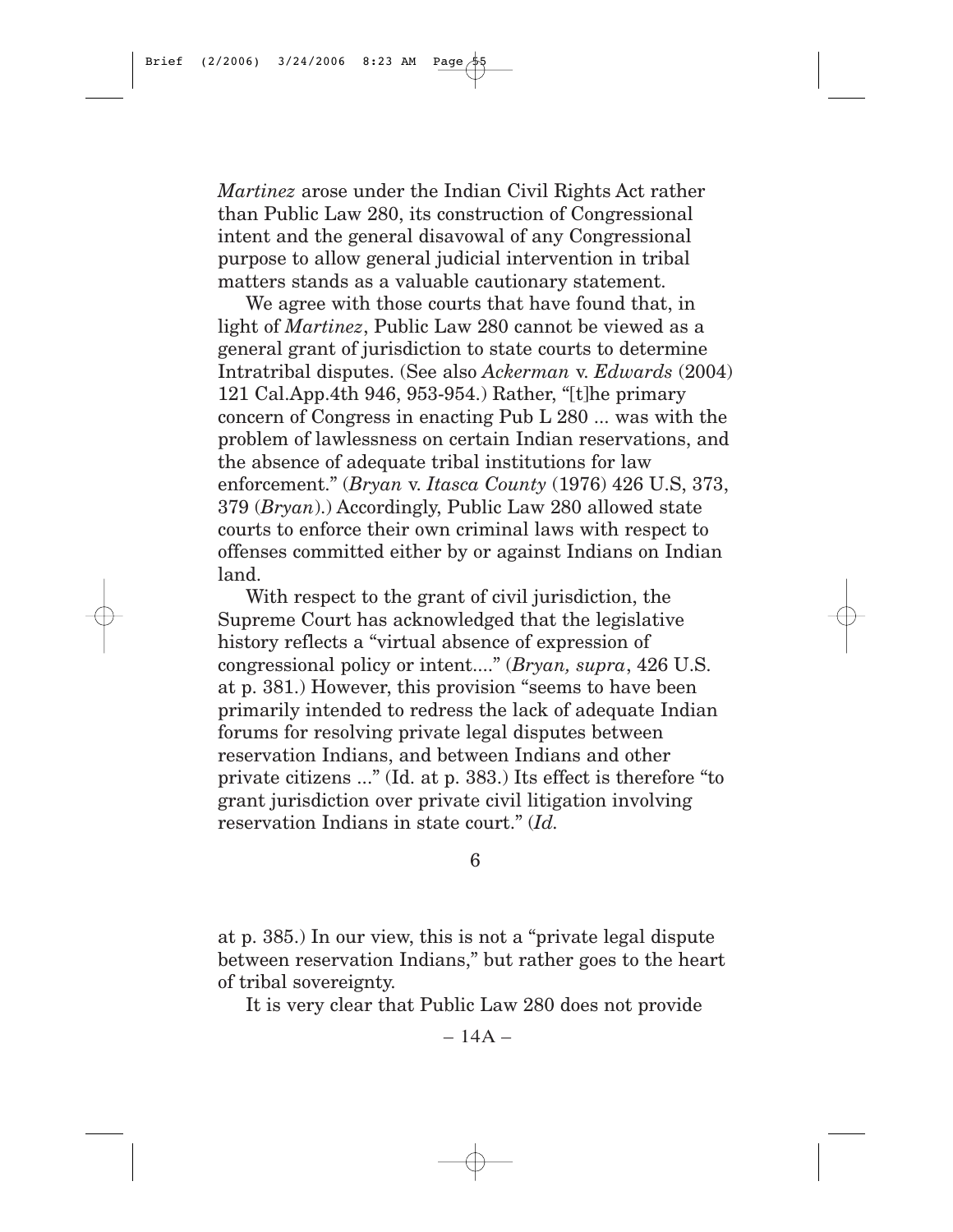jurisdiction over disputes involving a *tribe*. As the court noted in *Bryan,* "there is notably absent any conferral of jurisdiction over the tribes themselves ..." (*Bryan, supra,* 426 U.S. at p. 389; see also *Ackerman* v. *Edwards*, *supra.* 111 Cal.App.4th at 954.) Plaintiffs tacitly acknowledge this fact, as they have not attempted to sue the Band, but have only sued the individual members of the Enrollment Committee. They insist that the individual member defendants are subject to jurisdiction and the dispute is justiciable. We disagree.

It is quite true that individual tribal members have no sovereign immunity from suit *unless* they are acting in official capacities on behalf of a tribe. (See *Turner* v. *Martire* (2000) 82 Cal.App.4th 1042, 1046.) Plaintiffs argue that the defendants do not qualify for two reasons: first, they exercised only ministerial authority in reviewing enrollment matters, and second, that in taking the actions of which complaint is made, they acted ultra vires and thus lost any immunity. (*Great Western Casinos, Inc.* v. *Morongo Band of Mission Indians* (1999) 74 Cal.App.4th 1407, 1421.) Neither argument is persuasive.

First, we cannot agree that the "Enrollment Committee" is intended to operate in a mechanical matter, exercising no discretion. Although the Band Constitution and other enactments may set out the basic qualifications for tribal membership, it is apparent to us that the Committee is necessarily entrusted with substantial discretion in evaluating evidence submitted for its consideration. Perhaps more importantly, in exercising its

7

authority to determine who qualifies as a member of the Band, the Committee also necessarily acts as an essential arm of the Band itself. As the Supreme Court observed in *Martinez,* "A tribe's right to define its own membership for tribal purposes has long been recognized as central to its

 $-15A-$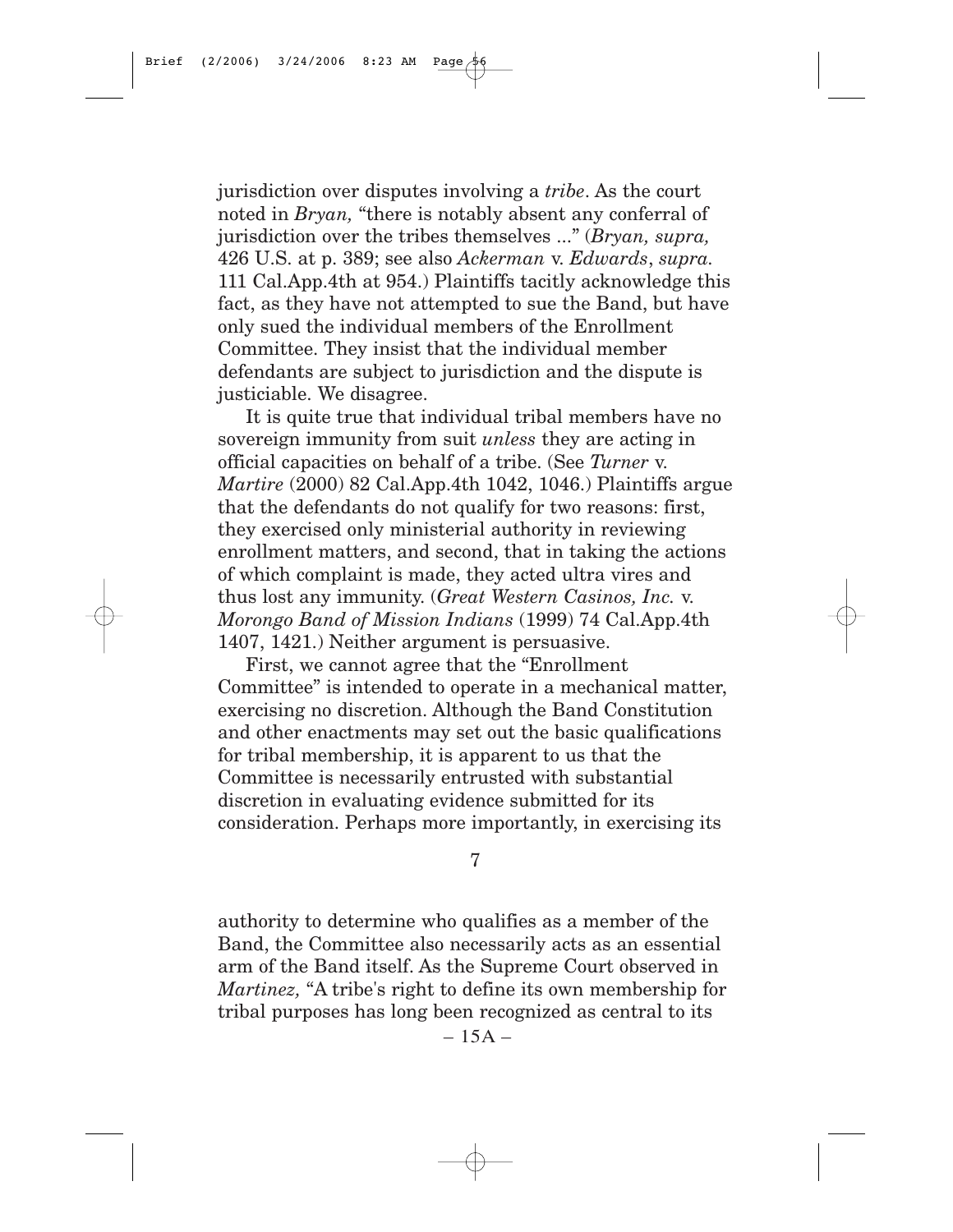existence as an independent political community." (*Martinez, supra,* 436 U.S. at p. 72, fn. 32.) Insofar as the Committee decides issues of Band membership, we can hardly conceive of a more essential tribal function.

Secondly, even if the allegations of the complaint are sufficient to show that the defendants were acting ultra vires in the sense that they failed to follow established procedures, the dispute remains essentially between plaintiffs and the Band.4 Whether or not there is personal jurisdiction over the defendants therefore is largely moot. Nor are we persuaded by real parties' assertion that there is no effective redress for misconduct by members of the Enrollment Committee. According to the Band's "Enrollment Disenrollment Procedure" enacted by the General Council in 1988, the Enrollment Committee's decision is subject to an appeal to the Council. The Council has the authority to "correct any infractions to the disenrollment procedure." It may also

\_\_\_\_\_\_\_\_\_\_\_\_\_\_\_\_\_\_\_\_\_\_\_\_\_\_\_\_\_\_\_\_\_\_\_\_\_\_\_\_\_\_\_\_\_\_\_\_\_\_\_\_\_\_

8

"instruct" the Committee to re-evaluate a disputed matter applying "any specific suggestion for a fair decision." If the defendants breached their duties to the Band, the Band may "correct" and "instruct" them.5 We cannot, and do not,

 $-16A -$ 

<sup>&</sup>lt;sup>4</sup> The term ultra vires, meaning "beyond the power," is used in varying senses. A corporation may act within its lawful power, but in violation of the governing law; such an act will not be held ultra vires and although it is wrongful, it can be ratified or validated by conformance to the statutes. (See Sammis v. Stafford (1996) 48 Cal.App.4th 1935,1942.) On the other hand, a governmental agency that acts outside of the scope of its statutory authority acts ultra vires and the act is void. (See Turlock Irrigation Dist. v. Hetrick (1999) 71 Cal.App.4th 948 [irrigation district's attempt to provide natural gas service is ultra vires].) It seems more appropriate here to term the defendants' actions as being well within their essential authority, although arguably procedurally improper.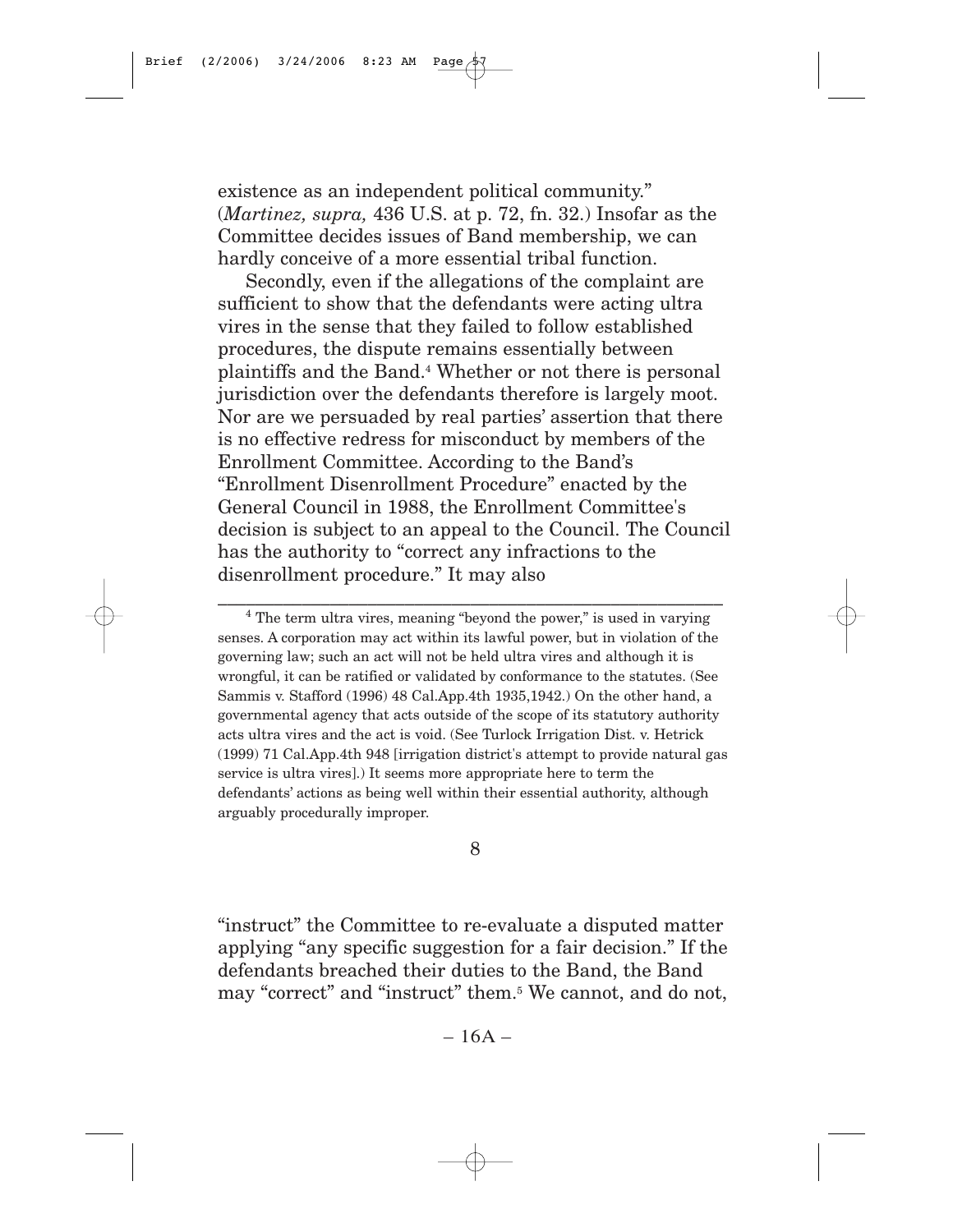assume that the Committee would defy such instructions. We note that a tribe may choose to exercise its "lawapplying" power *either* through a tribal court or a "nonjudicial tribal institution" (*Martinez, supra,* 436 U.S at p. 66); and where a tribe, as here, has provided for an internal appeal of crucial decisions, there is no need for state courts to act as a "tribal court." The fact that the Band may not have a judicial forum appropriate for the resolution of disputes between members concerning such matters as private contracts does not mean that it has not the power to make final determinations of internal tribal matters such as tribal membership.

Finally, to further confirm our decision, we consider the lessons to be learned from the case of *Gallegos* v. *French* (1991) 2 Okla. Trib. 209 (*Gallegos*), a decision by the Court of Indian Appeals<sup>6</sup> for the Delaware Tribe of Western Oklahoma. The issue was claimed irregularities in a tribal election, with the defendants being members of the "Election Board" who were allegedly not proceeding in accordance with tribal constitutional and other legal provisions. Pertinently, the court held that it had jurisdiction over what it conceded was an "intratribal dispute" because, under the federal regulations establishing the "Court of Indian Offenses," that court was intended to act

\_\_\_\_\_\_\_\_\_\_\_\_\_\_\_\_\_\_\_\_\_\_\_\_\_\_\_\_\_\_\_\_\_\_\_\_\_\_\_\_\_\_\_\_\_\_\_\_\_\_\_\_\_\_

#### 9

both as a federal agency and a tribal court. In the latter role, "the court is exercising the sovereignty of the tribe for which it sits." (Id. at p. 232.) As the purpose behind the

 $-17A-$ 

 $5$  In fact, in March of 2003, the Tribal Council did intervene in previous disenrollment proceedings concerning at least some of Plaintiffs, and issued instructions to the Committee "in order that fairness and impartiality may be upheld."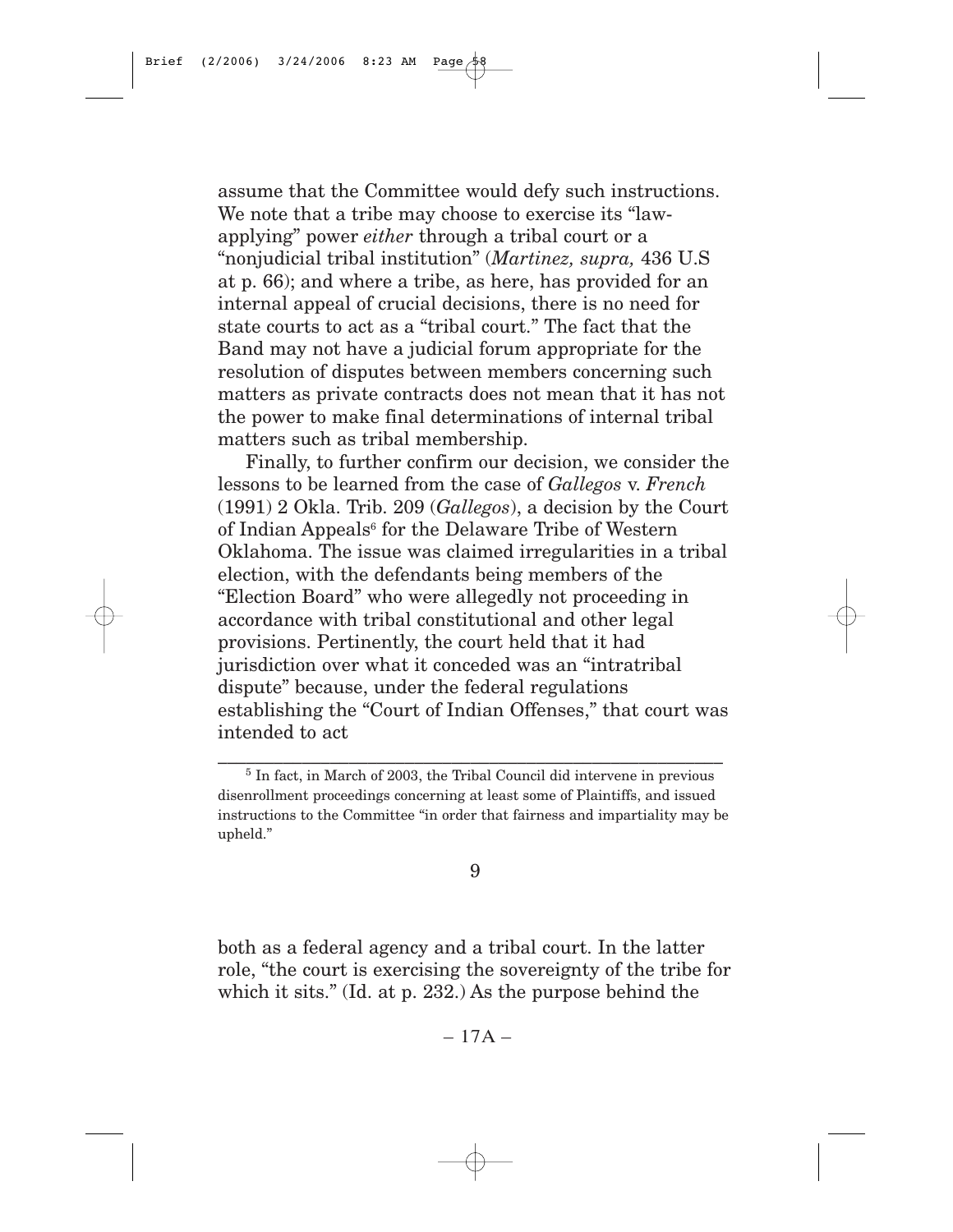creation of the Courts of Indian Offenses was similar to that prompting the enactment of Public Law 280 (see *Bryan*; *Gallegos, supra,* 2 Okla. Trib. at pp. 230-231), it might be argued that under the latter statute, state courts might also be considered "tribal courts" capable of exercising tribal power.

However, as defendants have pointed out, subsequent to the *Gallegos* decision, the governing regulations were amended. Title 25 of the Code of Federal Regulations part 11.104(b) now provides that "no Court of Indian Offenses may adjudicate an election dispute ... or adjudicate any internal tribal government dispute." Thus, it is clear that the underlying premise of *Gallegos* was in error. The Courts of Indian Offenses do *not* function as true "tribal courts" and may not interfere in essential intratribal matters.7

The fact that Public Law 280 was not similarly amended is not significant because two different bodies were involved. The Bureau of Indian Affairs amended the federal regulations controlling the Courts of Indian Offenses, but the failure of Congress to act with respect to Public Law 280 does not reflect a meaningful contrasting choice. The Bureau may have acted to clarify its regulations in response to a specific perceived error

\_\_\_\_\_\_\_\_\_\_\_\_\_\_\_\_\_\_\_\_\_\_\_\_\_\_\_\_\_\_\_\_\_\_\_\_\_\_\_\_\_\_\_\_\_\_\_\_\_\_\_\_\_\_

<sup>7</sup> The Gallegos court itself recognized that if the plaintiff had pursued his available tribal administrative remedy, which tribal law declared would result in a "final" decision, the court "may not have been able to rehear the merits...." (Gallegos, supra, 2 Okla. Trib. at p. 227.)

#### 10

(e.g., the *Gallegos* holding); Congress, on the other hand, was not faced with any similar interpretation of Public

 $-18A -$ 

*<sup>[</sup>footnote continued from previous page]*

<sup>6</sup> That court sat as a reviewing court for the "Court of Indian Offenses," see below.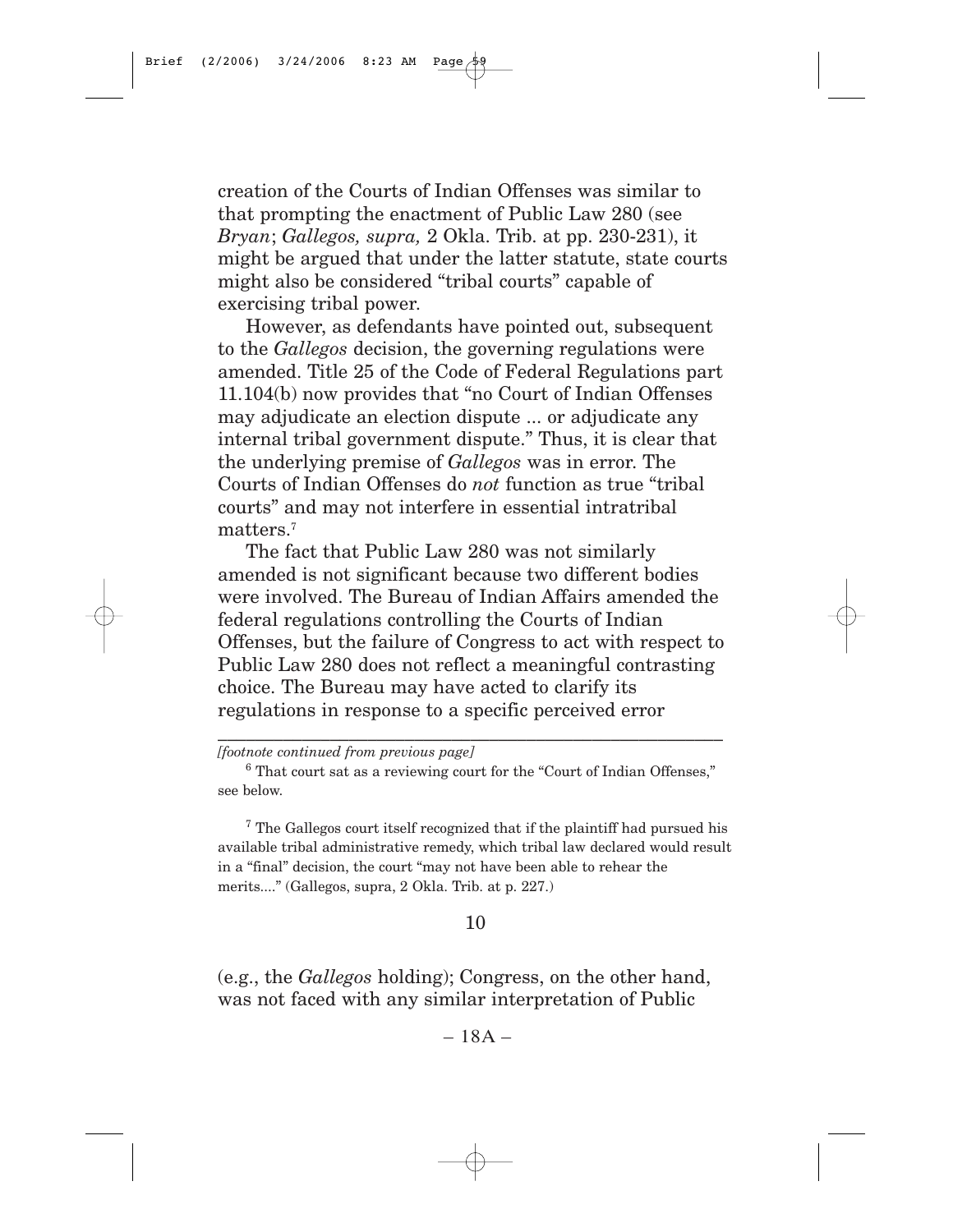Law 280. Thus, real parties can take no comfort from the failure to amend the latter statute.

The jurisdiction to state courts granted by Public Law 280 can hardly be construed to go farther than that conferred upon the Courts of Indian Offenses. Although it is true that the term "internal tribal government dispute" does not expressly include membership issues, it is apparent that such issues are basic to tribal selfgovernance. The point may be most clearly made by the example of litigation concerning the outcome of an election. If the critical point were the membership rights of certain voters (or rejected voters), obviously, surely the courts could not intervene to make membership decisions. Here, plaintiffs are effectively asking this court to interfere with the Band's determination of "Who is a Pechanga?" and that decision would unavoidably have substantial and continuing effects on the Band's selfgovernance. Congress cannot have had such an intent in enacting Public Law 280.

In short, we are persuaded that Congress did not intend that the courts of this state should have the power to intervene–or interfere–in purely tribal matters. Insofar as plaintiffs sue for violations of "Pechanga Band Law," it is for the Band to determine what that law is and whether or not it has been violated. The cause of action under the Indian Civil Rights Act is also unsustainable in California courts. As *Martinez* explains, Congress chose not to create a *federal* remedy for tribal violations of the act in order to

11

protect tribal autonomy; a fortiori Congress cannot have intended that the various courts of Public Law 280 states would have jurisdiction over such claims.<sup>8</sup>

In essence, the federal government has largely elected to entrust Native Americans' civil rights to an "honor

 $-19A-$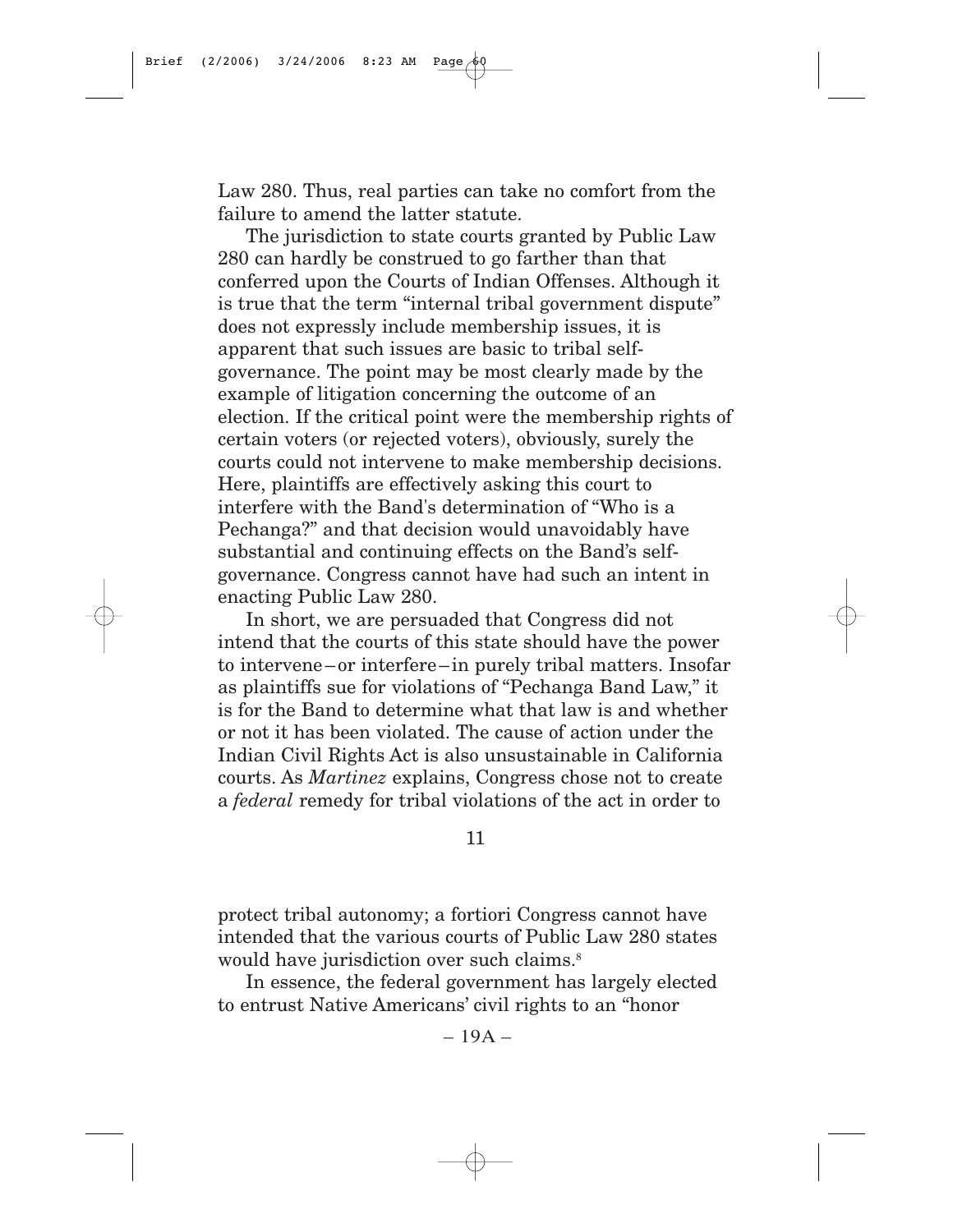system" under which tribes are exhorted to respect and apply United States Constitutional principles but cannot be compelled to do so.9 Whether the potential for corruption in the system created by the influx of gambling wealth to some tribes would justify a change is not for us to decide.10 If plaintiffs are unable to persuade the tribal council of the merits of their claims, so be it. The courts of this state have no power to intervene.

## DISPOSITION \_\_\_\_\_\_\_\_\_\_\_\_\_\_\_\_\_\_\_\_\_\_\_\_\_\_\_\_\_\_\_\_\_\_\_\_\_\_\_\_\_\_\_\_\_\_\_\_\_\_\_\_\_\_

<sup>9</sup> At oral argument, counsel for the Tribe stressed that the procedures in place concerning membership issues satisfy the requirements of due process that a party be given notice of the claims against him and an opportunity to respond. We note that the concept also includes the requirement of an impartial decision-maker. (Catchpole v. Brannon (1995) 36 Cal.App.4th 237,245.) We also note that we understand real parties as raising issues relating to the uneven application of tribal rules.

 $10$  We do not mean to imply that we accept plaintiffs' claims concerning defendants' motives. Where large sums of money are involved, however, it has long been recognized that the potential for corruption always exists.

It is worth noting at this point that the dangers of arbitrary and selfinterested action on behalf of powerful tribal members or a tribal majority were raised by Justice White-with examples from the Congressional hearings on the Indian Civil Rights Act - in his dissent in Martinez. (Martinez, supra, 436 U.S at pp. 81-84 (dis. opn. of White, J).)

12

Let a peremptory writ of mandate issue, directing the Superior Court of Riverside County to vacate its order overruling defendants' demurrer, and to enter a new order sustaining the demurrer without leave to amend on the basis that the court lacks subject matter jurisdiction over

 $-20A -$ 

<sup>8</sup> As was noted above, Congress did provide a federal remedy in habeas corpus. This has been applied by at least one federal court in a somewhat similar case in which the plaintiffs had been "banished" from their tribe. (Poodry v. Tonawanda Band of Seneca Indians (2d Cir. 1996) 85 F.3d 874.)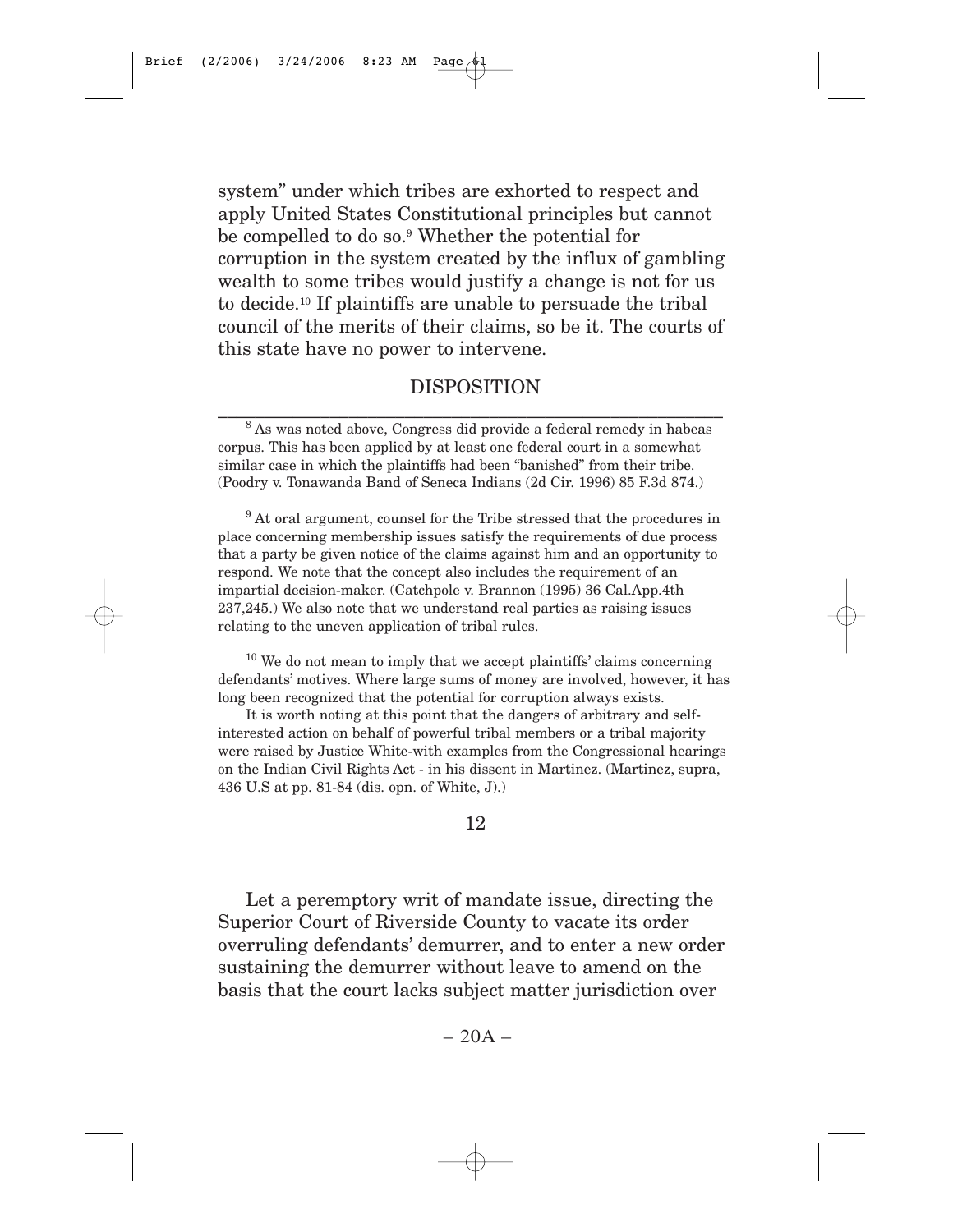the dispute. With respect to defendants' motion to quash, the petition is denied without prejudice as moot. Any discussion of the issue on our part would constitute an advisory opinion, and we decline to do so. (See *Salazar* v. *Eastin* (1995) 9 Cal.4th 836, 860.)

The parties shall bear their own costs.

## CERTIFIED FOR PUBLICATION

\_\_\_\_\_\_\_\_\_\_\_\_\_\_\_\_\_\_\_\_\_\_\_\_\_ /s/Richli

Acting P. J.

We concur:

/s/ McKinster \_\_\_\_\_\_\_\_\_\_\_\_\_\_\_\_\_\_\_\_\_\_\_\_\_\_

J.

J.

 $\sqrt{s/Gaut}$ 

13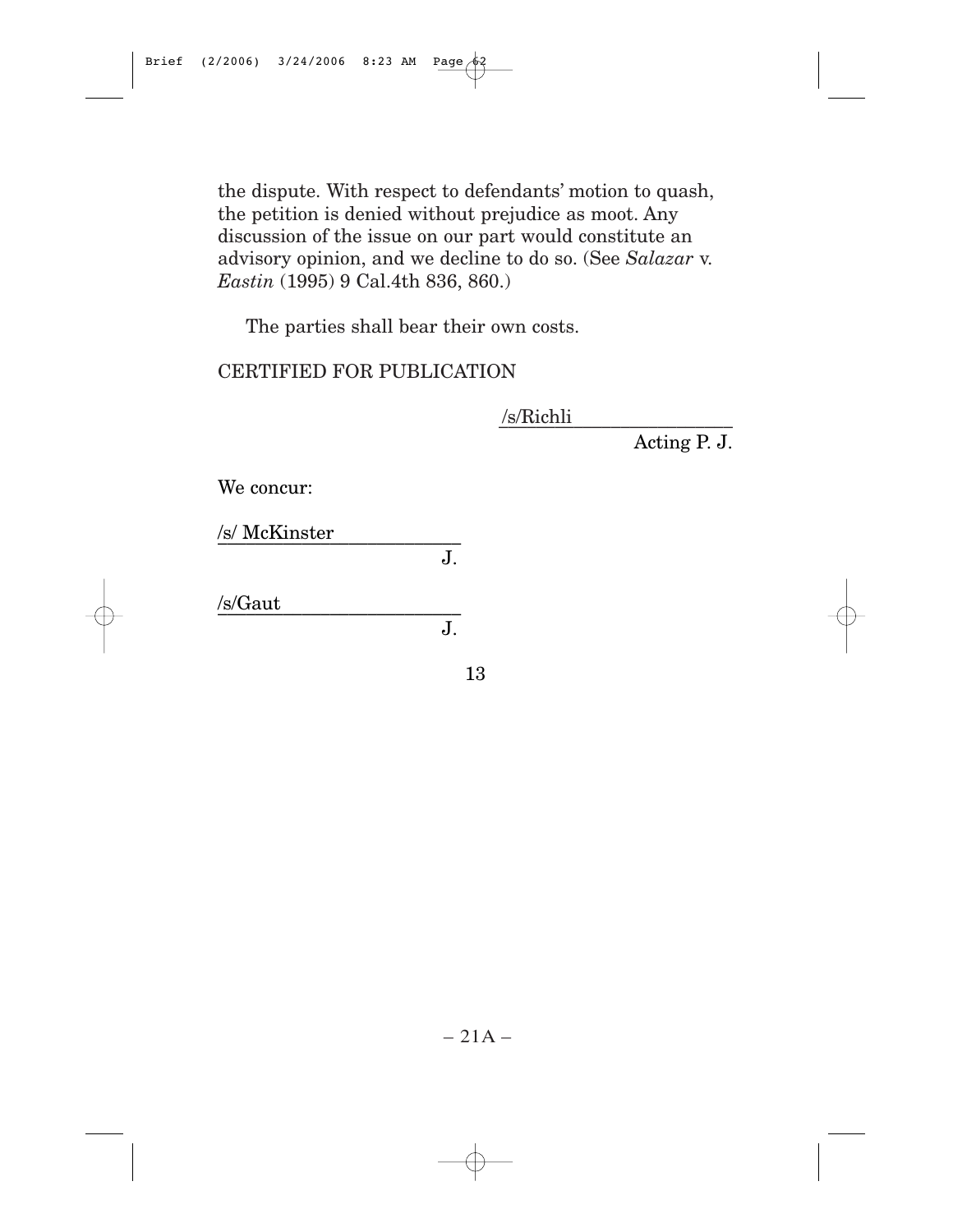Appendix C

Court of Appeal, Fourth Appellate District, Division Two – No. E036474 S137418

IN THE SUPREME COURT OF CALIFORNIA

En Banc \_\_\_\_\_\_\_\_\_\_\_\_\_\_\_\_\_\_\_\_\_\_\_\_\_\_\_\_\_\_\_\_\_\_\_\_\_\_\_\_\_\_\_\_

BOBBI LAMERE et al., Petitioners,

v.

RIVERSIDE COUNTY SUPERIOR COURT, Respondent;

MICHAEL SALINAS, Real Party in Interest.

\_\_\_\_\_\_\_\_\_\_\_\_\_\_\_\_\_\_\_\_\_\_\_\_\_\_\_\_\_\_\_\_\_\_\_\_\_\_\_\_\_\_\_\_

Petition for review DENIED.

SUPREME COURT FILED NOV 18 2005 Frederick K. Ohlrich Clerk \_\_\_\_\_\_\_\_\_\_\_\_\_\_\_\_\_\_\_\_\_\_\_\_\_

GEORGE \_\_\_\_\_\_\_\_\_\_\_\_\_\_\_\_\_\_\_\_\_\_ Chief Justice

DEPUTY